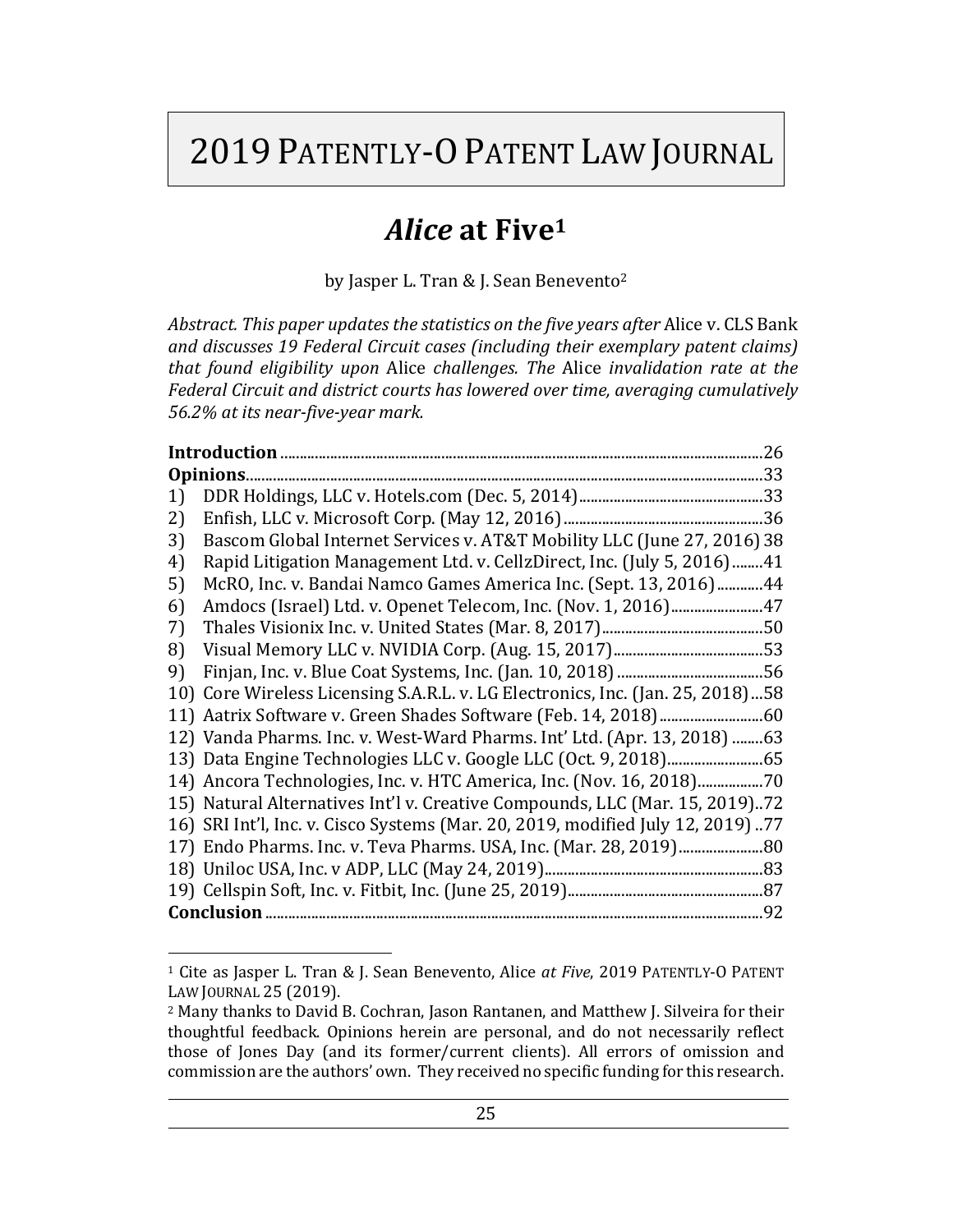# **Introduction**

*Alice Corp.* v. *CLS Bank Int'l<sup>3</sup>* (commonly known as "*Alice*") is no stranger to IP readers and needs little introduction. Briefly, the Supreme Court five years ago decided *Alice* and raised the patentability standard for (mostly) computerimplemented inventions under 35 U.S.C.  $\S$  101,<sup>4</sup> such that implementing an abstract idea on a computer is insufficient to transform that idea into patentable subject matter.<sup>5</sup> At the time, a Supreme Court justice even considered *Alice* a "minor case" in following its prior § 101 framework set forth in *Mayo Collaborative Servs. v. Prometheus Labs., Inc.*<sup>6</sup> two years earlier.<sup>7</sup>

5 *Alice*, 573 U.S. at 218-21.

 $6$  566 U.S. 66 (2012).

<sup>7</sup> Jasper L. Tran, *Two Years After* Alice v. CLS Bank, 98 J. PAT. & TRADEMARK OFF. SOC'Y 354, 357 (2016); see also Hon. Timothy B. Dyk, *Thoughts on the Relationship Between the Supreme Court and the Federal Circuit,* 16 CHI.-KENT J. INTELL. PROP. 67, 74 (2016) ("Before the Supreme Court's decisions in *Bilski, Mayo, Myriad,* and *Alice,* challenges to patentability based on 35 U.S.C.  $\S$  101 were rare. Those challenges now consume a significant portion of our [Federal Circuit] docket."). In fact, the decade preceding *Mayo* only saw a handful of district court cases that invalidated patents under  $\S 101$ . *See* Climax Molybdenum Co. v. Molychem, LLC, No. 02-cv-311, 2007 WL 3256698 (D. Colo. Nov. 1, 2007); Perfect Web Techs., Inc. v. Infousa, Inc., 89 U.S.P.Q.2d 2001 (S.D. Fla. 2008), *aff'd on other ground*, 587 F.3d 1324 (Fed. Cir. 2009); CyberSource Corp. v. Retail Decisions, Inc., 620 F. Supp. 2d 1068 (N.D. Cal. 2009), *affd*, 654 F.3d 1366 (Fed. Cir. 2011); DealerTrack, Inc. v. Huber, 657 F. Supp. 2d 1152 (C.D. Cal. 2009), *aff'd in part, vacated in part, rev'd in part,* 674 F.3d 1315 (Fed. Cir. 2012); Fort Props., Inc. v. Am. Master Lease LLC, 609 F. Supp. 2d 1052 (C.D. Cal. 2009), *aff'd*, 671 F.3d 1317 (Fed. Cir. 2012); Bancorp Servs., L.L.C. v. Sun Life Assurance Co. of Can., 771 F. Supp. 2d 1054 (E.D. Mo. 2011), aff'd, 687 F.3d 1266 (Fed. Cir. 2012); Glory Licensing LLC v. Toys "R" Us, Inc., 2011 WL 1870591 (D.N.J. May 16, 2011); VS Techs., LLC v. Twitter, Inc., 2012 WL 1481508 (E.D. Va. Apr. 27, 2012); CLS Bank Int'l v. Alice Corp. Pty. Ltd., 768 F. Supp. 2d 221 (D.D.C. 2011), aff'd, 717 F.3d 1269 (Fed. Cir. 2013) (en banc), aff'd 134 S. Ct. 2347 (2014); Ass'n for Molecular Pathology v. USPTO, 702 F. Supp. 2d 181  $(S.D.N.Y. 2010)$ ,  $affd$  in part, rev'd in part,  $689$  F.3d 1303 (Fed. Cir. 2012), aff'd in part, rev'd in part, Ass'n for Molecular Pathology v. Myriad Genetics, Inc., 569 U.S. 576  $(2013)$ ; King Pharms., Inc. v. Eon Labs, Inc., 593 F. Supp. 2d 501  $(E.D.N.Y. 2009)$ (finding four claims ineligible), aff'd on other grounds, vacated in part, 616 F.3d 1267

<sup>&</sup>lt;sup>3</sup> 573 U.S. 208 (2014).

 $4$  Certain categories are enumerated as patentable in 35 U.S.C. § 101: "process[es],  $machine[s]$ , manufacture[s], [and] composition[s] of matter." However, there are several exceptions "implicit" in § 101: patents cannot be obtained for "[l]aws of nature, natural phenomena, and abstract ideas." Mayo Collaborative Servs. v. Prometheus Labs., Inc., 566 U.S. 66, 70 (2012) (quoting Diamond v. Diehr, 450 U.S. 175, 185 (1981)).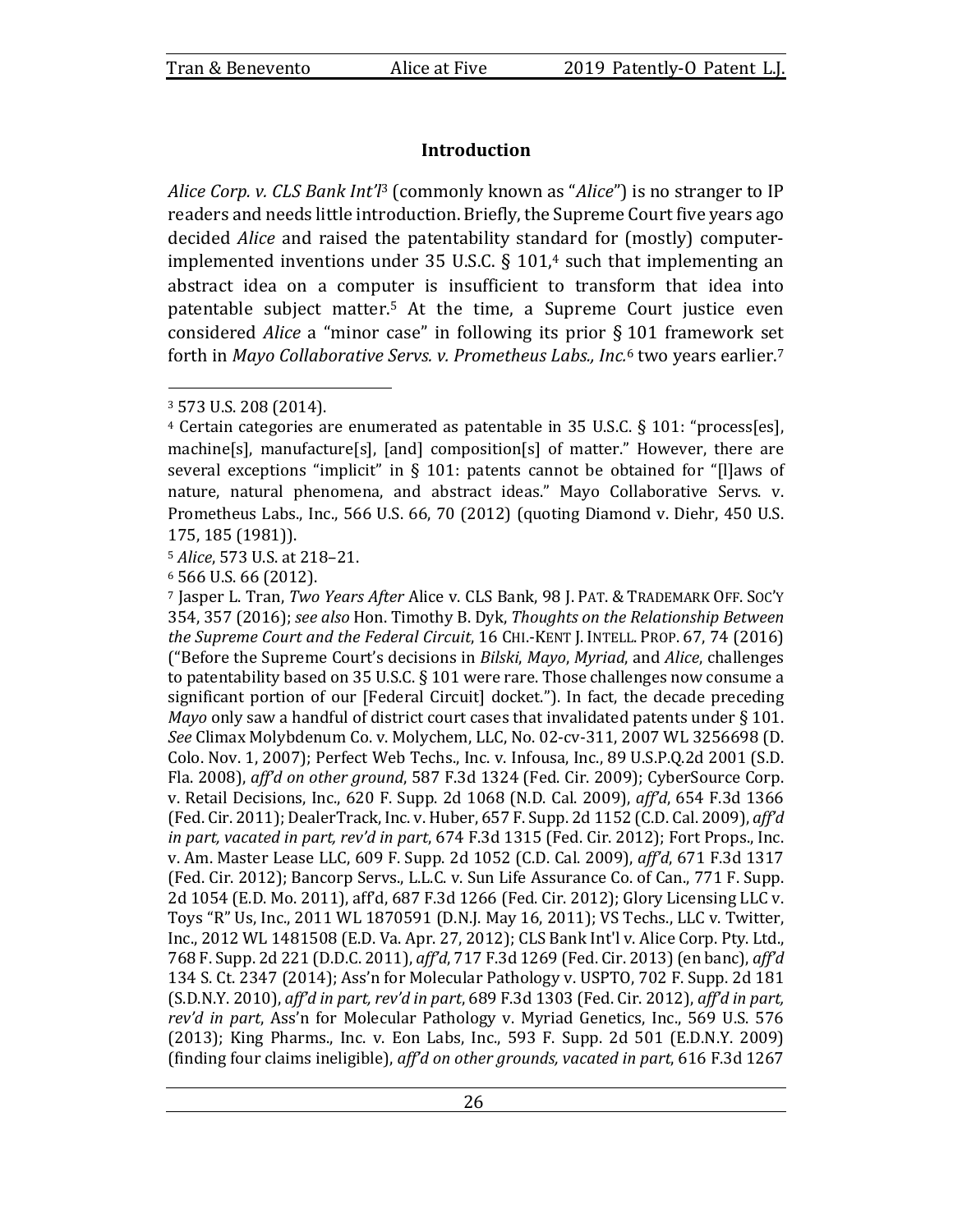But the reality has been the opposite – *Alice* has been a major force in patentability determinations under  $\S$  101.

For example, in the first month and a half following Alice's release, 830 patent applications were withdrawn from the USPTO.<sup>8</sup> At *Alice's* one-year anniversary (June 19, 2015), lower courts (namely district courts, the Patent Trial and Appeal Board ("PTAB"), and the Federal Circuit) applied *Alice* to invalidate or reject software-based patent claims at an average invalidation rate of 82.9%: 69.7% at the district courts and 94.1% at the Federal Circuit.<sup>9</sup> At *Alice's* two-year mark (June 19, 2016), the numbers were slightly lower, at an average cumulative invalidation rate of  $78.2\%$ : 66.5% at the district courts and 92.3% at the Federal Circuit.<sup>10</sup> Near the five-year mark (as of March 1, 2019), the cumulative numbers, as shown in TABLE  $1,11$  were even lower (though still the majority); the average cumulative invalidation rate was 56.2%: 53.7% at the district courts and  $76.3\%$  at the Federal Circuit.<sup>12</sup>

<sup>10</sup> Tran, *Two Years*, *supra* note 7, at 370.

<sup>12</sup> As a point of reference, the invalidation rate for patents challenged under *Alice* in the last year and a half has dropped to approximately 44%, since *Berkheimer* (February 2018). Matthew Bultman, *Happy Birthday! What We Know As Alice Turns 5*, LAW360 (June 19, 2019), https://www.law360.com/articles/1169278?scroll=1&latest=1?copied=1. Put differently, the observable trend is that the invalidation rate has been decreasing since *Alice's* issuance, such that the invalidation rate was higher in cases closer to *Alice*'s release. Also worth noting is that the invalidation rate does not follow a normal Gaussian distribution, but is rather left-skewed (or negative skewness, with higher invalidation rate on the right of the x-axis). While the average, as in all statistics, does not tell much about the distribution of each individual data point, it does provide

<sup>(</sup>Fed. Cir. 2010) (reversing  $\S$  101 invalidity determination).

<sup>&</sup>lt;sup>8</sup> Tristan Gray-Le Coz & Charles Duan, *Apply It to the USPTO: Review of the Implementation of Alice v. CLS Bank in Patent Examination, 2014 PATENTLY-O PAT. L.J.* 1, 3 (2014).

<sup>9</sup> Jasper L. Tran, *Software Patents: A One-Year Review of Alice v. CLS Bank, 97 J. PAT. &* TRADEMARK OFF. SOC'Y 532, 545 (2015). Among other things, this *One-Year Review* article discusses *Alice's* procedural posture in detail.

 $11$  The data, calculated by the number of cases, covers software/technology patents (as the unsurprising majority) and biotechnology/life science patents, but excludes *Alice* challenges for covered business method (CBM) review. For the list of cases and their brief summary, see https://bit.ly/2LPIE8F. If calculated by the number of patents invalidated at the district courts and the Federal Circuit between July 2014 and April 2019, the invalidation rate is  $65.4\%$ , or  $615$  patents invalidated out of 1292 patents total. See Robert R Sachs et al., *Benevolent Despot or Tyrant?* Alice v CLS Bank *Five Years on*, IAM (May 23, 2019), https://www.iam-media.com/benevolent-despotor-tyrant-alice-v-cls-bank-five-years.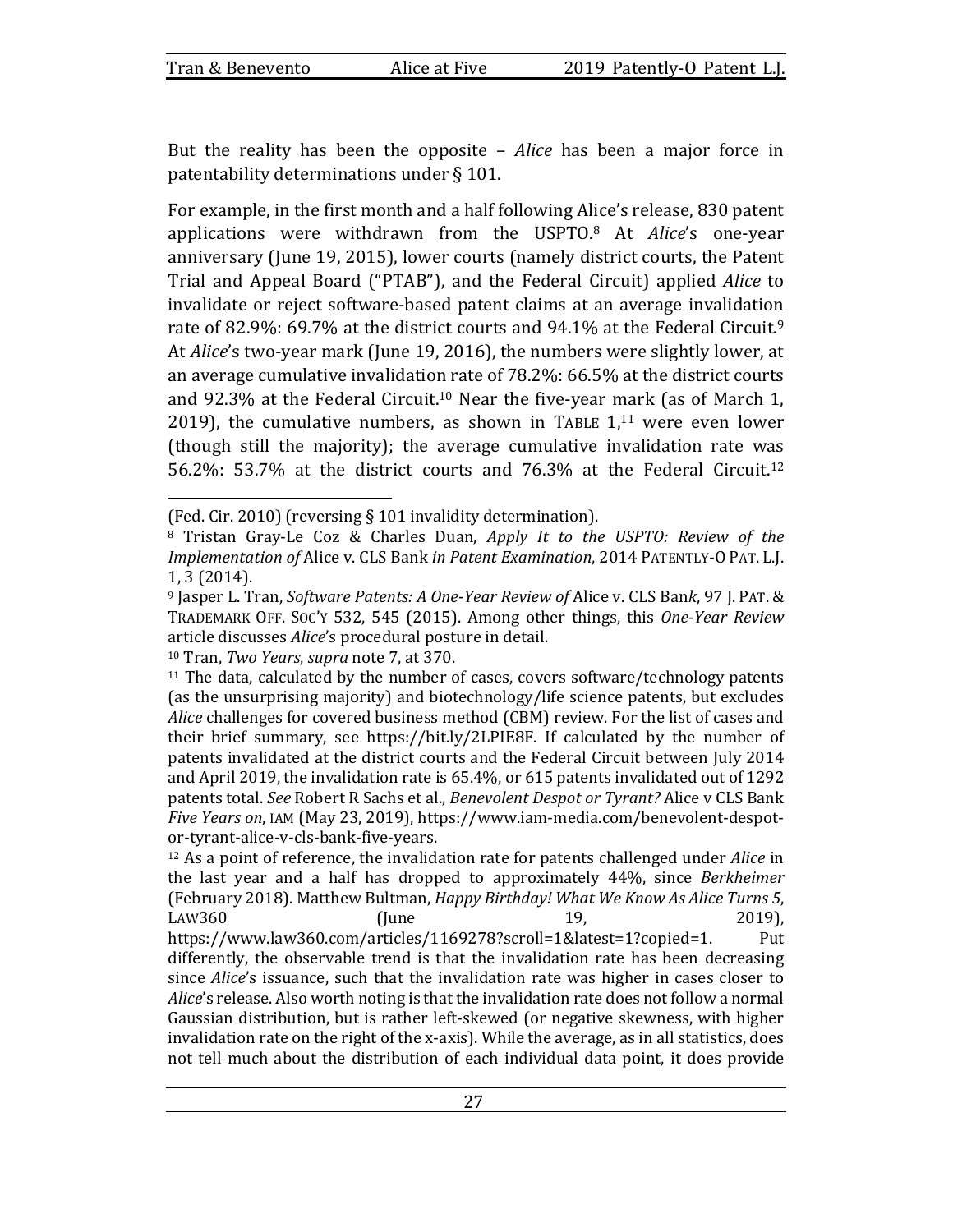Specifically, the district courts found ineligibility in 338 out of 629 Alice challenges and the Federal Circuit in 58 out of 76. Courts (including the PTAB) have invalidated more than 970 patents, and more than 60,000 patent applications have been abandoned before the USPTO following  $\S$  101 rejections.13

| Table 1                | Ineligible | Eligible  | Premature to<br>Determine | Total     |
|------------------------|------------|-----------|---------------------------|-----------|
| District Court         | 338 cases  | 181 cases | 110 cases                 | 629 cases |
|                        | 53.7%      | 28.8%     | 17.5%                     |           |
| <b>Federal Circuit</b> | 58 cases   | 16 cases  | 2 cases                   | 76 cases  |
|                        | 76.3%      | 21.1%     | 2.63%                     |           |
| Total                  | 396 cases  | 197 cases | 112 cases                 | 705 cases |
|                        | 56.2%      | 27.9%     | 15.9%                     |           |

The reasoning for such a high invalidation rate is simple: *Alice* set forth a twostep test to determine whether a challenged patent or patent application is subject matter eligible, and the majority of patents and patent applications have not been able to meet this test.<sup>14</sup> At step one, courts ask "whether the claims at issue are directed to one of those patent-ineligible concepts" (laws of nature, natural phenomena, and abstract ideas). <sup>15</sup> Patent-eligible claims under this step are specific and clearly indicate the improvement over the prior  $art<sup>16</sup>$  Eligible system claims tend to improve the functioning of the computer system itself,<sup>17</sup> while eligible method claims focus on a specific

some perspective on the whole group.

<sup>&</sup>lt;sup>13</sup> Sachs, *supra* note 11.

<sup>14</sup> Alice Corp. v. CLS Bank Int'l, 573 U.S. 208, 217-18 (2014).

<sup>15</sup> *Alice*, 573 U.S. at 217.

<sup>16</sup> *See, e.g.*, Visual Memory LLC v. NVIDIA Corp., 867 F.3d 1253, 1258 (Fed. Cir. 2017) (noting that "key question" in *Enfish* step one was whether "focus of the claims [is] .. . on the specific asserted improvement" (citing Enfish, LLC v. Microsoft Corp., 822 F.3d 1327, 1335-36 (Fed. Cir. 2016))).

<sup>&</sup>lt;sup>17</sup> *See, e.g., Enfish,* 822 F.3d at 1335 (holding that step one requires deciding "whether the claims are directed to an improvement to computer functionality versus being directed to an abstract idea").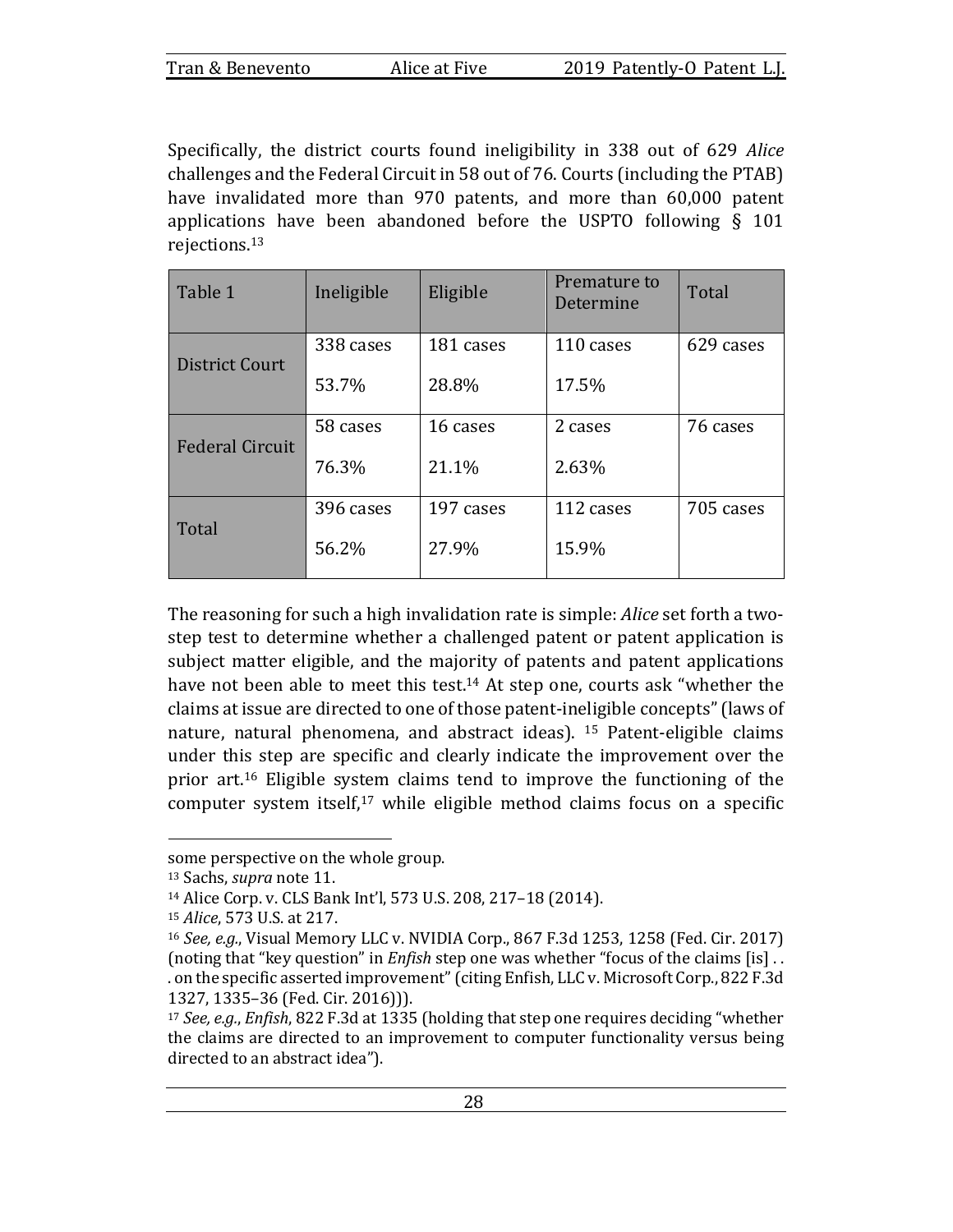process and how that process is "new and useful."<sup>18</sup> The specification can provide helpful evidence to support eligibility, if it identifies particular improvements over the prior  $art.^{19}$ 

If the claims are directed to "one of  $[$ the $]$  patent-ineligible concepts," such as an abstract idea, then the courts proceed to step two to determine whether "the elements of each claim both individually and 'as an ordered combination'" disclose an "inventive concept."<sup>20</sup> If an inventive concept is present, then the claims are patent-eligible.<sup>21</sup> The Federal Circuit explained step two in *Bascom* that "an inventive concept can be found in the non-conventional and nongeneric arrangement of known, conventional pieces."<sup>22</sup> Additionally, the Federal Circuit clarified in *Berkheimer* and *Aatrix* that "whether a claim element or combination of elements would have been well-understood, routine, and conventional to a skilled artisan in the relevant field at a particular point in time is a question of fact."<sup>23</sup> The test appears, in practice, to be highly subjective<sup>24</sup> and many judges have been confused as to how to apply the *Alice* test.<sup>25</sup> For example, the Federal Circuit's recent 7-5 denial of

<sup>&</sup>lt;sup>18</sup> *CellzDirect*, 827 F.3d at 1048 (finding that "the claims are directed to a new and *useful method*" (emphasis added)).

<sup>&</sup>lt;sup>19</sup> *See, e.g., Visual Memory,* 867 F.3d at 1259, 1260 (The specification "discusses the advantages offered by the technological improvement.").

<sup>&</sup>lt;sup>20</sup> Alice, 573 U.S. at 217-18 (quoting Mayo Collaborative Servs. v. Prometheus Labs., Inc., 566 U.S. 66, 72, 78-80 (2012)).

<sup>&</sup>lt;sup>21</sup> *Alice*, 573 U.S. at 217-18. In contrast, "[i]t is well settled, though, that automating conventional activities using generic technology does not amount to an inventive concept." LendingTree, LLC v. Zillow, Inc., 656 F. App'x 991, 996 (Fed. Cir. 2016). See, *e.g.*, *id.* (finding claims for internet-based loan applications ineligible); In re Salwan, 681 F. App'x 938, 941 (Fed. Cir. 2017) (finding claims for electronic medical record management ineligible); FairWarning IP, LLC v. Iatric Sys., Inc., 839 F.3d 1089, 1094 (Fed. Cir. 2016) (finding claims for detecting fraudulent access of medical information ineligible); Tranxition, Inc. v. Lenovo (United States) Inc., 664 F. App'x 968, 972 (Fed.  $Cir. 2016$ ) (finding claims for automated migration of computer configuration information ineligible); OIP Techs., Inc. v. Amazon.com, Inc., 788 F.3d 1359, 1364 (Fed. Cir. 2015) (finding claims for automated price optimization ineligible).

<sup>&</sup>lt;sup>22</sup> Bascom Glob. Internet Servs., Inc. v. AT&T Mobility LLC, 827 F.3d 1341, 1350 (Fed. Cir. 2016). *Bascom* is discussed in more detail *infra* as case #3.

 $23$  Berkheimer v. HP Inc., 881 F.3d 1360, 1368 (Fed. Cir. 2018); Aatrix Software, Inc. v. Green Shades Software, Inc., 882 F.3d 1121, 1128 (Fed. Cir. 2018). Aatrix is discussed in more detail *infra* as case #11.

<sup>&</sup>lt;sup>24</sup> See, e.g., Sachs, *supra* note 11 ("Alice test is a fancy 'I know it when I see it' shorthand for judges to use to decide whether patent claims have so-called 'inventive merit.'").  $25$  For testimonies on such confusion by current and former Federal Circuit judges as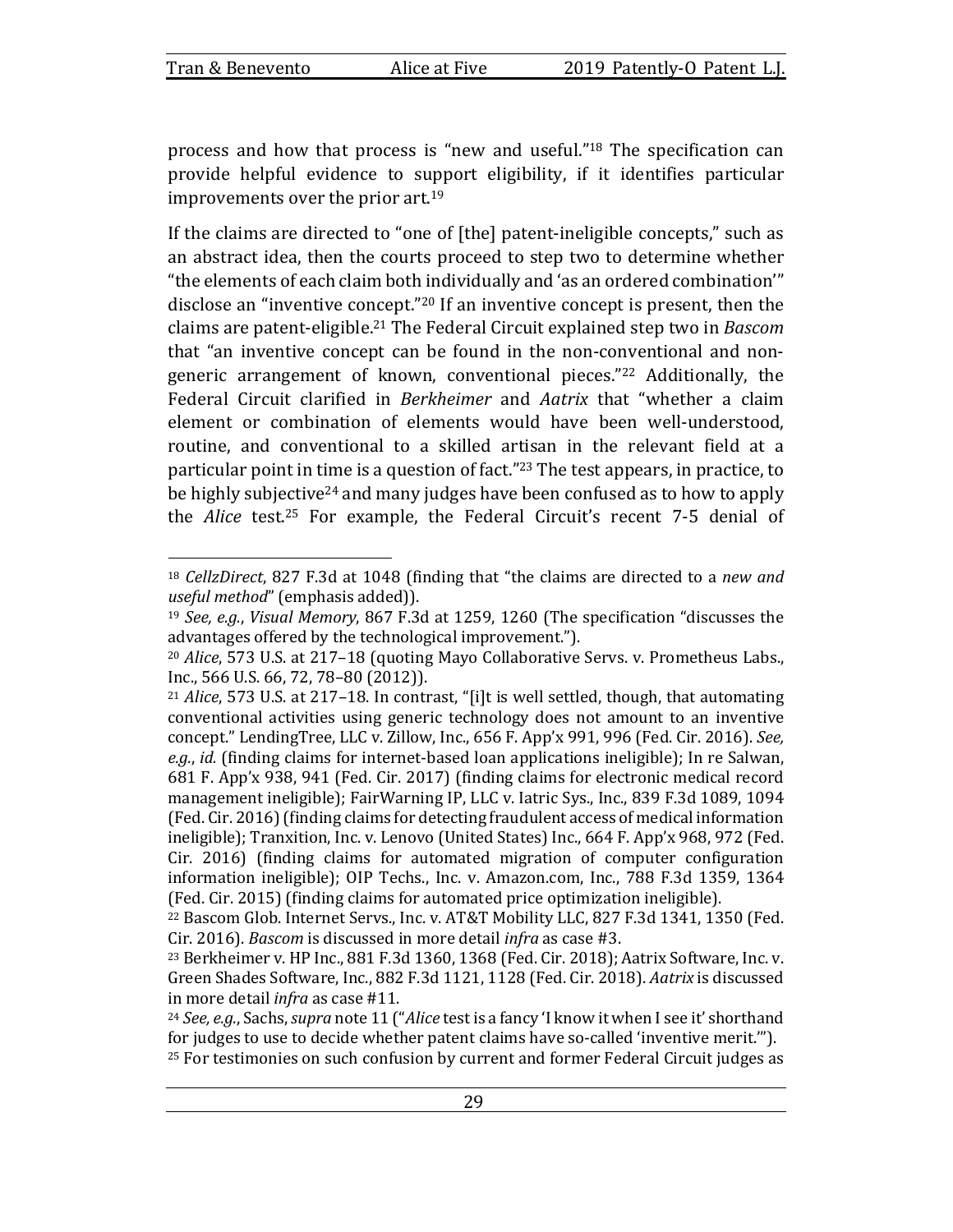rehearing *en banc* in *Athena Diagnostics, Inc. v. Mayo Collaborative Servs., LLC* includes *eight* separate opinions.<sup>26</sup> All eight opinions call for Supreme Court<sup>27</sup> or Congressional intervention  $(e.g.,$  the current proposed § 101 bill).<sup>28</sup>

well as former USPTO Commissioners, among others, see David O. Taylor, *Confusing Patent Eligibility*, 84 TENN. L. REV. 157, 240–44 (2016). Cf. Jasper L. Tran, Abstracting *About Abstract Idea,* 102 IOWA L. REV. ONLINE 60 (2016) (joking about the ongoing confusion in applying "abstract idea" under *Alice*). Interestingly, with enough data points post-*Alice*, artificial intelligence (machine learning) has been utilized (to assist humans) to predict which claims would be rejected under the *Alice* test. See Ben Dugan, *Mechanizing* Alice: Automating the Subject Matter Eligibility Test of Alice v. CLS Bank, 2018 U. ILL. J.L. TECH. & POL'Y 33.

<sup>&</sup>lt;sup>26</sup> No. 2017-2508, 2019 WL 2847219 (Fed. Cir. July 3, 2019); see also Dennis Crouch, Athena Loses on Eligiblity - Although 12 Federal Circuit Judges Agree that Athena's *Claims Should Be Eligible*, PATENTLYO (July 3, 2019), https://patentlyo.com/patent/2019/07/eligiblity-although-eligible.html (succinctly summarizing the eight opinions).

 $27$  *See, e.g.*, Va. Innovation Scis. Inc. v. Amazon.com, Inc., 227 F. Supp. 3d 582, 592 n.3 (E.D. Va. 2017) (The Federal Circuit "cases in which patents were upheld as directed to patent-eligible subject matter are often the most instructive because they help set the boundaries of § 101 invalidity determinations."),  $aff<sup>d</sup>$  sub nom., Va. Innovation Scis., Inc. v. HTC Corp., 718 F. App'x 988 (Fed. Cir. 2018). Since Alice, the Supreme Court has denied more than 40 *certiorari* petitions on § 101 grounds. *See, e.g.*, Bultman, *supra* note 12.

<sup>&</sup>lt;sup>28</sup> *See also, e.g.*, Berkheimer v. HP Inc., 890 F.3d 1369, 1374 (Fed. Cir. 2018) (Lourie, I., joined by Newman, I., concurring) (per curiam)  $(1)$  believe the law needs clarification by higher authority, perhaps by Congress, to work its way out of what so many in the innovation field consider are  $\S$  101 problems."); *accord* Aatrix Software, Inc. v. Green Shades Software, Inc., 890 F.3d 1354, 1360 (Fed. Cir. 2018) (Lourie, J., joined by Newman, J., concurring) (per curiam); Interval Licensing LLC v. AOL, Inc., 896 F.3d 1335, 1353 (Fed. Cir. 2018) (Plager, J., concurring-in-part, dissenting-inpart) ("go[ing] on record as joining [his] colleagues who have recently expressed similar views about the current state of our patent eligibility jurisprudence, [including Judges Lourie and Newman in *Berkheimer*, as well as] Judge Richard Linn's concurring and dissenting in Smart Systems Innovations, LLC v. Chicago Trans-t Authority, [873 F.3d 1364, 1376 (Fed. Cir. 2017) that] critiqued at length the 'abstract ideas' idea"); Kristen Osenga, *Institutional Design for Innovation: A Radical Proposal for Addressing*  § *101 Patent-Eligible Subject Matter*, 68 AM. U. L. REV. 1191, 1191  $(2019)$  ("The doctrine of patent-eligible subject matter is a mess, and it is weakening patent rights in this country. Nearly everyone, from the bar to the bench and from academia to industry, has called for reform."). In fact, Congress is already considering a patent eligibility reform bill. See

https://www.tillis.senate.gov/services/files/E8ED2188-DC15-4876-8F51- A03CF4A63E26. Consequently, commentators have speculated whether 2019 would be *Alice*'s last birthday. Even if that turns out to be true (in a few years, or it may not),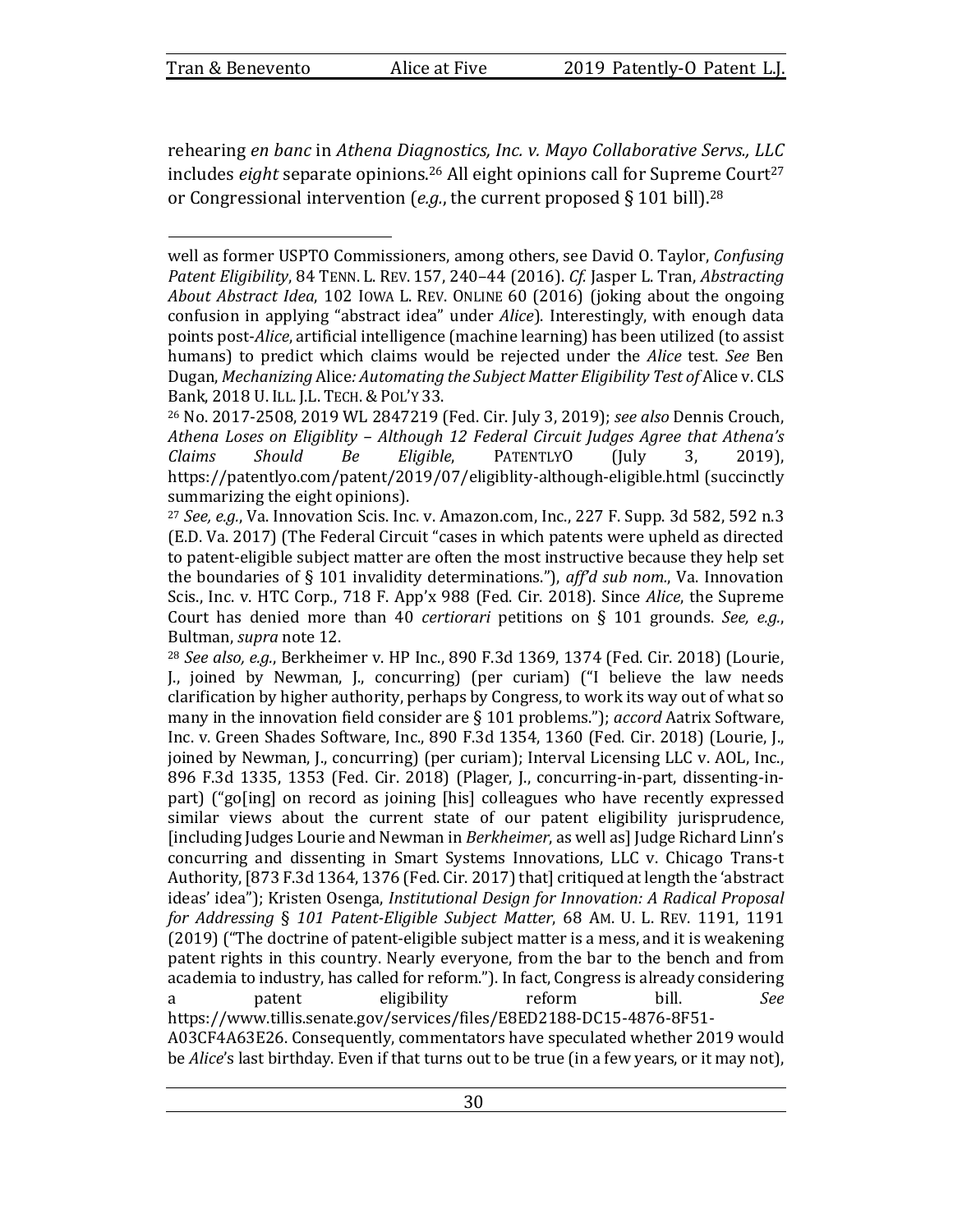While the Federal Circuit has heard more than eighty  $\S$  101 cases in the five years since *Alice*, 19 cases stood out from the crowd: those that applied the Alice two-step test and actually found *eligibility* in light of Alice.<sup>29</sup> Because the Federal Circuit's patent cases are binding on the lower courts (district courts and the PTAB), these 19 Federal Circuit cases have been elevated to a status where they operate as a protective shield for patent owners. Because the challenged patents' claims in these cases have survived the *Alice* test, these claims have become exemplary such that many other challenged patent claims want to analogize to, in hopes of being similarly shielded from the *Alice* scythe.<sup>30</sup> Given *Alice's* subjective test, patent litigators who represent alleged infringers may also benefit by understanding the facts of these Federal Circuit opinions that found eligibility to better prepare their cases. To that end, this paper showcases these 19 exemplary cases to illuminate what claims the Federal Circuit has considered patent eligible in applying Alice.<sup>31</sup> Each case

this paper would still provide historical value and perspective on how the Federal Circuit has developed its § 101 positive jurisprudence post-*Alice*.

<sup>&</sup>lt;sup>29</sup> For an ongoing tally of post-*Alice* Federal Circuit cases, not including affirmances issued without an opinion under Federal Circuit Rule 36, see https://www.bitlaw.com/patent/section-101-cases.html.

<sup>&</sup>lt;sup>30</sup> *See, e.g.*, Amdocs (Israel) Ltd. v. Openet Telecom, Inc., 841 F.3d 1288 (Fed. Cir. 2016) (analogizing the representative claim at issue to those in DDR Holdings, LLC v. Hotels.com, L.P., 773 F.3d 1245, 1248 (Fed. Cir. 2014) and Bascom Glob. Internet Servs., Inc. v. AT&T Mobility LLC, 827 F.3d 1341 (Fed. Cir. 2016) (stating "Claim 1 is similar to the claims in *DDR Holdings* and *BASCOM*"). These 19 cases together have formed the Federal Circuit's *positive* jurisprudence on § 101 in the five years post-*Alice*. In contrast, the Federal Circuit cases that found no patent-eligible subject matter in the five years post-*Alice* – though less but still nonetheless informative – belong to the Federal Circuit's *negative* jurisprudence on § 101.

 $31$  As the father of the Patent Act of 1952 put it, "the name of the game is the claim." CLS Bank Int'l v. Alice Corp. Pty., 717 F.3d 1269, 1331 (Fed. Cir. 2013) (Linn & O'Malley, J., dissenting) (quoting Hon. Giles Sutherland Rich, *Extent of Protection and Interpretation of Claims: American Perspectives*, 21 INT'L REV. INDUS. PROP. & COPYRIGHT L. 497, 499 (1990)); see also Phillips v. AWH Corp., 415 F.3d 1303, 1312 (Fed. Cir.  $2005$ ) (en banc) ("It is a bedrock principle of patent law that the claims of a patent define the invention to which the patentee is entitled the right to exclude.").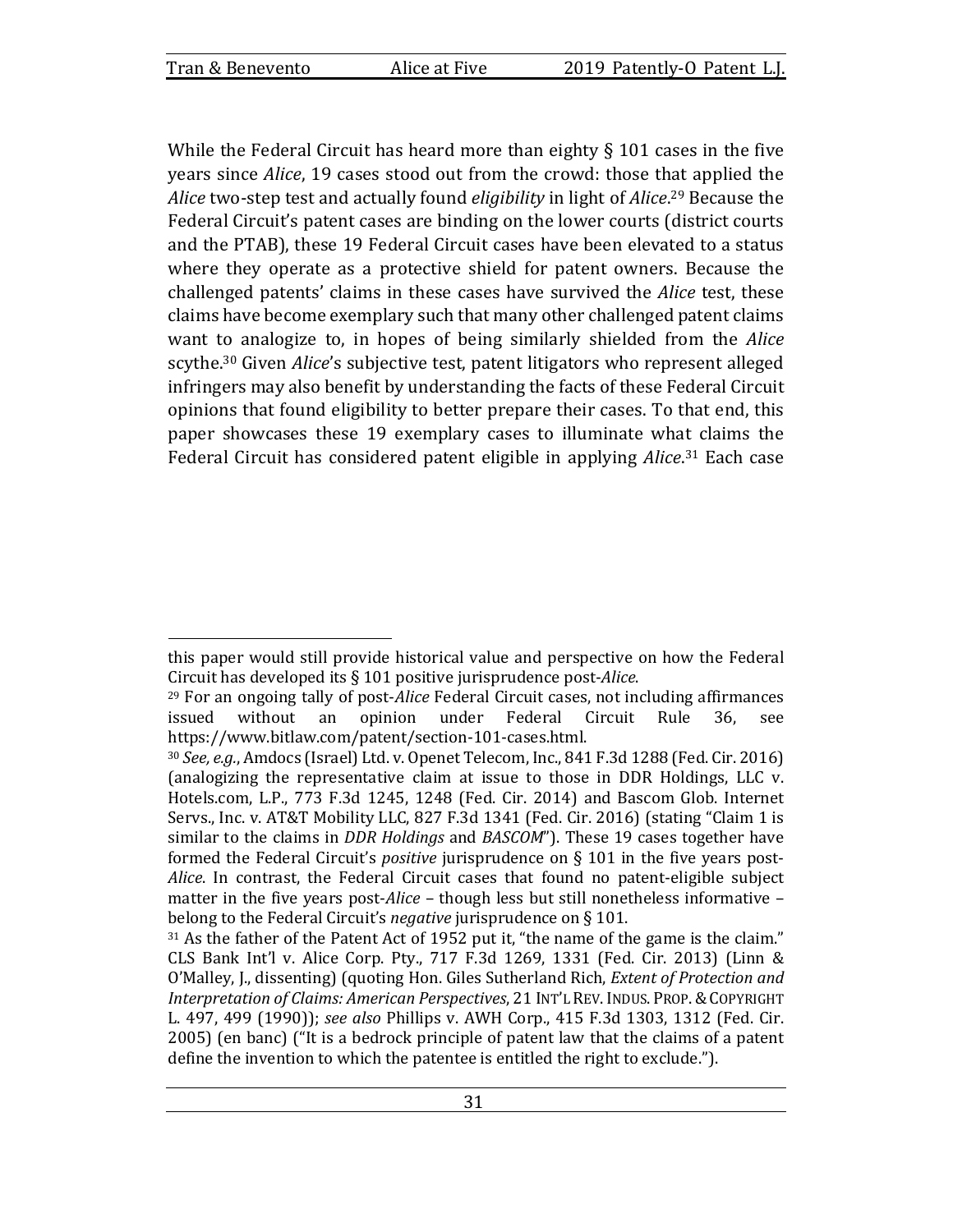| Tran & Benevento | Alice at Five | 2019 Patently-O Patent L.J. |
|------------------|---------------|-----------------------------|
|------------------|---------------|-----------------------------|

 $disclusion<sup>32</sup>$  includes a claim chart illustrating the representative claims at issue for ease of comparison to other claims of interest.<sup>33</sup>

<sup>32</sup> To be absolutely clear, the case summary, including especially the discussion of the inventions, is meant for a strictly factual construction, and should not be attributed as opinions of the authors' employer (and its former/current clients). That is, any statements that lack "plaintiff alleged" or "according to the court" should be construed as though they already have such a qualifier.

<sup>33</sup> The Federal Circuit did not specifically find a representative claim in every case. In the cases with no explicit finding, the case discussion highlights the claim or claims which the Federal Circuit focused its analysis on.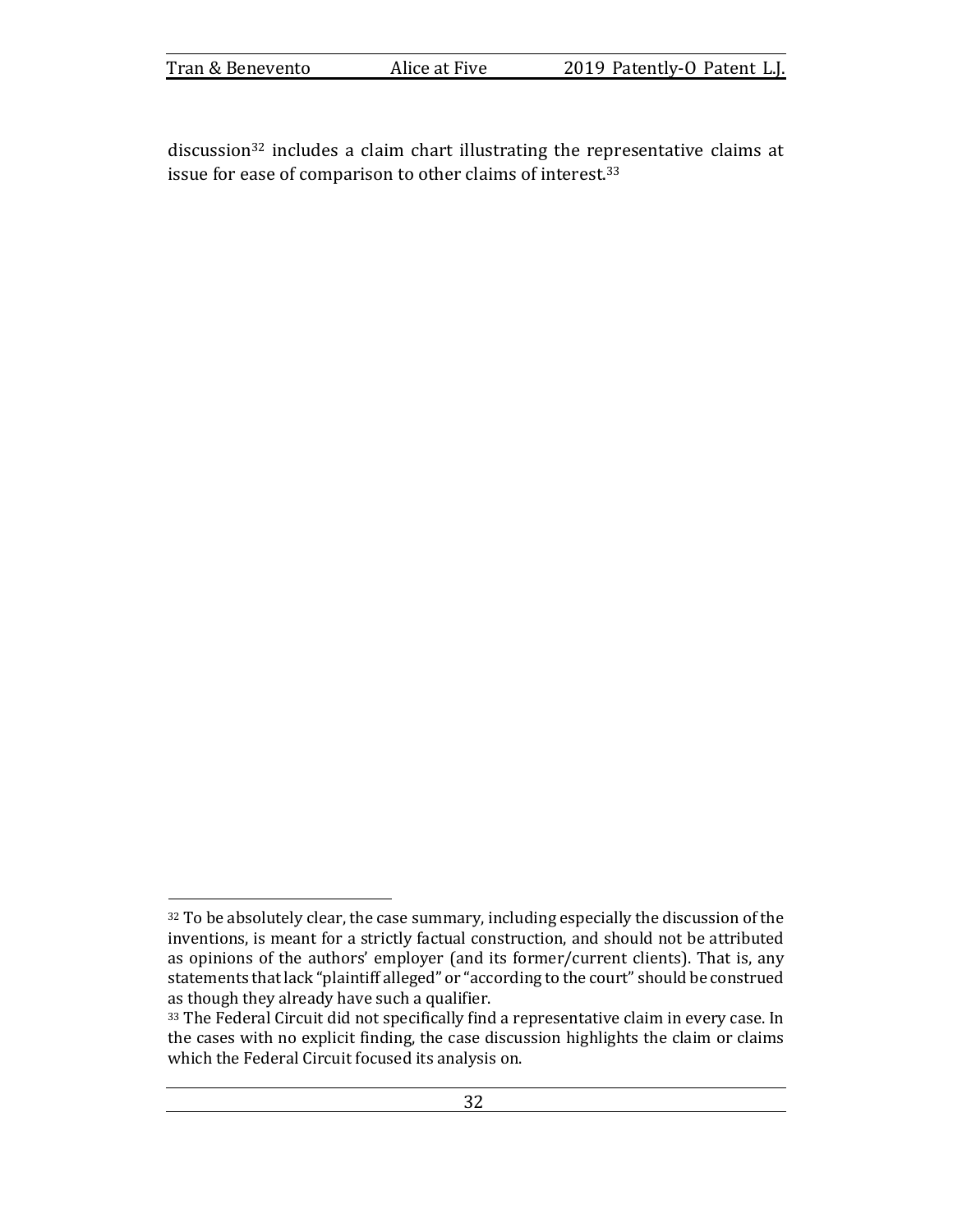# **Opinions**

#### $1)$ DDR Holdings, LLC v. Hotels.com (Dec. 5, 2014)<sup>34</sup>

| Representative Claim 19 of U.S. Patent No. 7,818,39935 |                                                                    |  |
|--------------------------------------------------------|--------------------------------------------------------------------|--|
| $[19]$                                                 | A system useful in an outsource provider serving web pages         |  |
|                                                        | offering commercial opportunities, the system comprising:          |  |
| $[19(a)]$                                              | a computer store containing data, for each of a plurality of first |  |
|                                                        | web pages, defining a plurality of visually perceptible            |  |
|                                                        | elements, which visually perceptible elements correspond to        |  |
|                                                        | the plurality of first web pages;                                  |  |
| [19(a)(i)]                                             | wherein each of the first web pages belongs to one of a            |  |
|                                                        | plurality of web page owners;                                      |  |
| $[19(a)(ii)]$                                          | wherein each of the first web pages displays at least one active   |  |
|                                                        | link associated with a commerce object associated with a           |  |
|                                                        | buying opportunity of a selected one of a plurality of             |  |
|                                                        | merchants; and                                                     |  |
| [19(a)(iii)]                                           | wherein the selected merchant, the out-source provider, and        |  |
|                                                        | the owner of the first web page displaying the associated link     |  |
|                                                        | are each third parties with respect to each other;                 |  |
| $[19(b)]$                                              | a computer server at the outsource provider, which computer        |  |
|                                                        | server is coupled to the computer store and programmed to:         |  |
| [19(b)(i)]                                             | receive from the web browser of a computer user a signal           |  |
|                                                        | indicating activation of one of the links displayed by one of the  |  |
|                                                        | first web pages                                                    |  |
| [19(b)(ii)]                                            | automatically identify as the source page the one of the first     |  |
|                                                        | web pages on which the link has been activated;                    |  |
| [19(b)(iii)]                                           | in response to identification of the source page, automatically    |  |
|                                                        | retrieve the stored data corresponding to the source page; and     |  |
| [19(b)(iv)]                                            | using the data retrieved, automatically generate and transmit      |  |
|                                                        | to the web browser a second web page that displays: (A)            |  |
|                                                        | information associated with the commerce object associated         |  |
|                                                        | with the link that has been activated, and (B) the plurality of    |  |
|                                                        | visually perceptible elements visually corresponding to the        |  |
|                                                        | source page.                                                       |  |

In *DDR Holdings, LLC v. Hotels.com*, the Federal Circuit considered the eligibility of a patent "directed to systems and methods of generating a

<sup>34 773</sup> F.3d 1245 (Fed. Cir. 2014).

<sup>&</sup>lt;sup>35</sup> See id. at 1249-50. Claim 19 is representative of claims 1, 3, and 19. See id. at 1249-50, 1255.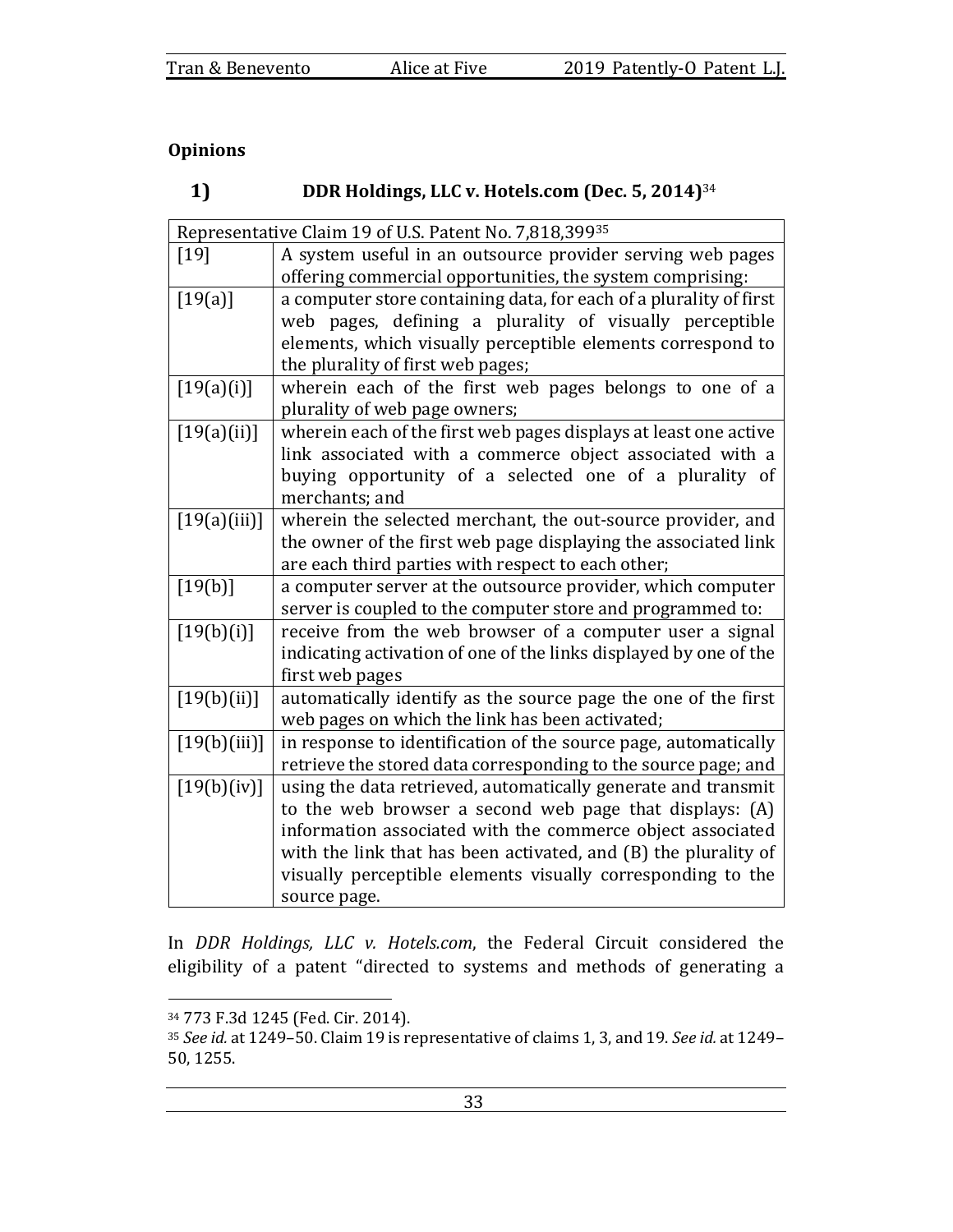composite web page that combines certain visual elements of a 'host' website with content of a third-party merchant." $36$  Prior to this patent, when a visitor clicked on an advertisement for a third-party merchant, the link would direct traffic away from the "host" website and to the third-party's website.<sup>37</sup> The patent at issue prevents merchants from taking web traffic away from the host.<sup>38</sup> When a visitor clicks a link on the host's website (*e.g.*, a third-party advertisement), the patented system creates a combined page which "retains the host website's 'look and feel'" while simultaneously "display[ing] product information from the third-party merchant."39

The Federal Circuit held the patent at issue "clear[ed] the  $\S$  101 hurdle" and was patent-eligible.<sup>40</sup> In making its decision, the court looked to the two-step test identified in Alice.<sup>41</sup>

The Federal Circuit began its analysis by examining what constitutes a patentineligible abstract idea, noting the difficulty of distinguishing between claims that are patent-eligible and those that "add too little to a patent-ineligible abstract concept  $\ldots$  ."<sup>42</sup> Claims that are ineligible are those that are "in substance ... directed to nothing more than the performance of an abstract business practice on the Internet or using a conventional computer," even if they "recite [] various computer hardware elements  $\ldots$ ."<sup>43</sup> Thus, claims should not be "recited too broadly and generically to be considered sufficiently specific and meaningful applications of their underlying abstract ideas."<sup>44</sup>

The Federal Circuit recognized that it not easy to determine "the precise nature of the abstract idea" as required by step one of *Alice*.<sup>45</sup> Because the claims were eligible under step two, the court moved on without making a specific step one holding. $46$ 

<sup>36</sup> *Id.* at 1248.  $37$  *Id.* <sup>38</sup> *See id.*  <sup>39</sup> *Id.* at 1248–49. <sup>40</sup> *Id.* at 1255. <sup>41</sup> *See id.*   $42$  *Id.* 43 *Id.* at 1256.  $44$  *Id.* <sup>45</sup> *Id.* at 1257. <sup>46</sup> *See id.*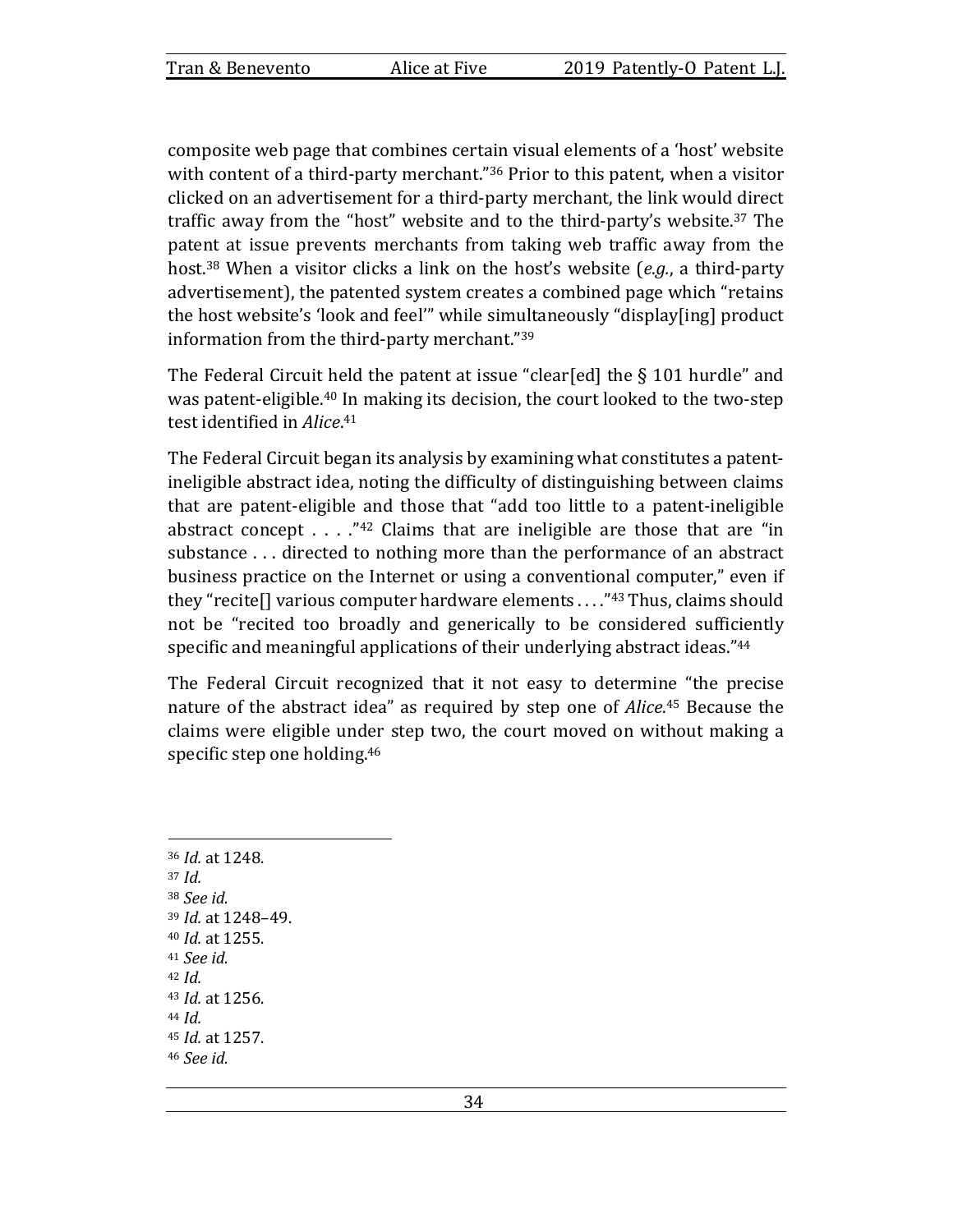It explained that, though the claims solve a "business challenge" ("retaining website visitors"), that challenge is "particular to the Internet." $47$  In other words, the claims "do not merely recite the performance of some business practice known from the pre-Internet world, along with the requirement to perform it on the Internet."<sup>48</sup> These claims do more than that: "the claimed solution is *necessarily rooted* in computer technology in order to overcome a problem specifically arising in the realm of computer networks."<sup>49</sup> The court found an inventive concept because the claims do not involve a computer network "operating in its normal, expected manner  $\ldots$ ."<sup>50</sup> Instead, the claims send the "visitor to  $[a] \ldots$  hybrid web page that presents product information from the third party and visual 'look and feel' elements from the host website."51

In his dissent, Judge Mayer did not agree with the majority's inventive concept.<sup>52</sup> He found that the claims "simply describe an abstract concept . . . and apply that concept using a generic computer."<sup>53</sup> He would have held no inventive concept for "achieving  $[$ the $]$  goal" described by the claims.<sup>54</sup> In his view, the claims were simply the well-known "idea of having a 'store within a store" accomplished over the internet.<sup>55</sup>

 $47$  *Id.* 

<sup>48</sup> *Id.* 

<sup>&</sup>lt;sup>49</sup> *Id.* (emphasis added).

<sup>&</sup>lt;sup>50</sup> *Id.* at 1258. The "normal, expected" operation, according to the court, was "sending the website visitor to the third party website that appears to be connected with the clicked advertisement . . . ." *Id.* at 1258-59.

<sup>51</sup> *Id.* at 1259.

<sup>52</sup> *See id.* at 1263 (Mayer, J., dissenting).

<sup>&</sup>lt;sup>53</sup> *Id.* (Mayer, J., dissenting).

<sup>&</sup>lt;sup>54</sup> *Id.* at 1264 (Mayer, J., dissenting).

<sup>55</sup> *Id.* at 1264–65 (Mayer, J., dissenting). The majority disagreed with this characterization: a physical "store within a store'  $\ldots$  [does] not have to account for the ephemeral nature of an internet 'location' or the near-instantaneous transport between these locations . . . which introduces a problem that does not arise in the 'brick and mortar' context." *Id.* at 1258.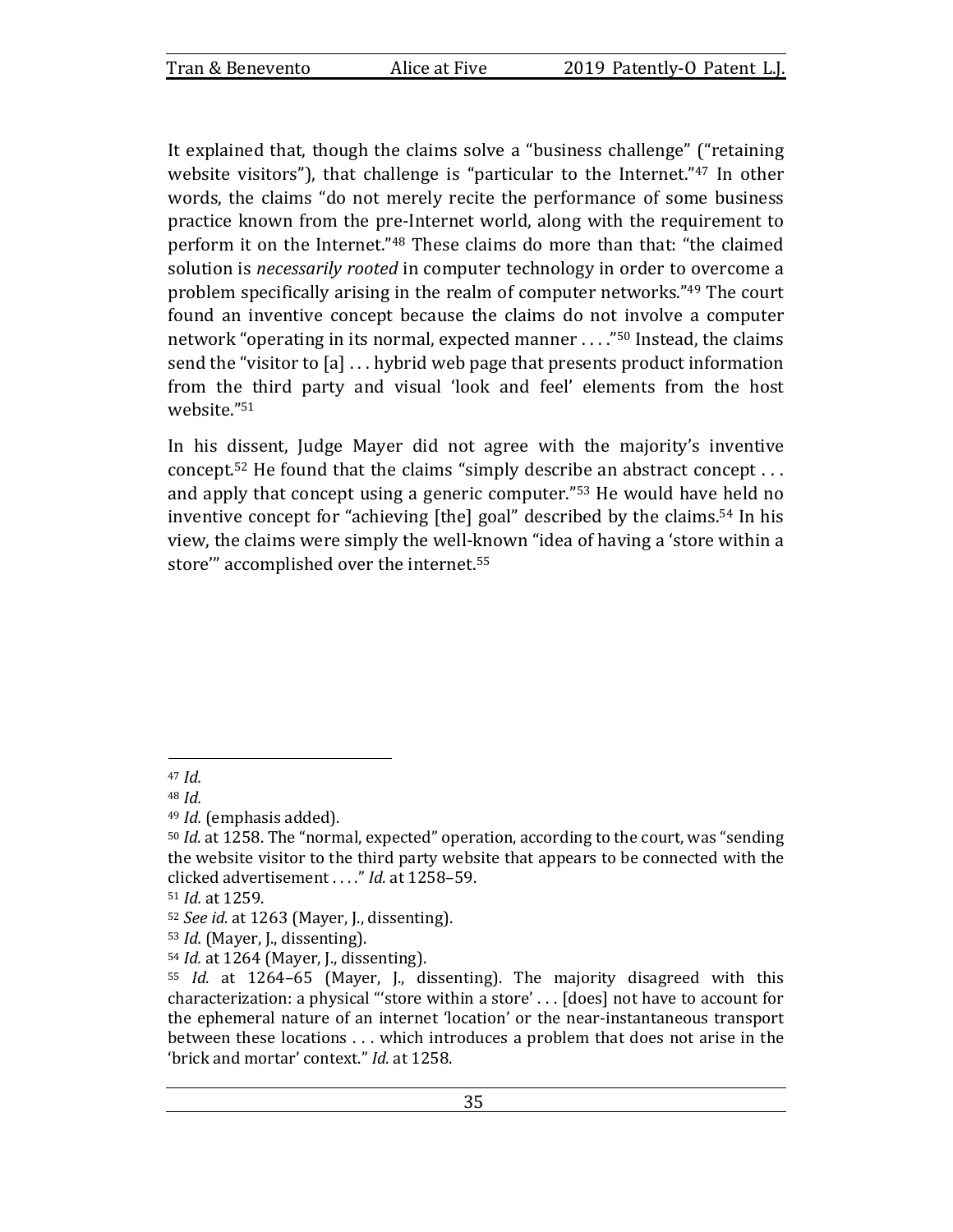#### 2) Enfish, LLC v. Microsoft Corp. (May 12, 2016)<sup>56</sup>

| Representative Claim 17 of U.S. Patent No. 6,151,60457 |                                                                  |  |
|--------------------------------------------------------|------------------------------------------------------------------|--|
| $[17]$                                                 | A data storage and retrieval system for a computer memory,       |  |
|                                                        | comprising:                                                      |  |
| [17(a)]                                                | means for configuring said memory according to a logical table,  |  |
|                                                        | said logical table including:                                    |  |
| [17(a)(i)]                                             | a plurality of logical rows, each said logical row including an  |  |
|                                                        | object identification number (OID) to identify each said logical |  |
|                                                        | row, each said logical row corresponding to a record of          |  |
|                                                        | information;                                                     |  |
| [17(a)(ii)]                                            | a plurality of logical columns intersecting said plurality of    |  |
|                                                        | logical rows to define a plurality of logical cells, each said   |  |
|                                                        | logical column including an OID to identify each said logical    |  |
|                                                        | column; and                                                      |  |
|                                                        | means for indexing data stored in said table.                    |  |

The Federal Circuit considered a patent on database software in *Enfish, LLC v. Microsoft Corp.*<sup>58</sup> Enfish asserted two patents against Microsoft: U.S. Patent No. 6,151,604 ("the '604 patent") and U.S. Patent No. 6,163,775 ("the '775 patent").59

Prior to the patents at issue, databases stored information in different tables, separated by the type of information each table contained.<sup>60</sup> For example, databases would have a table called "Document Table" that stored information about various documents, while information about various companies would be stored in a separate "Company Table."<sup>61</sup> In the patented system, everything could be stored in one table.<sup>62</sup> The inventive table was also self-referential: the characteristics of each column in the table was defined by a row in the same table.<sup>63</sup>

<sup>56 822</sup> F.3d 1327 (Fed. Cir. 2016).

<sup>57</sup> *See id.* at 1336. Claim 17 is representative of claims 17, 31, and 32 of the '604 patent, as well as claims 31 and 32 of the '775 patent. See id.

<sup>58</sup> *See id.* at 1330.

<sup>59</sup> *See id.* at 1330, 1333.

<sup>60</sup> *See id.* at 1330–31.

<sup>61</sup> *Id.* at 1330.

<sup>62</sup> *See id.* at 1332.

<sup>63</sup> *See id.* at 1332–33.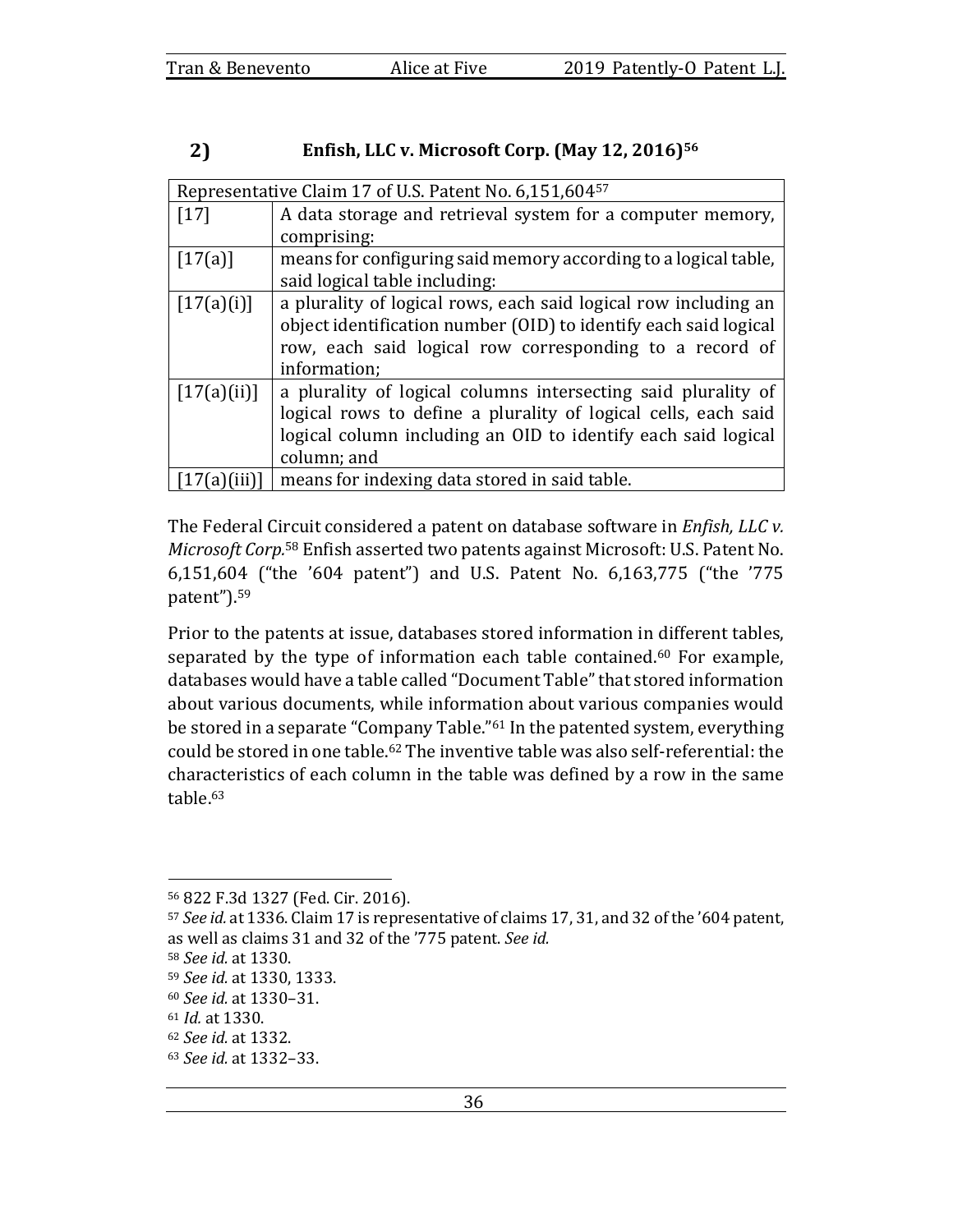The *Enfish* Court stopped its analysis at step one of the *Alice* inquiry: it held the claims at issue were not directed to an abstract idea and were therefore patent-eligible.64

According to the Federal Circuit, the first step of *Alice* requires more than merely "ask[ing] whether the claims *involve* a patent-ineligible concept, because" even the "routinely patent-eligible claim[s]" involve a patent ineligible concept.<sup>65</sup> Instead, the court considered the first step a "stage-one" filter to [the] claims, considered in light of the specification, based on whether 'their character as a whole is directed to excluded subject matter."<sup>66</sup>

The *Enfish* Court held that, similar to the step two inquiry into inventiveness, *Alice* step one requires questioning "whether the claims are directed to an improvement to computer functionality versus being directed to an abstract idea."<sup>67</sup> It further explained that abstract ideas include "fundamental economic and conventional business practices," as well as math equations.<sup>68</sup> Patents directed to those concepts still fail the first step of *Alice*, even if the steps are "performed on a computer."<sup>69</sup>

The decision counseled courts against "describing the claims at  $\dots$  a high level of abstraction and untethered from the language of the claims" because that "all but ensures the exceptions to  $\S$  101 swallow the rule."<sup>70</sup> The district court held the claims were "directed to the abstract idea of 'storing, organizing, and retrieving memory in a logical table'  $\dots$ ."<sup>71</sup> The Federal Circuit rejected this characterization, instead holding the claims at issue were "specifically directed to a *self-referential* table for a computer database."72

The Federal Circuit concluded that the claims were "directed to an improvement of an existing technology," rather than an abstract idea.<sup>73</sup> This conclusion was "bolstered by the specification's teachings that the claimed invention achieves other benefits over conventional databases, such as

<sup>64</sup> *See id.* at 1336, 1346. 65 *Id.* at 1335. <sup>66</sup> *Id.* <sup>67</sup> *Id.* <sup>68</sup> *Id.* <sup>69</sup> *Id.* <sup>70</sup> *Id.* 71 *Id.* at 1337. <sup>72</sup> *Id.* <sup>73</sup> *Id.*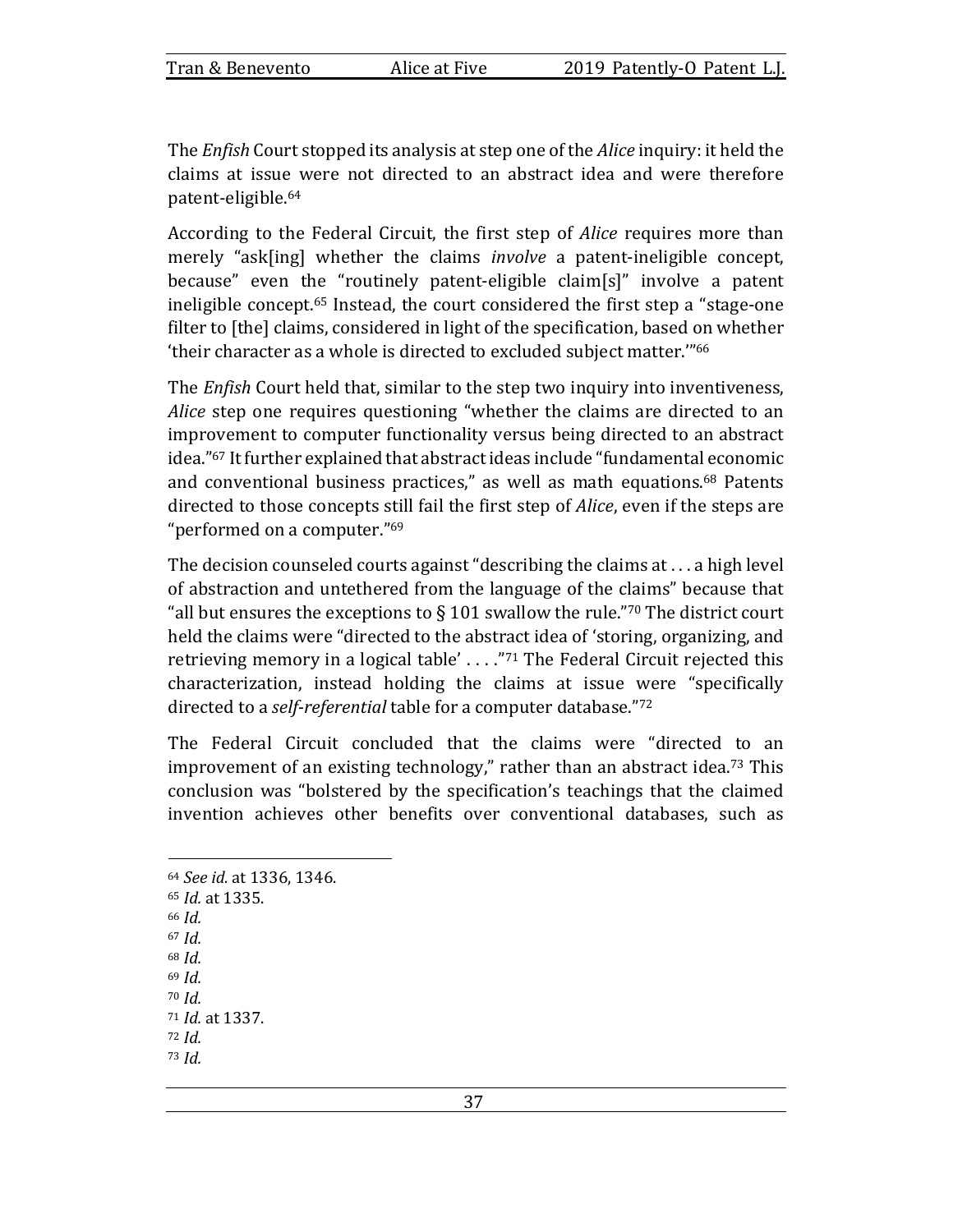increased flexibility, faster search times, and smaller memory requirements."74

The fact that the invention could "run on a general purpose computer" did not doom the claims because they did not "simply add $\prod$  conventional computer components to well-known business practices" or "mathematical formula[e]."75 Likewise, the improvement does not have to be "defined by reference to 'physical' components ...."76

The Federal Circuit looked to "[t]he specification's disparagement of conventional data structures," as well as the description of the invention "as including the features that make up a self-referential table," to "confirm that [its] characterization  $\dots$  ha[d] not been deceived by the 'draftsman's art."<sup>77</sup> The invention was not merely carrying out an abstract idea on a computer.<sup>78</sup> Instead, "the claims [were] directed to a specific implementation of a solution to a problem in the software arts." $79$ 

## Bascom Global Internet Servs. v. AT&T Mobility (June 27, 3) **2016)80**

| Representative Claim 1 of U.S. Patent No. 5,987,60681 |                                                                     |  |
|-------------------------------------------------------|---------------------------------------------------------------------|--|
| $\lceil 1 \rceil$                                     | A content filtering system for filtering content retrieved from an  |  |
|                                                       | Internet computer network by individual controlled access           |  |
|                                                       | network accounts, said filtering system comprising:                 |  |
| $\left[1.1\right]$                                    | a local client computer generating network access requests for said |  |
|                                                       | individual controlled access network accounts;                      |  |
| [1.2]                                                 | at least one filtering scheme;                                      |  |
| $[1.3]$                                               | a plurality of sets of logical filtering elements; and              |  |
| $[1.4]$                                               | a remote ISP server coupled to said client computer and said        |  |
|                                                       | Internet computer network, said ISP server associating each said    |  |
|                                                       | network account to at least one filtering scheme and at least one   |  |

<sup>74</sup> *Id.*

- 75 *Id.* at 1338.
- <sup>76</sup> *Id.* at 1339.
- <sup>77</sup> *Id.*
- <sup>78</sup> *See id.*
- <sup>79</sup> *Id.*

<sup>80 827</sup> F.3d 1341 (Fed. Cir. 2016).

<sup>81</sup> *See id.* at 1345. The court did not make a specific finding regarding a representative claim, but "BASCOM point[ed] to Claim 1" of U.S. Patent No. 5,987,606 ("the '606 patent") as "instructive" of the "individually customizable filtering" group of claims. *Id.*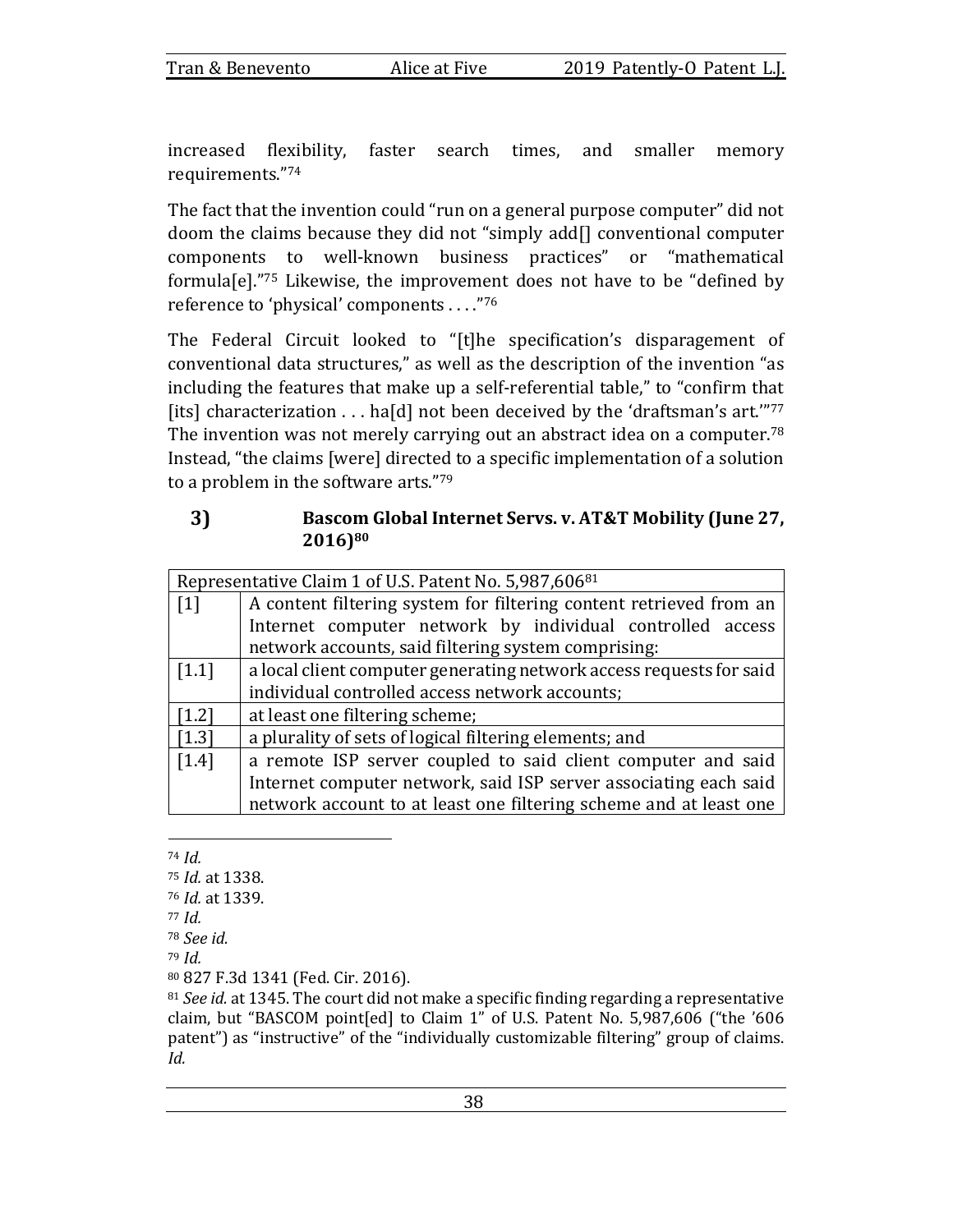set of filtering elements, said ISP server further receiving said network access requests from said client computer and executing said associated filtering scheme utilizing said associated set of logical filtering elements.

| Representative Claim 23 of U.S. Patent No. 5,987,606 <sup>82</sup> |                                                                         |  |
|--------------------------------------------------------------------|-------------------------------------------------------------------------|--|
| [22]                                                               | An ISP server for filtering content forwarded to controlled access      |  |
|                                                                    | network account generating network access requests at a remote          |  |
|                                                                    | client computer, each network access request including a                |  |
|                                                                    | destination address field, said ISP server comprising:                  |  |
| [22.1]                                                             | a master inclusive-list of allowed sites;                               |  |
| $[22.2]$                                                           | a plurality of sets of exclusive-lists of excluded sites, each          |  |
|                                                                    | controlled access network account associated with at least one set      |  |
|                                                                    | of said plurality of exclusive-lists of excluded sites; and             |  |
| $[22.3]$                                                           | a filtering scheme, said filtering scheme allowing said network         |  |
|                                                                    | access request if said destination address exists on said master        |  |
|                                                                    | inclusive-list but not on said at least one associated exclusive-list,  |  |
|                                                                    | whereby said controlled access accounts may be uniquely                 |  |
|                                                                    | associated with one or more sets of excluded sites.                     |  |
| [23]                                                               | The ISP server of claim 22 further comprising:                          |  |
| $[23.1]$                                                           | a plurality of inclusive-lists of allowed sites, each controlled access |  |
|                                                                    | user associated with at least one of said plurality of inclusive-lists  |  |
|                                                                    | of allowed sites, said filtering program further allowing said          |  |
|                                                                    | network access request if said requested destination address            |  |
|                                                                    | exists on said at least one associated inclusive-list.                  |  |

BASCOM sued AT&T, alleging infringement of its patent on internet filtering.<sup>83</sup> In prior art systems, an internet content filter was installed in one of three locations: (1) on each individual computer, (2) on a local network server, or (3) on remote Internet Service Provider (ISP) servers.<sup>84</sup> Under the patented invention, the filter is located on the ISP server. $85$  When website access is requested from the ISP server, the server is able to identify the user requesting

<sup>&</sup>lt;sup>82</sup> *See id.* at 1345-46. The court did not make a specific finding regarding a representative claim, but "BASCOM point[ed] to Claim 23" of the '606 patent as instructive of the "hybrid filtering scheme" group of claims. *Id.* at 1345.

<sup>83</sup> *See id.* at 1346.

<sup>84</sup> *See id.* at 1343–44.

<sup>85</sup> *See id.* at 1344.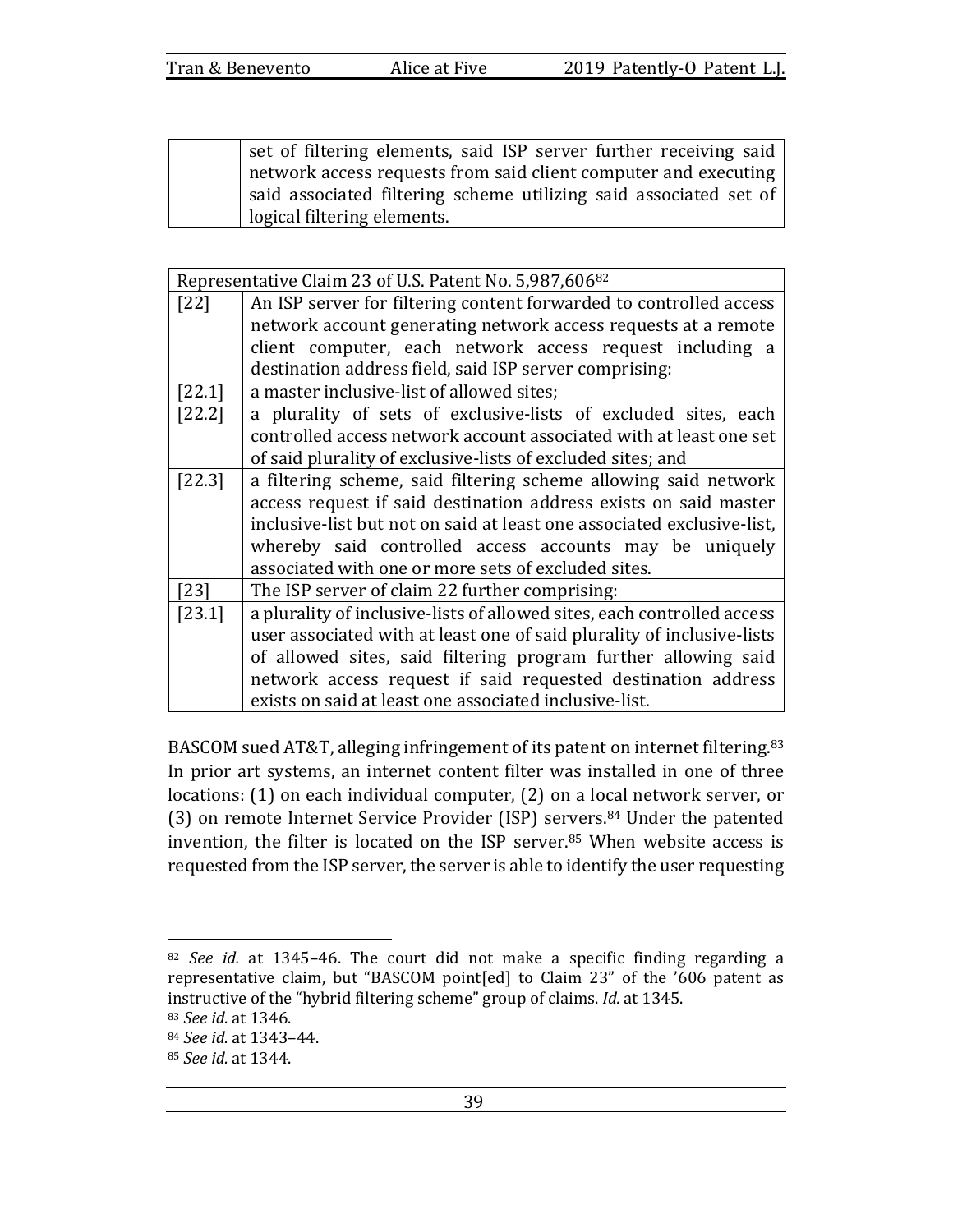access and can filter the content differently based on who is requesting the access.86

The Federal Circuit held the claims were directed to an abstract idea, but were still patent eligible under step two of *Alice* because there was a sufficiently inventive concept.<sup>87</sup>

In its step one analysis, the Federal Circuit held the claims were "directed to filtering content on the internet."<sup>88</sup> The court explained that "filtering content" is an abstract idea because it is a longstanding, well-known method of organizing human behavior  $\ldots$  ."<sup>89</sup> Thus, the '606 patent is directed to an abstract idea.<sup>90</sup>

The Federal Circuit moved on to analyze the claims under step two.<sup>91</sup> For the claims to be patent eligible, the inventive concept "must be significantly more than the abstract idea itself  $\ldots$  "92 The Federal Circuit agreed with the district court's ruling that, separately, the claim limitations "recite generic computer, network and Internet components, none of which is inventive by itself."93

But the Federal Circuit disagreed with the lower court's holding that the combination of limitations recited something "well-understood, routine, [and] conventional."<sup>94</sup> Importantly, the appellate court held "an inventive concept" can be found in the non-conventional and non-generic arrangement of known, conventional pieces."<sup>95</sup> In this case, "[t]he claims do not merely recite the abstract idea of filtering content along with the requirement to perform it on the Internet  $\dots$ . Nor do the claims preempt all ways of filtering content on the

<sup>86</sup> *See id.* at 1344–45.

<sup>87</sup> *See id.* at 1352.

<sup>&</sup>lt;sup>88</sup> *Id.* at 1348. ("Specifically, claim 1 is directed to a 'content filtering system for filtering content retrieved from an Internet computer network.' Claim 22 similarly is directed to an 'ISP server for filtering content.""). <sup>89</sup> *Id.*

<sup>&</sup>lt;sup>90</sup> *See id.* at 1348–49. The court recognized it "sometimes incorporates claim limitations into its articulation of the idea to which a claim is directed," but explained this case is different because the "claims and their specific limitations do not readily lend themselves to a step-one finding that they are directed to a nonabstract idea." *Id.* at 1349.

<sup>91</sup> *See id.* at 1349. <sup>92</sup> *Id.*

<sup>93</sup> *Id.*

<sup>94</sup> *Id.* at 1349-50.

<sup>95</sup> *Id.* at 1350.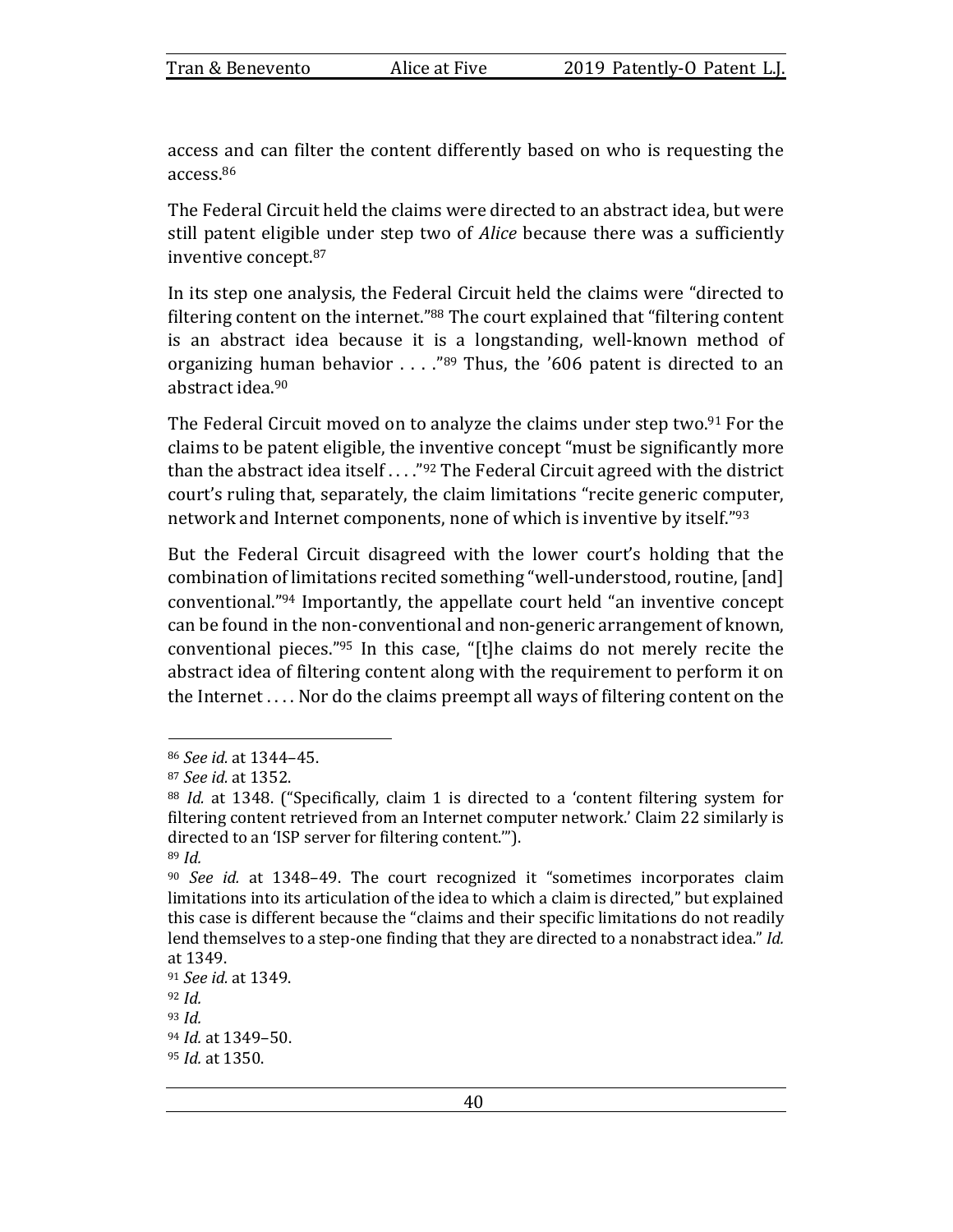Internet  $\ldots$ ."<sup>96</sup> Instead, "they recite a specific, discrete implementation of the abstract idea of filtering content." $97$  Because "the patent describes how its particular arrangement of elements is a technical improvement over prior art ways of filtering such content,  $\dots$  the claims may be read to 'improve[] an existing technological process."98

The Federal Circuit analogized this case to *DDR Holdings*: the patent in that case claimed "a technical way to satisfy an existing problem for website hosts and viewers"; it was "not claiming a business method *per se* . . . ."<sup>99</sup> Likewise, the '606 patent survives step two because it is "claiming a *technology-based* solution . . . to filter content on the Internet that overcomes existing problems with other Internet filtering systems"; it "is not claiming the *idea* of filtering content simply applied to the Internet." $100$ 

## 4) Rapid Litigation Management v. CellzDirect, Inc. (July 5, **2016)101**

| Representative Claim 1 of U.S. Patent No. 7,604,929102 |                                                                                                                                                                                                                                                                                                                                                                                                                 |  |
|--------------------------------------------------------|-----------------------------------------------------------------------------------------------------------------------------------------------------------------------------------------------------------------------------------------------------------------------------------------------------------------------------------------------------------------------------------------------------------------|--|
| $\lceil 1 \rceil$                                      | A method of producing a desired preparation of multi-<br>cryopreserved hepatocytes, said hepatocytes being capable of<br>being frozen and thawed at least two times, and in which greater<br>than 70% of the hepatocytes of said preparation are viable after<br>the final thaw, said method comprising:                                                                                                        |  |
| $\left[1.1\right]$                                     | subjecting hepatocytes that have been frozen and thawed to<br>density gradient fractionation to separate viable hepatocytes from<br>nonviable hepatocytes,                                                                                                                                                                                                                                                      |  |
| $1.2$ ]                                                | recovering the separated viable hepatocytes, and                                                                                                                                                                                                                                                                                                                                                                |  |
| $[1.3]$                                                | cryopreserving the recovered viable hepatocytes to thereby form<br>said desired preparation of hepatocytes without requiring a<br>density gradient step after thawing the hepatocytes for the second<br>time, wherein the hepatocytes are not plated between the first and<br>second cryopreservations, and wherein greater than 70% of the<br>hepatocytes of said preparation are viable after the final thaw. |  |

<sup>96</sup> *Id.*

<sup>&</sup>lt;sup>97</sup> *Id.* The court noted that merely adding extra "conventional" steps to "perform<sup>[]</sup> the abstract idea" does not make a patent any less abstract. *Id.* at 1352.

<sup>98</sup> *Id.* at 1350–51.

<sup>99</sup> *Id.* at 1351.

<sup>&</sup>lt;sup>100</sup> *Id.* (emphasis added).

<sup>101 827</sup> F.3d 1042 (Fed. Cir. 2016).

<sup>102</sup> *See id.* at 1046. Claim 1 is representative of asserted claims 1 and 5. *Id.*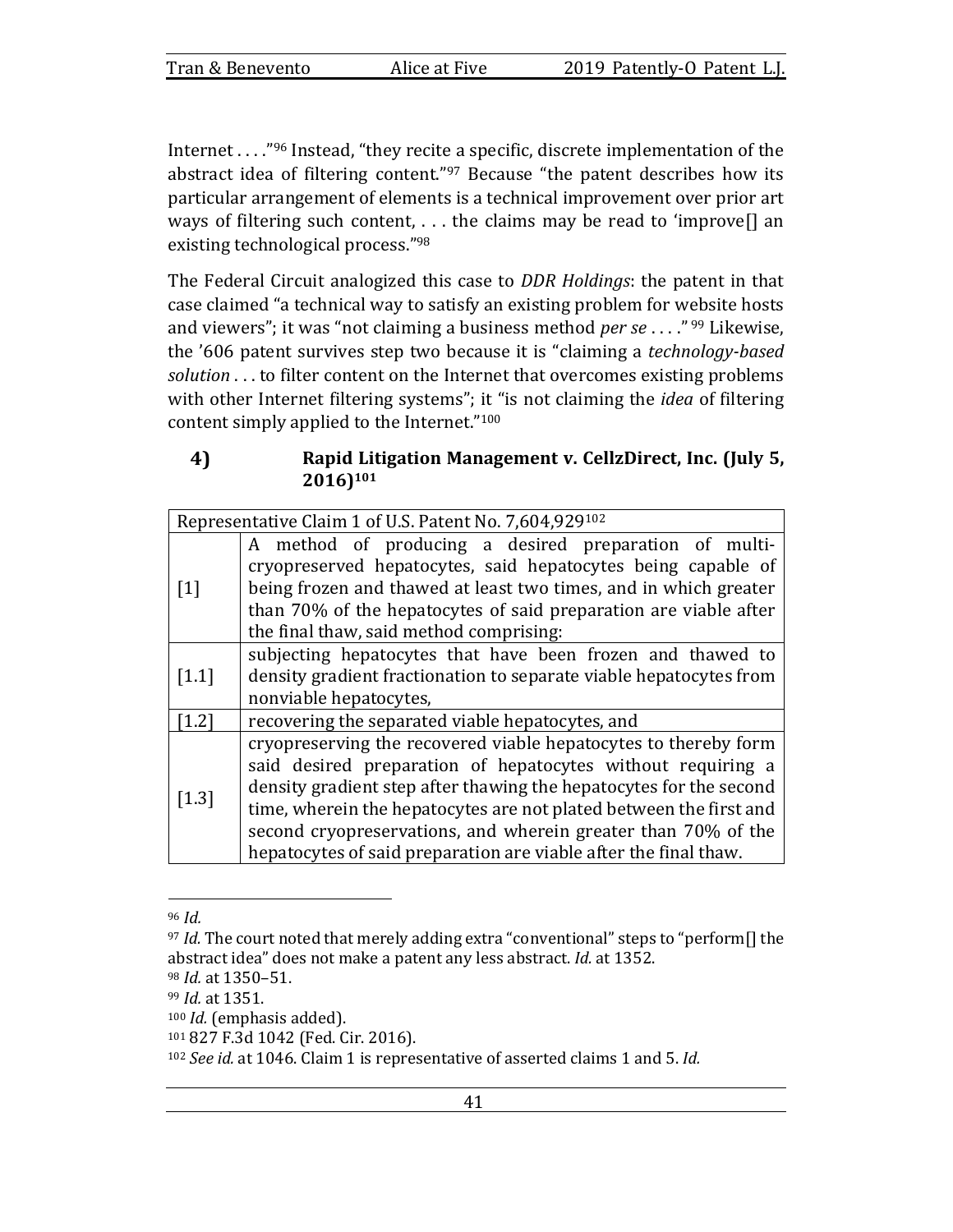U.S. Patent No. 7,604,929 ("the '929 patent") at issue in *CellzDirect* resulted from a discovery that certain liver cells could be frozen twice, and those cells would "behave[] like cells that were once frozen." $103$  The process of the '929 patent is an improved process for preserving those cells by freezing a group of cells once, then setting apart and refreezing only the viable cells.<sup>104</sup> This allows liver cells to be "thawed and used later without unacceptable loss of viability."<sup>105</sup> Moreover, the ability to refreeze the cells makes it easier to pool together liver cells from multiple donors.<sup>106</sup>

The district court rejected the claims under § 101.<sup>107</sup> It held that the claims (1) were directed to a law of nature (the ability of liver cells to be frozen multiple times), and (2) lacked the inventive step to make them patent eligible.<sup>108</sup> The Federal Circuit vacated and remanded, holding that the claims were "not directed to a patent-ineligible concept" under step one of *Alice*.<sup>109</sup>

According to the Federal Circuit, the '929 patent is "directed to a new and useful laboratory technique for preserving hepatocytes," not "the ability of hepatocytes to survive multiple freeze-thaw cycles."<sup>110</sup> The court noted that the inventors were not attempting to patent the discovery of the ability of cells to survive, they were instead "claim[ing] applications of that knowledge." $111$ 

The *CellzDirect* Court distinguished this case from previous cases finding ineligibility: "[a]lthough the claims in each of th[o]se cases employed method steps, the end result of the process, the essence of the whole, was a patentineligible concept."<sup>112</sup> However, "the claims [here] are directed to a new and useful method of preserving hepatocyte cells."<sup>113</sup> As evidence that the claims are not directed to a patent-ineligible concept, the court noted "the claims"

<sup>103</sup> *Id.* at 1045. <sup>104</sup> *See id.* <sup>105</sup> *Id.* 106 *See id.* at 1045-46. 107 *See id.* at 1046. <sup>108</sup> *See id.* 109 *Id.* at 1052. 110 *Id.* at 1048. <sup>111</sup> *Id.* (quoting Ass'n for Molecular Pathology v. Myriad Genetics, Inc., 569 U.S. 576, 596 (2013)) ("They employed their natural discovery to create a new and improved way of preserving hepatocyte cells for later use."). <sup>112</sup> *Id.* <sup>113</sup> *Id.*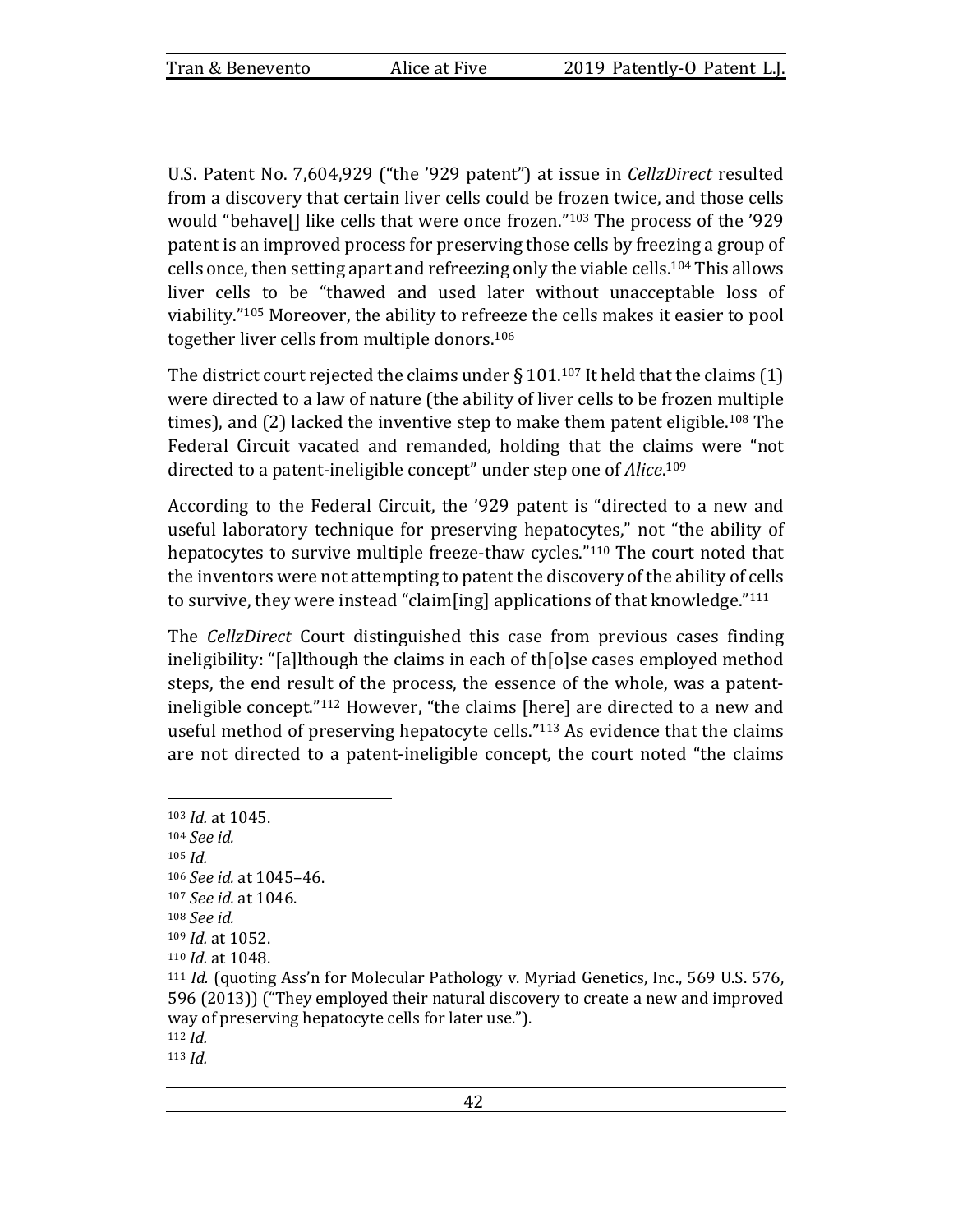recite a *'method of producing* a desired preparation of multi-cryopreserved hepatocytes. $114$  It did not matter to the court that one way to explain the invention was by describing "the natural ability of the subject matter to *undergo* the process . . . ."<sup>115</sup> If that were the *Alice* test, then many patenteligible methods would be ineligible.<sup>116</sup>

The Federal Circuit addressed three Supreme Court cases in its decision.<sup>117</sup> Two of those cases did not contain method claims.<sup>118</sup> The first "held that a mixture of different bacterial species was not patent eligible," while the second held "composition claims to isolated DNA [are] patent ineligible."<sup>119</sup> However, the '929 patent is "directed to a new and useful process of creating that pool, not to the pool itself."<sup>120</sup> This implies that, had the '929 patent been a product claim it would not have survived step one of the *Alice* test. But because the '929 patent is claiming a "new and useful" method, it passes step one.<sup>121</sup> The third case contained "process claims, [but] the court concluded that they were 'directed to'  $\ldots$  patent-ineligible cffDNA itself." 122 Thus, because the '929 patent is not directed to the liver cells themselves, it can survive step one.<sup>123</sup>

The Federal Circuit briefly addressed step two, holding that there is a sufficiently inventive step: the process the claims recite is a significant improvement over the prior art.<sup>124</sup> Moreover, the fact that the steps disclosed in the patent were known separately does not mean there is no inventive step.<sup>125</sup> Combining those steps in a new way can be patent-eligible.<sup>126</sup> Although the individual steps were well known, the prior art disclosed

<sup>114</sup> *Id.*

<sup>115</sup> *Id.* at 1049.

<sup>&</sup>lt;sup>116</sup> *See id.* (observing that a patent on "treating cancer with chemotherapy" would be ineligible if explained in terms of "cancer cells' inability to survive chemotherapy"). <sup>117</sup> *Id.*

<sup>118</sup> *Id.* (citing Funk Bros. Seed Co. v. Kalo Inoculant Co., 333 U.S. 127, 130–131 (1948); *Myriad*, 569 U.S. at 594-596).

<sup>119</sup> *Id.* (citing *Funk Bros.*, 333 U.S. at 131; *Myriad*, 569 U.S. at 594–596).

<sup>120</sup> *Id.*

<sup>121</sup> *Id.*

<sup>&</sup>lt;sup>122</sup> *Id.* (citing Ariosa Diagnostics, Inc. v. Sequenom, Inc., 788 F.3d 1371, 1376 (2015)). <sup>123</sup> *See id.*

<sup>124</sup> *See id.* at 1050.

<sup>125</sup> *See id.* at 1051.

<sup>126</sup> *See id.*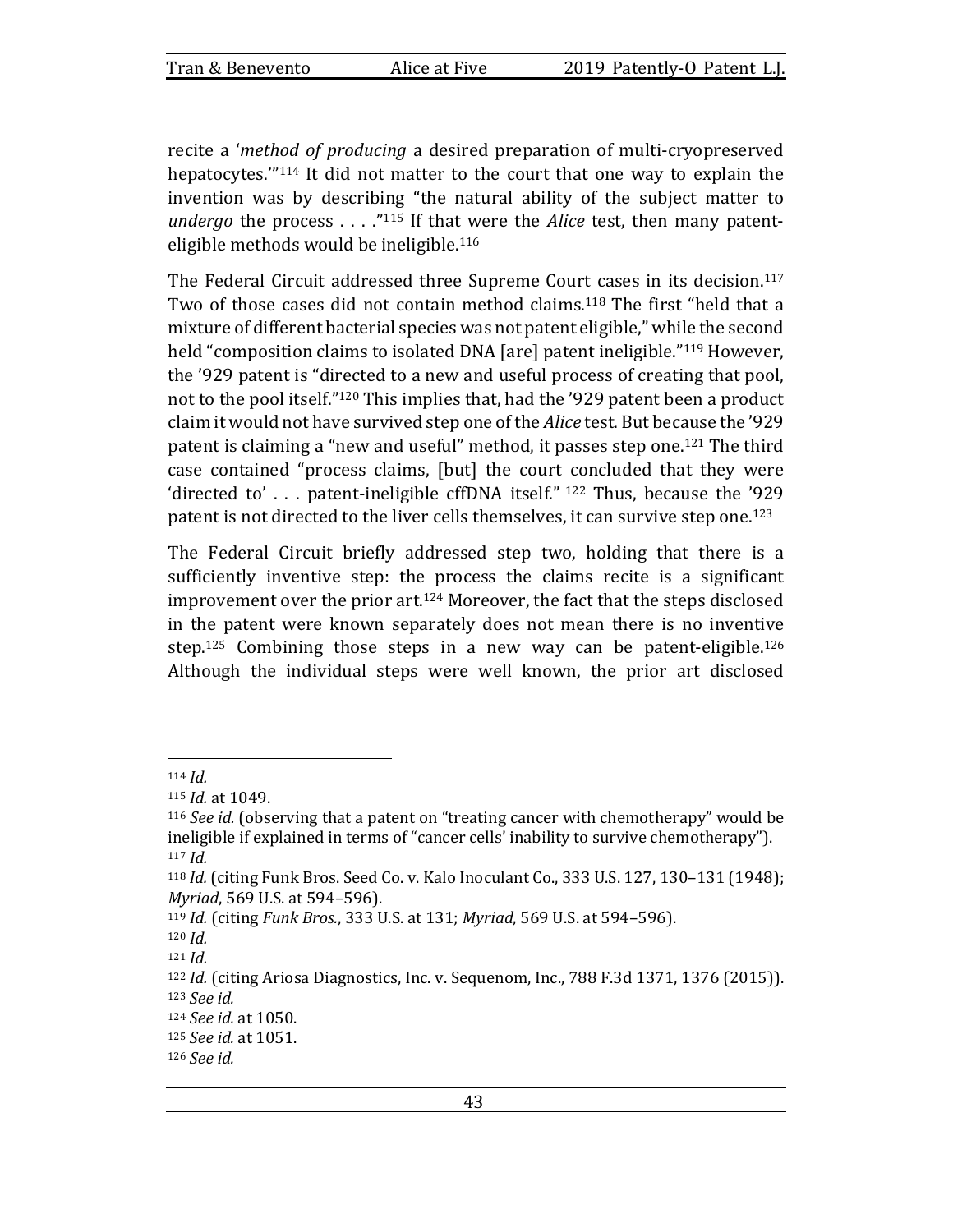| Tran & Benevento |  |
|------------------|--|
|------------------|--|

freezing and thawing the hepatocytes once.<sup>127</sup> Thus, at step two, it was the "particular 'combination of steps" that was patentable.<sup>128</sup>

### 5) McRO, Inc. v. Bandai Namco Games Am. Inc. (Sept. 13, **2016)129**

| Representative Claim 1 of U.S. Patent No. 6,307,576 <sup>130</sup> |                                                                    |  |
|--------------------------------------------------------------------|--------------------------------------------------------------------|--|
|                                                                    | A method for automatically animating lip synchronization and       |  |
| $[1]$                                                              | facial expression of three-dimensional characters comprising:      |  |
|                                                                    | obtaining a first set of rules that define output morph weight set |  |
| $[1.1]$                                                            | stream as a function of phoneme sequence and time of said          |  |
|                                                                    | phoneme sequence;                                                  |  |
|                                                                    | obtaining a timed data file of phonemes having a plurality of sub- |  |
| $[1.2]$                                                            | sequences;                                                         |  |
|                                                                    | generating an intermediate stream of output morph weight sets      |  |
| $[1.3]$                                                            | and a plurality of transition parameters between two adjacent      |  |
|                                                                    | morph weight sets by evaluating said plurality of sub-sequences    |  |
|                                                                    | against said first set of rules;                                   |  |
|                                                                    | generating a final stream of output morph weight sets at a desired |  |
| $[1.4]$                                                            | frame rate from said intermediate stream of output morph weight    |  |
|                                                                    | sets and said plurality of transition parameters; and              |  |
|                                                                    | applying said final stream of output morph weight sets to a        |  |
| $[1.5]$                                                            | sequence of animated characters to produce lip synchronization     |  |
|                                                                    | and facial expression control of said animated characters.         |  |

McRO, Inc. sued a collection of video game developers and publishers for patent infringement.<sup>131</sup> The asserted patent involved a method of automatically synchronizing the lips of animated characters with the words they are speaking.<sup>132</sup> The prior art method involved manually setting the position of the character's lips "at certain important times ('keyframes')," then interpolating between the manually set positions to achieve smooth

<sup>127</sup> *See id.*

<sup>&</sup>lt;sup>128</sup> *Id.* ("Repeating a step that the art taught should be performed only once can hardly be considered routine or conventional.").

<sup>129 837</sup> F.3d 1299 (Fed. Cir. 2016).

<sup>130</sup> *See id.* at 1307 n.3. Claim 1 of U.S. Patent No. 6,307,576 ("the '576 patent") is representative of asserted claims 1, 7-9, and 13 of the '576 patent and claims 1-4, 6, 9, 13, and 15-17 of U.S. Patent No. 6,611,278 ("the '278 patent"). *Id.* 

<sup>131</sup> *See id.* at 1308.

<sup>132</sup> *See id.* at 1303.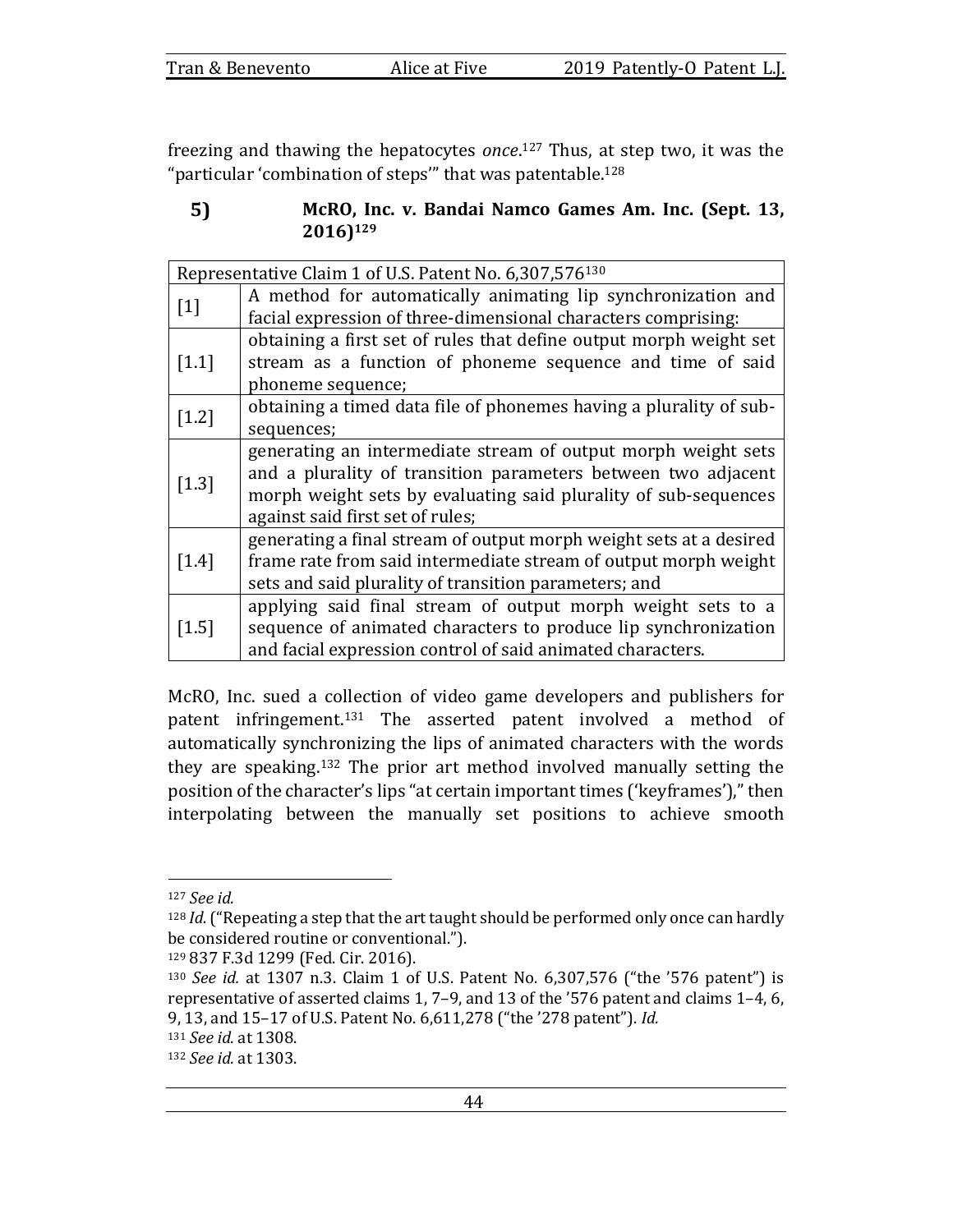transitions that match the words.<sup>133</sup> Not only does the patent use a ruleset to automatically define the lip position at each keyframe, but it creates added realism by adjusting the mouth position based on the context of what is being said.134

The Federal Circuit performed its analysis under step one of *Alice* and held that the claims survived the  $\S$  101 challenge because they were not directed to patent-ineligible subject matter.<sup>135</sup>

The Federal Circuit began its analysis by explaining that *Alice* step one requires courts to look at the claims "as a whole  $\ldots$ ."<sup>136</sup> On the other hand, courts also should not over-simplify the claims "by looking at them generally and failing to account for the specific requirements of the claims." $137$  Although the '576 patent did not identify specific rules the invention must use, the claims limited the rules to those "with certain common characteristics ...."<sup>138</sup> In other words, the patented method claims a genus of rules.<sup>139</sup>

The Federal Circuit explained that limits on the breadth of claims come from the disclosure requirements of 35 U.S.C. § 112, not § 101.<sup>140</sup> The only § 101 concern implicated by broad claims is preemption, which arises when the claims "are not directed to a specific invention and instead improperly monopolize 'the basic tools of scientific and technological work."<sup>141</sup> To satisfy this preemption concern, courts must ask "whether the claims  $\dots$  focus on a specific means or method that improves the relevant technology or are instead directed to a result or effect that itself is the abstract idea and merely invoke generic processes and machinery."<sup>142</sup> According to the court, it is possible to patent a *method of producing* a particular effect, even if the effect itself is not patentable.143

133 *Id.* at 1307. <sup>134</sup> *See id.* 135 *See id.* at 1316. 136 *Id.* at 1312-13. 137 *Id.* at 1313. <sup>138</sup> *Id.* <sup>139</sup> *See id.* <sup>140</sup> *See id.* at 1313–14. 141 *Id.* at 1314. <sup>142</sup> *Id.* <sup>143</sup> *See id.*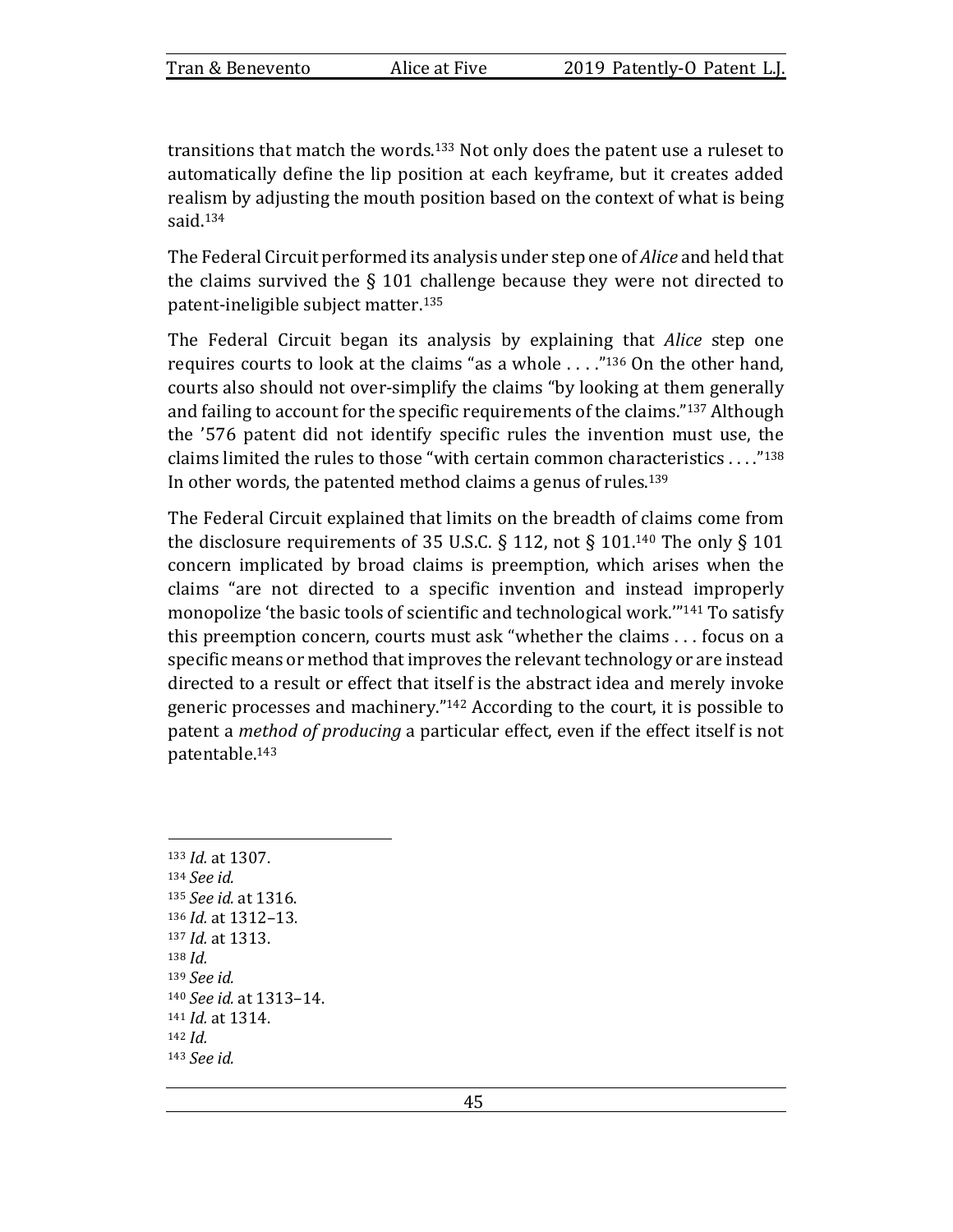The Federal Circuit applied these principles to determine whether the claims at issue were directed to an abstract idea.<sup>144</sup> It began by noting that Claim 1 does not simply utilize a computer to automate "conventional activity."<sup>145</sup> The court emphasized the fact that the claimed method was not the same as was previously practiced.<sup>146</sup> Under the prior art method, an animator used "subjective determinations" to synchronize the lips, but under the claimed process, a computer used "specific, limited mathematical rules" to accomplish the goal.<sup>147</sup> Thus, it was "the incorporation of the claimed rules, not the use of the computer, that 'improved [the] existing technological process' ...."<sup>148</sup>

Although the patented method did not produce a tangible result, "the concern underlying the exceptions to  $\S 101$  is not tangibility, but preemption."<sup>149</sup> McRO was able to show that an alternative process to its patented method exists, but that was not entirely sufficient.<sup>150</sup> Preemption was further prevented by the "specific structure of the claimed rules." $151$  The Federal Circuit explained that "[b]y incorporating the specific features of the rules as claim limitations, claim 1 is limited to a specific process . . . and does not preempt approaches that use rules of a different structure or different techniques."<sup>152</sup>

<sup>144</sup> *See id.* at 1314-16.

<sup>145</sup> *Id.* at 1314.

<sup>146</sup> *See id.*

<sup>147</sup> *Id.*

<sup>148</sup> *Id.*

<sup>149</sup> *Id.* at 1315.

<sup>150</sup> *See id.* (quoting *Ariosa*, 788 F.3d at 1379) ("[T]he absence of complete preemption does not demonstrate patent eligibility."). <sup>151</sup> *Id.*

<sup>152</sup> *Id.* at 1316.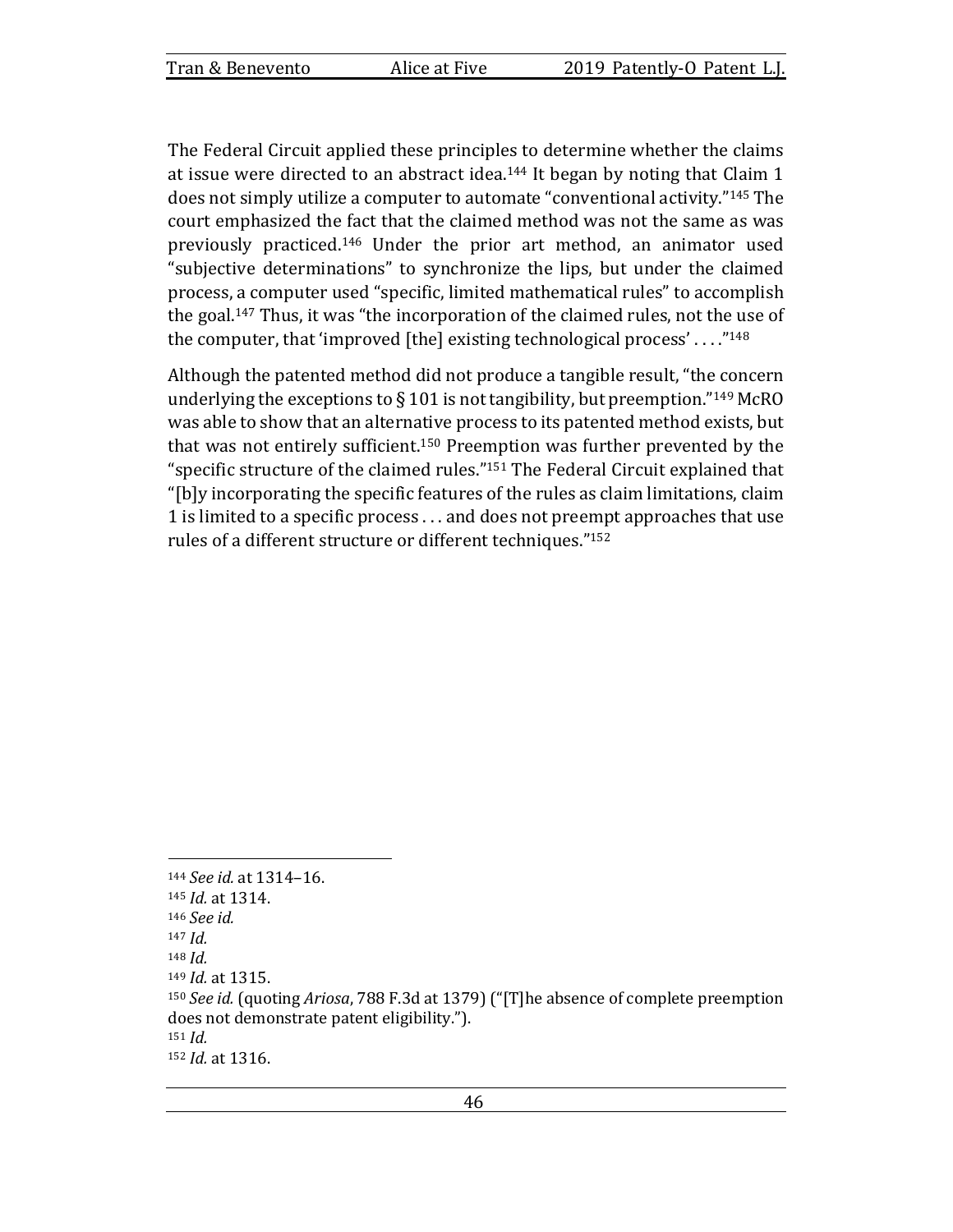#### 6) Amdocs (Israel) Ltd. v. Openet Telecom, Inc. (Nov. 1, **2016)153**

| Representative Claim 1 of U.S. Patent No. 7,631,065154 |                                                                                                                                                                       |  |  |  |  |
|--------------------------------------------------------|-----------------------------------------------------------------------------------------------------------------------------------------------------------------------|--|--|--|--|
| $[1]$                                                  | A computer program product embodied on a computer readable<br>storage medium for processing network accounting information<br>comprising:                             |  |  |  |  |
| $[1.1]$                                                | computer code for receiving from a first source a first network<br>accounting record;                                                                                 |  |  |  |  |
| $[1.2]$                                                | computer code for correlating the first network accounting record<br>with accounting information available from a second source; and                                  |  |  |  |  |
| $[1.3]$                                                | computer code for using the accounting information with which<br>the first network accounting record is correlated to enhance the<br>first network accounting record. |  |  |  |  |

Amdocs (Israel) Ltd. asserted four patents against Opnet Telecom, Inc.: U.S. Patent Nos. 7,631,065 ("the '065 patent"), 7,412,510 ("the '510 patent"), 6,947,984 ("the '984 patent"), and 6,836,797 ("the '797 patent").<sup>155</sup> All four patents involved a system created for accounting and billing by "network service providers."156

Prior to Amdocs' patents, the requisite accounting information would all be stored in one place, which resulted in large databases processing considerable amounts of incoming data.<sup>157</sup> The patented system arranges its data processing components in a "distributed architecture" that spreads the processing across the network.<sup>158</sup> As a result, information is "collect[ed] and

<sup>153 841</sup> F.3d 1288 (Fed. Cir. 2016).

<sup>&</sup>lt;sup>154</sup> *See id.* at 1299. Claim 1 of U.S. Patent No. 7,631,065 is representative of asserted claims 1, 4, 7, 13 and 17 of the '065 patent. *Id.* at 1299. The court found other claims representative of the other asserted patents, but applied the same logic to the eligibility analysis. See id. at 1302, 1304, 1305. Thus, the other representative claims are not included here.

<sup>155</sup> *See id.* at 1290.

<sup>156</sup> *Id.* at 1291.

<sup>157</sup> *See id.* at 1292.

<sup>158</sup> *Id.* at 1291-92.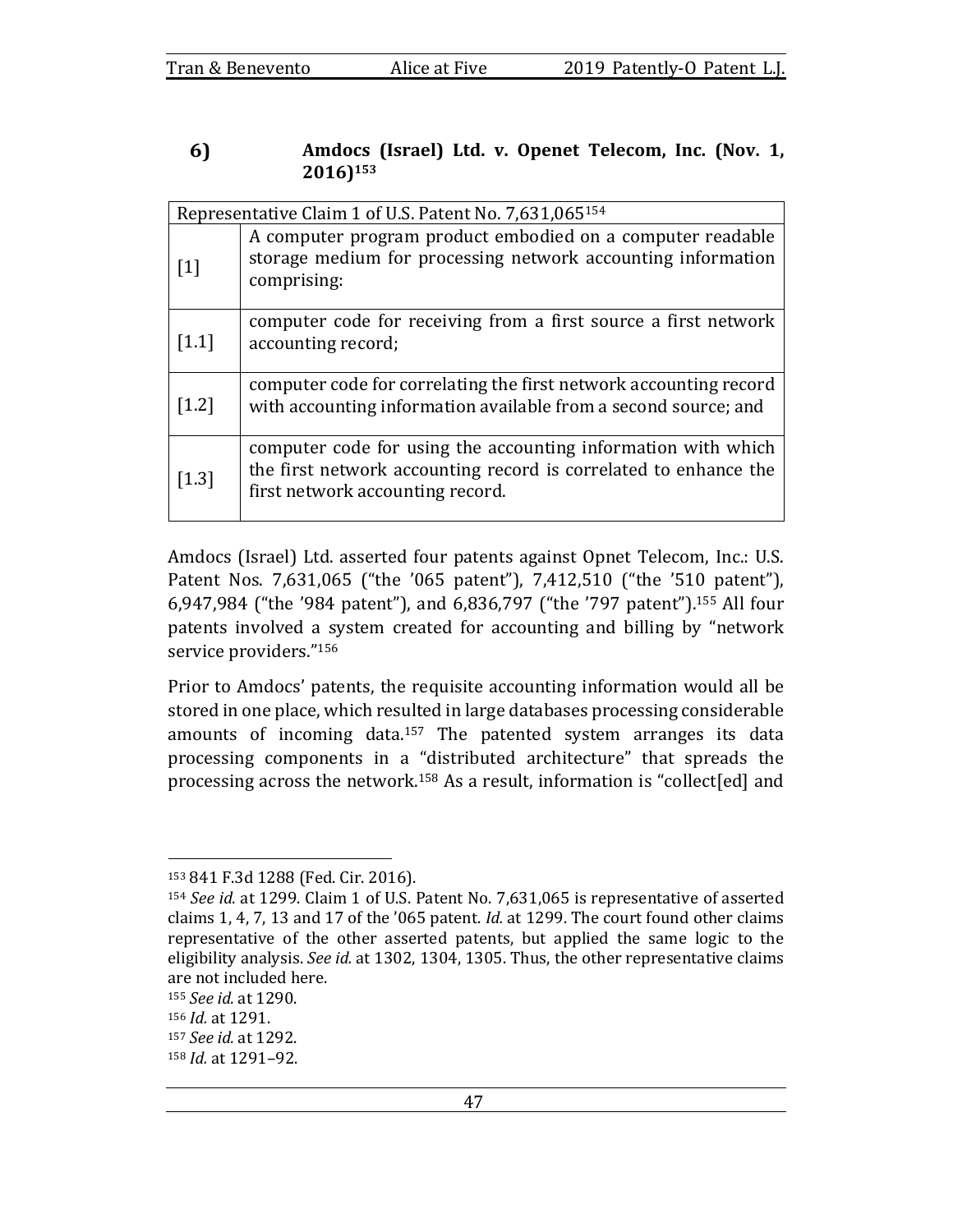process[ed]  $\ldots$  close to its source."<sup>159</sup> This prevents the network from bottlenecking, but still allows data access from a "central location."<sup>160</sup>

A majority of the Federal Circuit held all four patents were eligible under step two of *Alice*.<sup>161</sup> For each patent, the majority "accepted the district court's view of the disqualifying abstract ideas," then explained the inventive concept it found.162

The Federal Circuit began its analysis of the '065 patent by examining precedent containing "somewhat facially similar claims" it had previously found both eligible and ineligible.<sup>163</sup> Because the court felt the claims at issue were similar to those in *Bascom* and *DDR*, it moved to step two without making a specific step one holding.<sup>164</sup> Like *DDR*, the claim limitations, when considered individually and as an ordered combination, result in an inventive concept via the distributed architecture.<sup>165</sup> Like *Bascom*, the benefits of the invention here are only possible because of the specific architecture disclosed by the claims.166

In the Federal Circuit's view, the "distributed enhancement" recited by the Amdocs patents was a "critical advancement over the prior  $art \dots$ "<sup>167</sup> Despite the use of generic components, the enhancement limitation requires those components to "operate in an unconventional manner to achieve an improvement in computer functionality."<sup>168</sup> Therefore, the claims of the '065 patent contain an inventive concept.<sup>169</sup>

<sup>159</sup> *Id.* at 1291.

<sup>160</sup> *Id.* at 1292.

<sup>161</sup> *See id.* at 1307.

<sup>162</sup> *Id.* at 1306.

<sup>163</sup> *Id.* at 1300.

<sup>164</sup> *Id.* (citing Bascom Glob. Internet Servs., Inc. v. AT&T Mobility LLC, 827 F.3d 1341 (Fed. Cir. 2016); DDR Holdings, LLC v. Hotels.com, L.P., 773 F.3d 1245 (Fed. Cir. 2014)).

<sup>165</sup> *See id.* at 1301-02 (citing *DDR Holdings*, 773 F.3d at 1259).

<sup>166</sup> *See id.* at 1302 (citing *Bascom*, 827 F.3d 1341).

<sup>167</sup> *Id.* at 1300.

<sup>168</sup> *Id.* at 1300-01.

<sup>169</sup> *See id.* at 1301.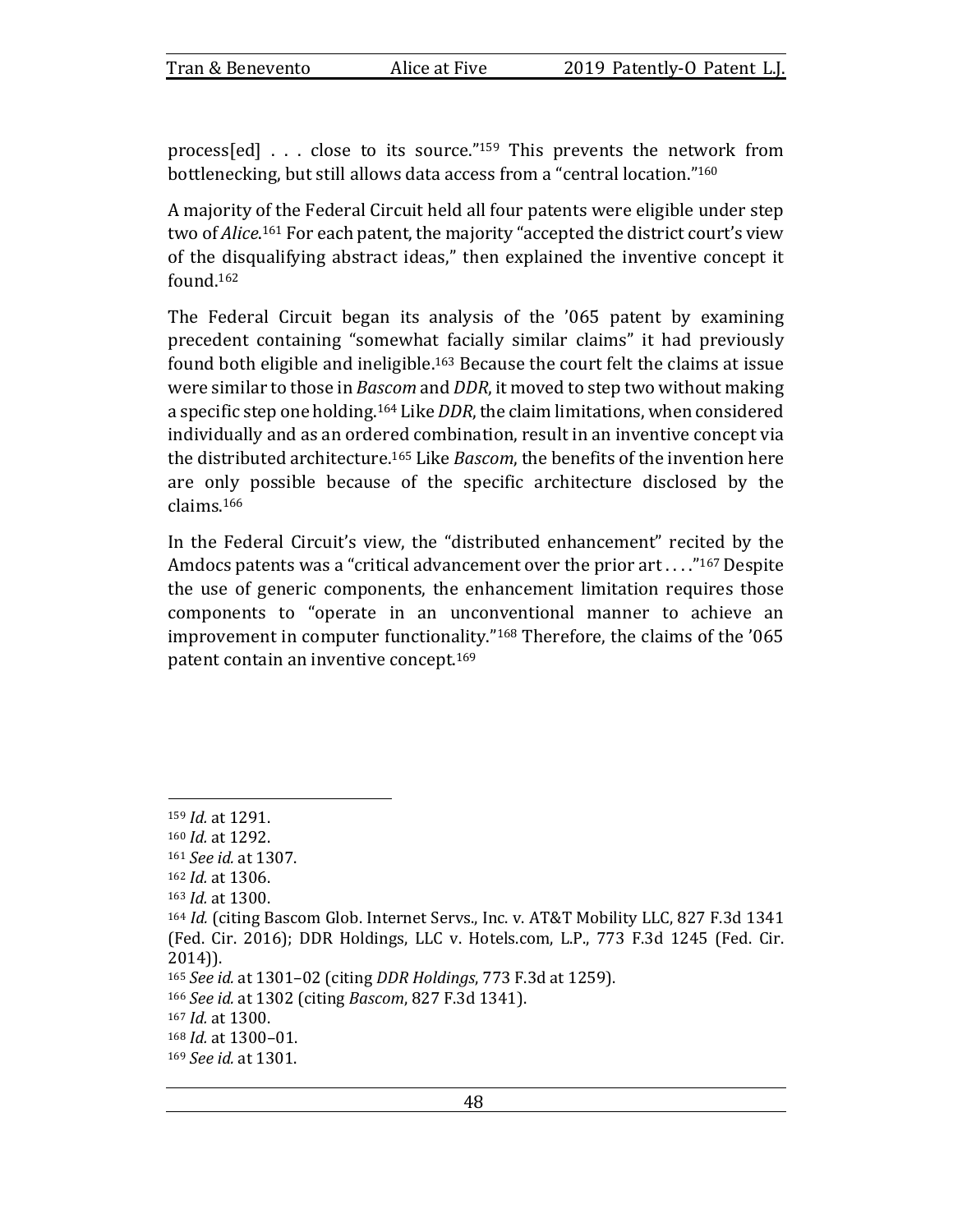The majority held that each of the other patents was eligible for "reasons" similar to" the '065 patent analysis.<sup>170</sup> Thus, the court found all four patents eligible under *Alice* step two.<sup>171</sup>

Judge Reyna disagreed with the majority's "mechanical comparison" of the claims here with the claims in previous  $\S$  101 cases.<sup>172</sup> He also took issue with what he viewed as the importation of "innovative limitations" to the claims from the specification. $173$ 

The dissent found that the '065 and the '797 patents are ineligible under Alice.<sup>174</sup> In Judge Reyna's view, claim 1 of the '065 patent only recites functional limitations and does not contain a "specific process for accomplishing the abstract goal of combining data  $\dots$ ."<sup>175</sup> Moreover, none of the limitations "confin[e] the claim to a particular means" of performing the abstract idea, so there was no inventive concept.<sup>176</sup> Similarly, the  $'797$  patent only recites steps that "comprise the [ineligible] abstract concept of collecting information about network services ...."<sup>177</sup>

Judge Reyna did agree with the majority that both the '510 and the '984 patents were eligible, but disagreed with their methodology.<sup>178</sup> At step one, the court should have determined if the patents were is simply "directed to [an abstract] goal" or if they were directed to "a method of achieving" that goal.<sup>179</sup> This method "must [have] meaningfully limit[ed] the claim to a manner of achieving the desired result without unduly foreclosing future innovation."<sup>180</sup> Because the '510 and '984 patents "capture at least some of the *process* by which the disclosed system" achieves its goal, they survive step one.<sup>181</sup>

<sup>170</sup> *Id.* at 1302, 1304, 1305. 171 *See id.* at 1307. <sup>172</sup> *Id.* <sup>173</sup> *Id.* <sup>174</sup> *See id.* 175 *Id.* at 1313. 176 *Id.* at 1314. 177 *Id.* at 1319. <sup>178</sup> *See id.* at 1307. 179 *Id.* at 1314. <sup>180</sup> *Id.*

 $181$  *Id.* at 1315. The quoted language refers specifically to the '510 patent, but Judge Reyna viewed the '984 patent as "analogous to ... the '510 patent ...." *Id.* at 1317.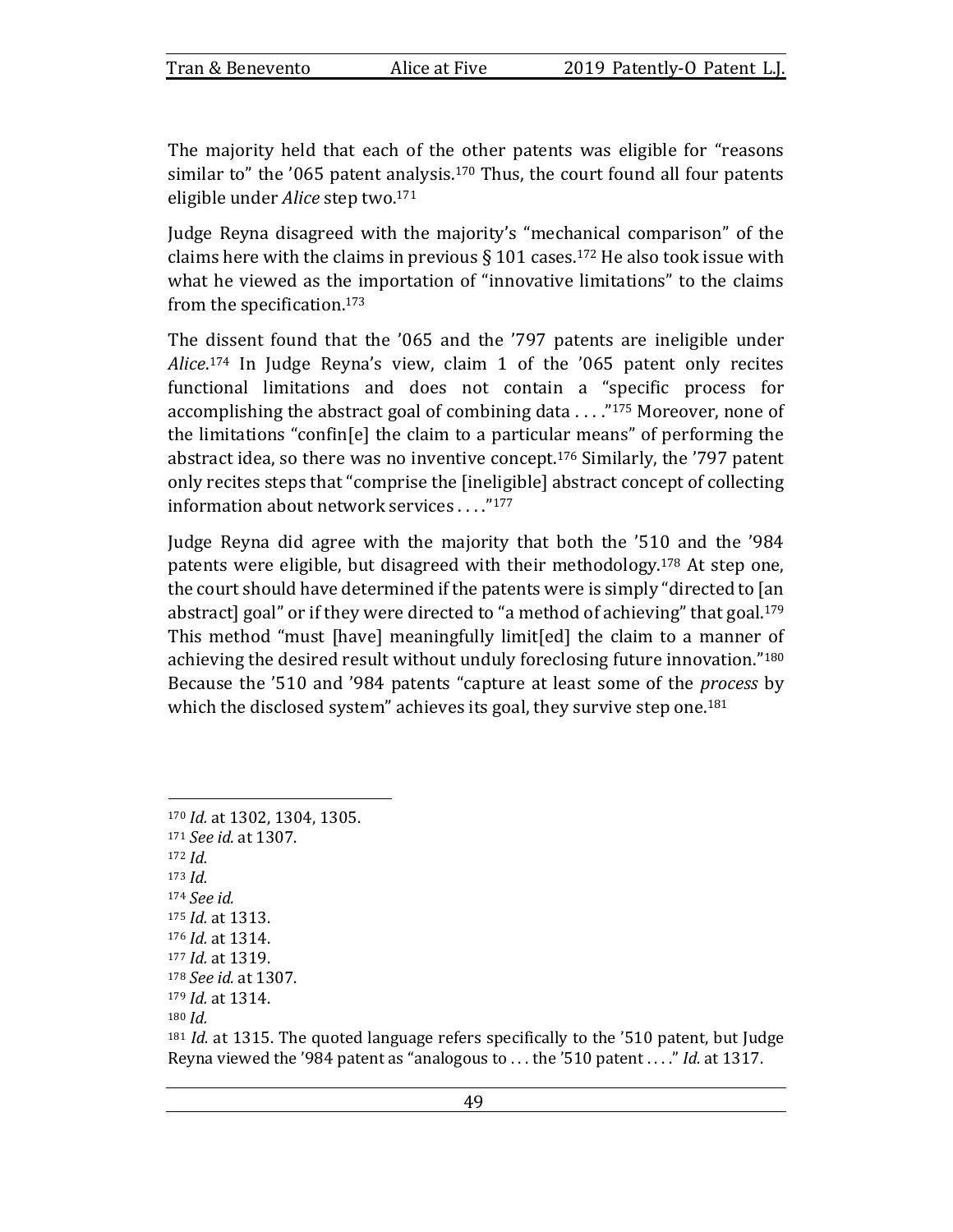#### 7) Thales Visionix Inc. v. United States (Mar. 8, 2017)<sup>182</sup>

|         | Independent Claim 1 of U.S. Patent No. 6,474,159183                                                                                                                                                                                                                  |  |  |  |  |  |
|---------|----------------------------------------------------------------------------------------------------------------------------------------------------------------------------------------------------------------------------------------------------------------------|--|--|--|--|--|
| $[1]$   | A system for tracking the motion of an object relative to a moving<br>reference frame, comprising:                                                                                                                                                                   |  |  |  |  |  |
| $[1.1]$ | a first inertial sensor mounted on the tracked object;                                                                                                                                                                                                               |  |  |  |  |  |
| $[1.2]$ | a second inertial sensor mounted on the moving reference frame;<br>and                                                                                                                                                                                               |  |  |  |  |  |
| $[1.3]$ | an element adapted to receive signals from said first and second<br>inertial sensors and configured to determine an orientation of the<br>object relative to the moving reference frame based on the signals<br>received from the first and second inertial sensors. |  |  |  |  |  |

| Independent Claim 22 of U.S. Patent No. 6,474,159184 |                                                                                                                                                                                                                            |  |  |  |  |
|------------------------------------------------------|----------------------------------------------------------------------------------------------------------------------------------------------------------------------------------------------------------------------------|--|--|--|--|
| $[22]$                                               | A method comprising determining an orientation of an object<br>relative to a moving reference frame based on signals from two<br>inertial sensors mounted respectively on the object and on the<br>moving reference frame. |  |  |  |  |

The asserted patent in Thales relates to a system for tracking an object's movement relative to a moving platform.<sup>185</sup> Under the prior art, sensors mounted on an object could measure and calculate "position, orientation, and velocity of the object" relative to a predefined starting position.<sup>186</sup> Because small errors in the measurement of the object could propagate into larger

<sup>182 850</sup> F.3d 1343 (Fed. Cir. 2017).

<sup>&</sup>lt;sup>183</sup> *See id.* at 1345. The court did not make a specific finding as to which claim was representative of U.S. Patent No. 6,474,159 ("the '159 patent"). See id. The patentees asserted claims 1-5, 11-13, 20, 22-26, 32-34, and 41. *See id.* at 1344. Of the asserted claims, only 1 and 22 are independent, so the court considered those two claims. See *id.* at 1345.

<sup>184</sup> *See id.* at 1345-46. The court did not make a specific finding as to which claim was representative of the '159 patent. *See id.* The patentees asserted claims 1-5, 11-13, 20, 22–26, 32–34, and 41. *See id.* at 1344. Of the asserted claims, only 1 and 22 are independent, so the court considered those two claims. See id. at 1345.

<sup>185</sup> *See id.* at 1344.

<sup>186</sup> *Id.* at 1344-45.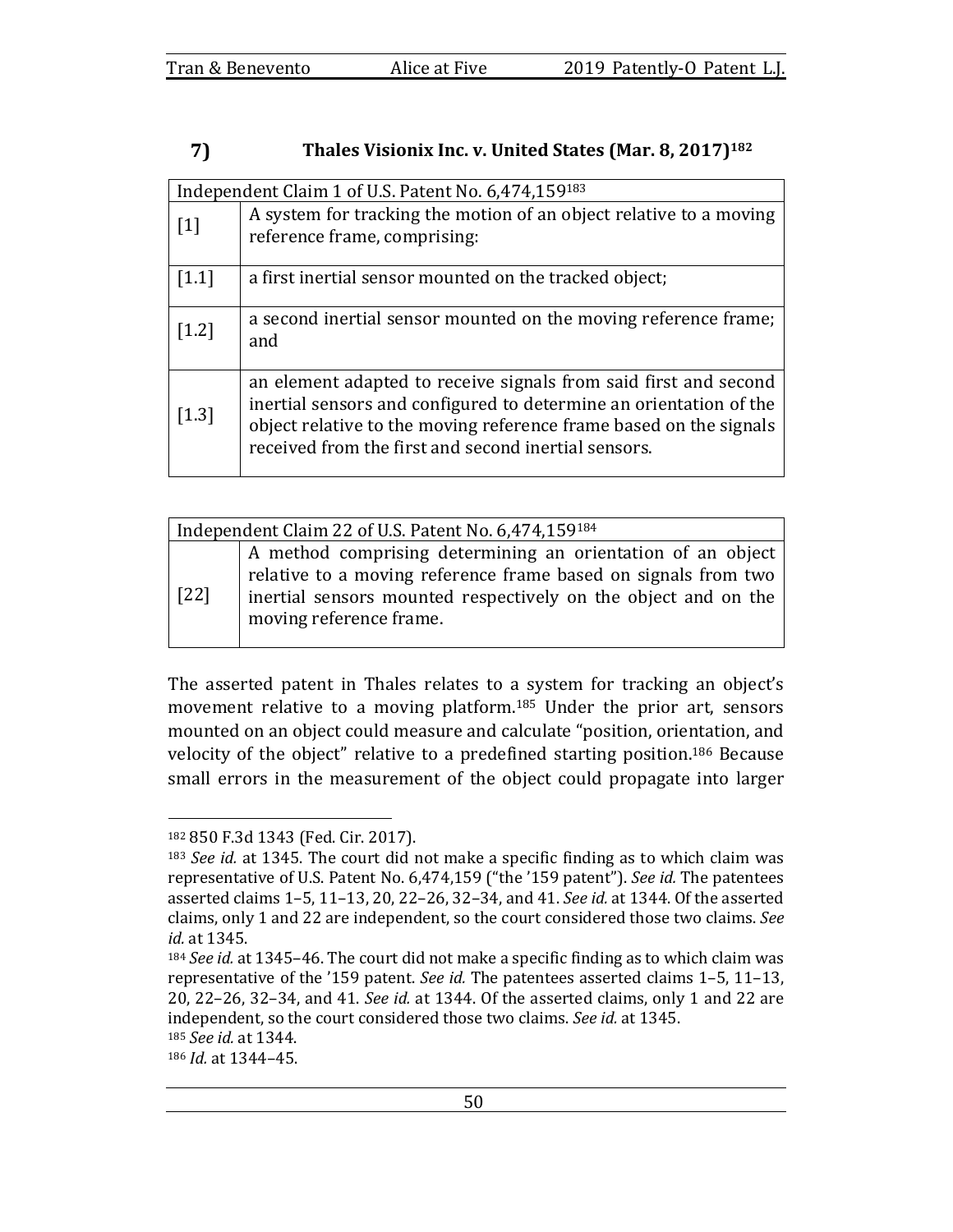ones, tracking systems "generally include[d] at least one other sensor  $\dots$  to intermittently correct [those] errors  $\dots$  ."187 The '159 patent identified a problem in this prior art: the object's tracking sensors measured motion relative to earth, while the error-correcting sensors measured "position relative to the moving platform."<sup>188</sup> Combining this data led to "inconsistent position information when the moving platform accelerated or turned."<sup>189</sup>

The patented system purported to solve this problem.<sup>190</sup> The patent disclosed tracking sensors on the platform measuring the direction of gravity, and sensors on the object taking measurements relative to the moving platform.<sup>191</sup> Changing the reference frame in this way allowed the object to be tracked without calculating the position or orientation of the moving platform.<sup>192</sup> This resulted in three improvements:  $(1)$  an increased measurement accuracy,  $(2)$ a reduced need for extra hardware on the moving platform, and (3) simpler installation.193

The lower court granted a motion for judgment on the pleadings because, in its view, the claims were "directed to the abstract idea of using laws of nature governing motion to track two objects" and had no inventive concept. <sup>194</sup> The Federal Circuit rejected this ruling, and instead held that the claims were not directed to an abstract idea under step one.<sup>195</sup>

In its analysis, the Federal Circuit recognized that, at step one, it "must  $\dots$ articulate what the claims are directed to with enough specificity to ensure the step one inquiry is meaningful."<sup>196</sup> The court devoted the majority of its  $\S 101$ analysis drawing parallels from this case to a Supreme Court case, *Diamond v. Diehr*.<sup>197</sup> In *Diehr*, the patent's "claimed method used [a] well-known . . . equation to calculate the optimal cure time" of rubber.<sup>198</sup> The Supreme Court noted that the mathematical equation itself would not have been patent-

<sup>187</sup> *Id.* at 1345. <sup>188</sup> *Id.* <sup>189</sup> *Id.* <sup>190</sup> *See id.* <sup>191</sup> *See id.* <sup>192</sup> *See id.* <sup>193</sup> *See id.* 194 *Id.* at 1346. <sup>195</sup> *See id.* at 1349. 196 *Id.* at 1347. 197 *Id.* at 1347-48 (citing Diamond v. Diehr, 450 U.S. 175 (1981)). 198 *Id.* at 1347 (citing *Diehr*, 450 U.S. at 177 n.2).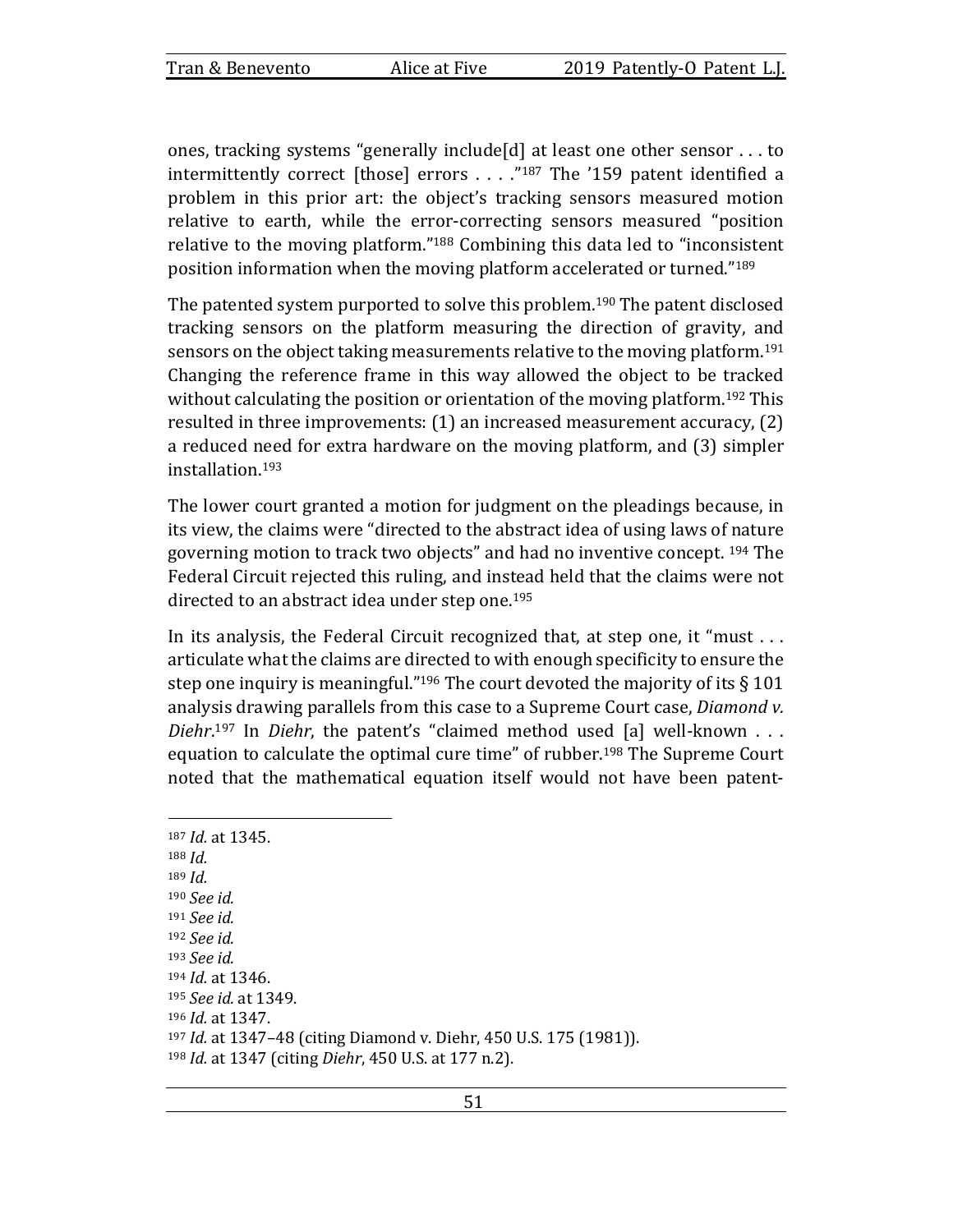eligible, even if it was limited to a particular technology.<sup>199</sup> But the claims at issue in *Diehr* were eligible because "when a claim containing a mathematical formula implements or applies that formula in a structure or process which, when considered as a whole, is performing a function which the patent laws are designed to protect," it is patent eligible.<sup>200</sup>

The Federal Circuit viewed the claims of the '159 patent as "nearly indistinguishable" from *Diehr*.<sup>201</sup> The claims here use "navigation equations . . . derived from [the] particular arrangement of sensors" to calculate the position and orientation of the object.<sup>202</sup> The patent's use of equations is simply to facilitate this particular configuration of the sensors.<sup>203</sup> And by using this configuration, the claims "result in a system that reduces errors" present in the prior art systems, "[j]ust as the claims in Diehr reduced the likelihood" of error in the prior art rubber curing process.<sup>204</sup>

The patent specification adds further support to the idea that the claims are not directed to an abstract idea.<sup>205</sup> It identifies the difficulties in the prior art and notes that the claimed arrangement "may seem somewhat strange," but results in the improvements cited by the patent.<sup>206</sup>

The claims are patent eligible under step one because they are "directed to systems and methods that use inertial sensors in a non-conventional manner to reduce errors in measuring the relative position and orientation of a moving object on a moving reference frame."207

- <sup>202</sup> *Id.*
- <sup>203</sup> *See id.*

<sup>199</sup> *See id.* (citing *Diehr*, 450 U.S. at 191-92).

<sup>200</sup> *Id.* at 1347-48 (quoting *Diehr*, 450 U.S. at 192).

<sup>201</sup> *Id.* at 1348.

<sup>204</sup> *Id.* (citing *Diehr*, 450 U.S. at 187).

<sup>205</sup> *See id.*

<sup>206</sup> *Id.*

<sup>207</sup> *Id.*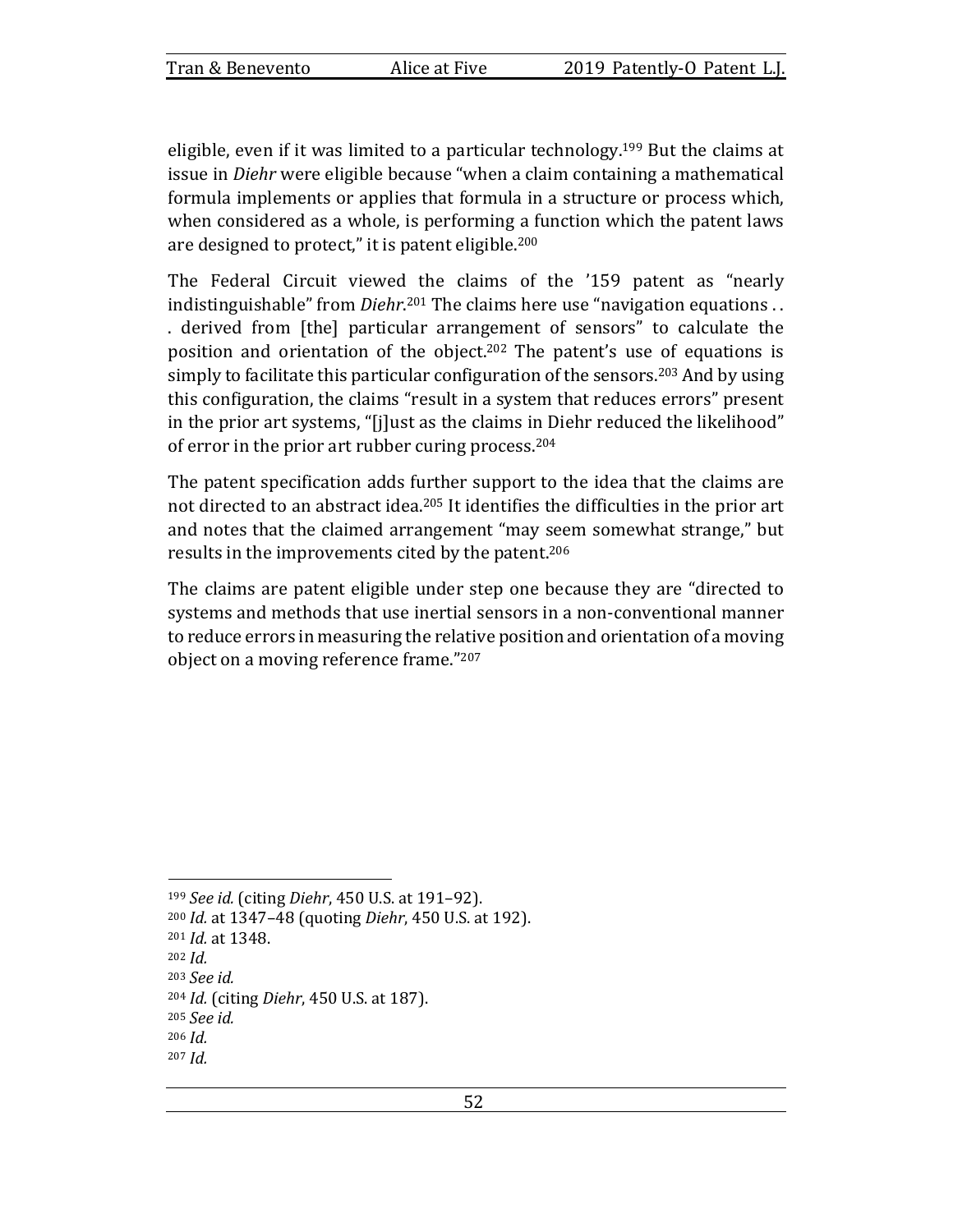#### 8) Visual Memory LLC v. NVIDIA Corp. (Aug. 15, 2017)<sup>208</sup>

|                   | Claim 1 of U.S. Patent No. 5,953,740209                                                                                                                                                                                                                                                                                                   |
|-------------------|-------------------------------------------------------------------------------------------------------------------------------------------------------------------------------------------------------------------------------------------------------------------------------------------------------------------------------------------|
| $\lceil 1 \rceil$ | A computer memory system connectable to a processor and<br>having one or more programmable operational characteristics,<br>said characteristics being defined through configuration by said<br>computer based on the type of said processor, wherein said<br>system is connectable to said processor by a bus, said system<br>comprising: |
| [1.1(a)]          | a main memory connected to said bus; and                                                                                                                                                                                                                                                                                                  |
| [1.1(b)]          | a cache connected to said bus;                                                                                                                                                                                                                                                                                                            |
| $[1.2]$           | wherein a programmable operational characteristic of said<br>system determines a type of data stored by said cache.                                                                                                                                                                                                                       |

The '740 patent at issue in *Visual Memory* relates to computer memory that can be configured to be used with different types of processors.<sup>210</sup> Computers often utilize "a three-tiered memory hierarchy."<sup>211</sup> The first tier is a slow, inexpensive memory  $(e.g., a hard disk).$ <sup>212</sup> The second tier is "medium speed memory" used for the computer's main memory.<sup>213</sup> The third tier is a fast, expensive memory known as "processor cache memory." $214$  Under the prior art to the '740 patent, memory systems had to be "designed and optimized based on the specific type of processor" used.<sup>215</sup> This meant prior art memory lacked versatility and was expensive.<sup>216</sup> Using a different type of processor decreased the memory system's efficiency, and even systems designed to operate with multiple types of processors had decreased performance for "one or all of the computers."217

<sup>215</sup> *Id.*

<sup>208 867</sup> F.3d 1253 (Fed. Cir. 2017)

 $^{209}$  *See id.* at 1257. The court did not make a specific finding as to which claim was representative of U.S. Patent No. 5,953,740 ("the '740 patent"). See id. Instead, it cited claim 1 as an example. See id.

<sup>210</sup> *See id.* at 1255.

<sup>211</sup> *Id.*

<sup>212</sup> *See id.*

<sup>213</sup> *Id.*

<sup>214</sup> *Id.*

<sup>216</sup> *See id.*

<sup>217</sup> *Id.*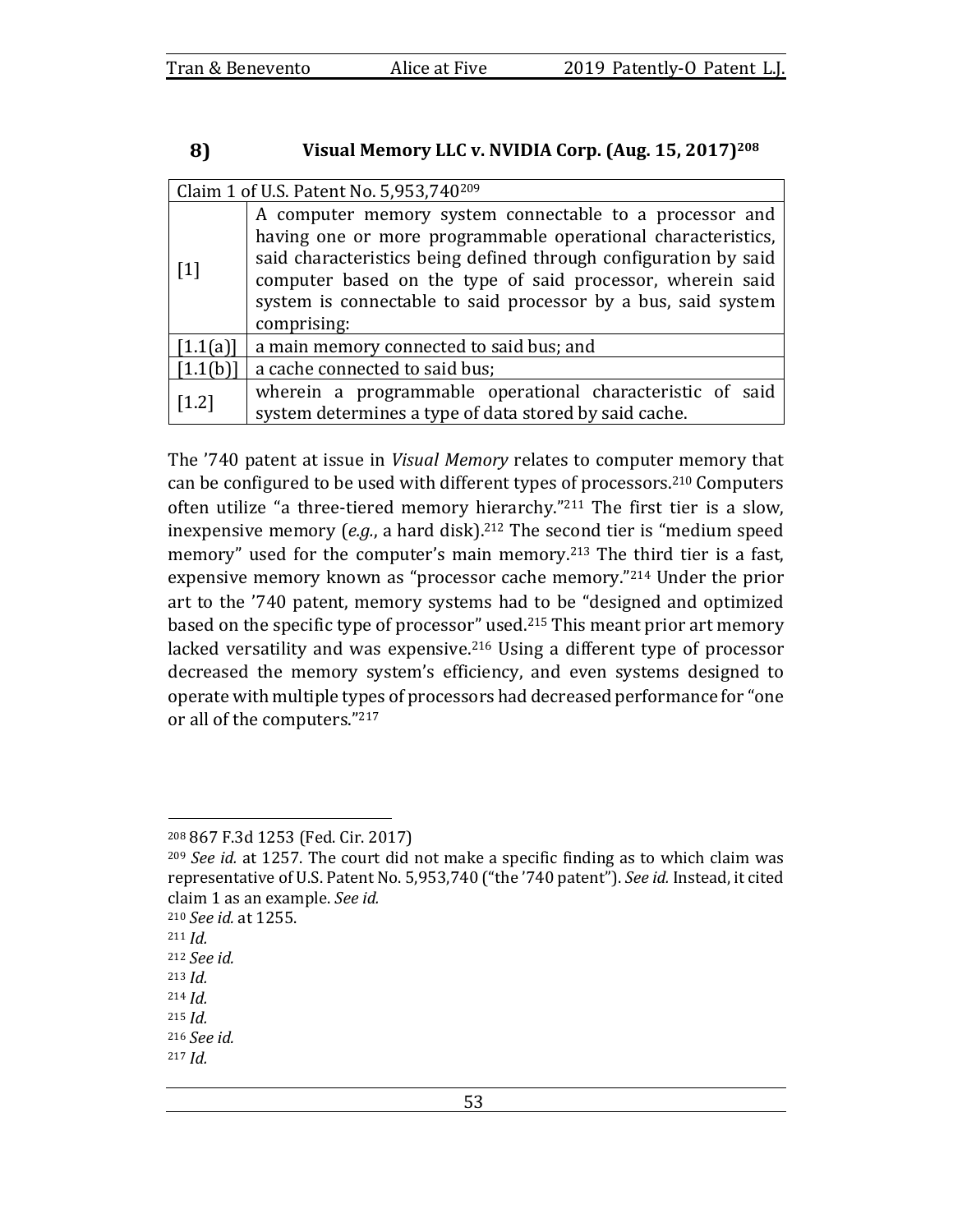The '740 patent discloses a memory system that can be programmed to operate differently depending on the processor type it is used with.<sup>218</sup> It consists of a main memory and three separate caches.<sup>219</sup> The caches "selfconfigure" to use the correct operational characteristic when powered on, allowing the system to perform as well or better than prior art cache memory "many times larger than the cumulative size" of the patented caches.<sup>220</sup> The system also improves the main memory by dividing it into different sections to be accessed by different processor types.<sup>221</sup> Overall, the patent recites a system that "confers a substantial advantage by" creating the ability to use different types of processors with the same memory without harming performance.222

The district court granted a  $12(b)(6)$  motion to dismiss because the claims were "directed to the 'abstract idea of categorical data storage'" and it found the patent recites "generic and conventional" computer components, not an inventive concept.<sup>223</sup> The Federal Circuit held the opposite: it ruled the claims were eligible under step one of Alice.<sup>224</sup>

The Federal Circuit cited *Enfish*, explaining that the claims there were directed to an improvement in computer function.<sup>225</sup> To the court, the "key question" in *Enfish*'s step one analysis was whether the "focus of the claims [is] ... on the specific asserted improvement  $\dots$  or, instead, on a process that qualifies as an 'abstract idea' for which computers are invoked merely as a tool." $226$ 

The *Visual Memory* Court briefly discussed Thales as well.<sup>227</sup> It explained the claims there were eligible because they were "directed to 'systems and methods that use inertial sensors in a *non-conventional manner* to reduce errors in measuring  $\ldots$ ."<sup>228</sup>

<sup>218</sup> *See id.* at 1255–56. <sup>219</sup> *See id.* 220 *Id.* at 1256. <sup>221</sup> *See id.* 222 *Id.* at 1256-57. 223 *Id.* at 1257. <sup>224</sup> *See id.* at 1262. <sup>225</sup> See id. at 1258 (citing Enfish LLC v. Microsoft Corp., 822 F.3d 1327 (Fed. Cir. 2016)). 226 *Id.* (quoting *Enfish*, 822 F.3d at 1335–36). <sup>227</sup> See id. at 1259 (citing Thales Visionix Inc. v. United States, 850 F.3d 1343 (Fed. Cir. 2017)). 228 *Id.* (quoting *Thales*, 850 F.3d at 1348-49).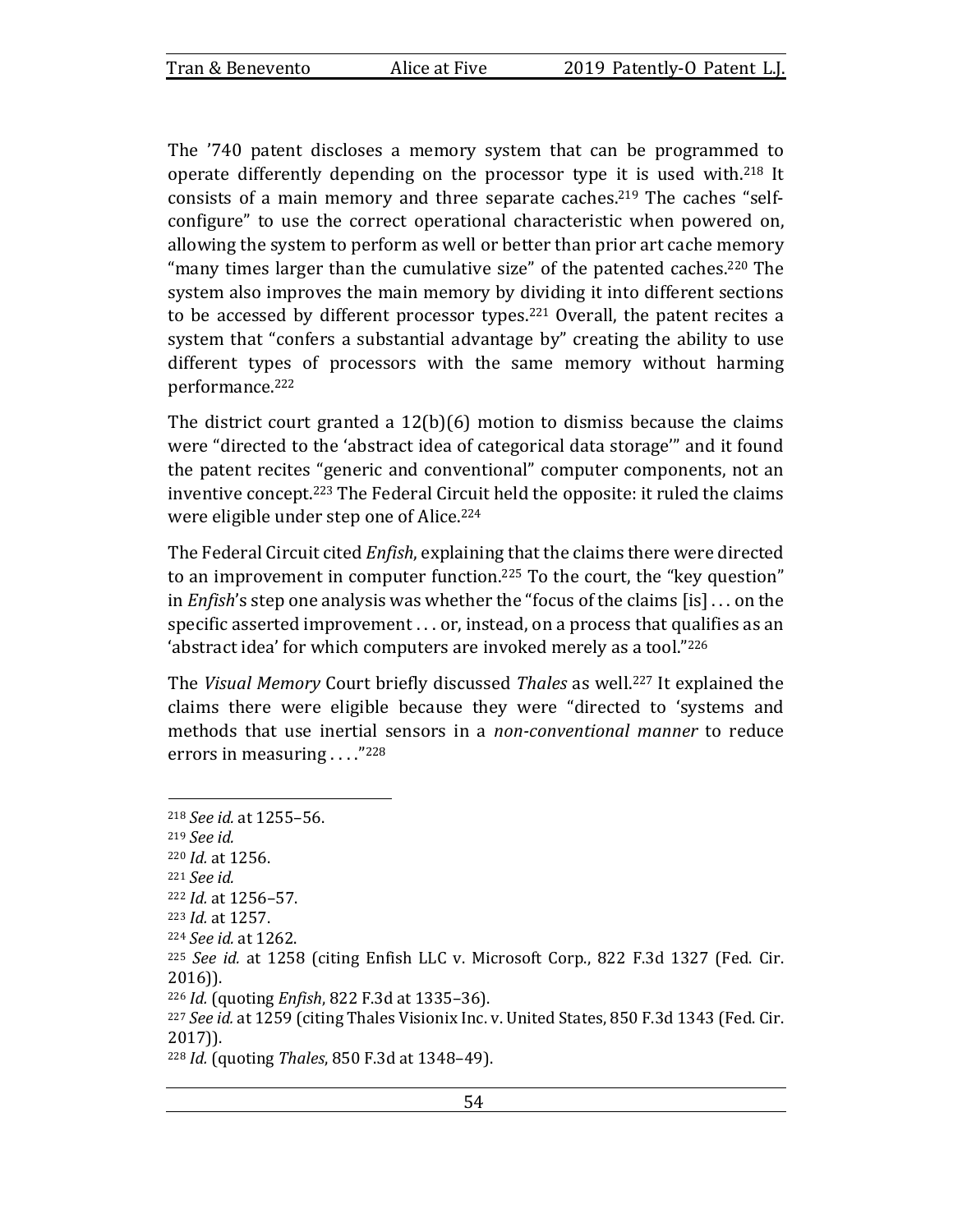The claims were eligible under step one as "directed to a technological improvement  $\ldots$  ."<sup>229</sup> The claims focus on the specific improvement, rather than an abstract idea placed on generic computer components.<sup>230</sup> Moreover, the specification identifies improvements over the prior art and "discusses the advantages offered by the technological improvement."<sup>231</sup>

Another reason the Federal Circuit held the patent step one eligible related to preemption concerns.<sup>232</sup> The '740 patent does not attempt to preempt "all types and all forms" of data storage.<sup>233</sup> The court found evidence of this in the specification because it identifies improvements over the prior  $art.^{234}$ According to the specification, the patent enables use of processors of different types without sacrificing performance.<sup>235</sup> Additionally, manufacturers "no longer need to design a separate memory system for each type of processor."<sup>236</sup> Finally, the specification teaches that the disclosed caches outperform larger ones due to their configurability.<sup>237</sup>

The claims here were distinct from ineligible claims in prior cases because these claims "recite an allegedly new, improved, and more efficient memory system."238

Judge Hughes' dissent found that the claims are not directed to an improvement because they do not describe the specific "means or method of implementing" the claimed "programmable operational characteristic" and thus "lack[] any details" describing how the invention is realized.<sup>239</sup> In his view, there was also no inventive concept because the patent only describes "generic computer components," and the claim only uses those components "to perform generic computer functions." $240$  The majority found three problems with this.<sup>241</sup> First, at this procedural stage (a  $12(b)(6)$  motion to

<sup>229</sup> *Id.* <sup>230</sup> *See id.* at 1259-60. 231 *Id.* at 1259, 1260. <sup>232</sup> *See id.* at 1259. <sup>233</sup> *Id.* <sup>234</sup> *See id.* <sup>235</sup> *See id.* <sup>236</sup> *Id.* <sup>237</sup> *See id.* 238 *Id.* at 1260. 239 *Id.* at 1263. 240 *Id.* at 1264. <sup>241</sup> *See id.* at 1261.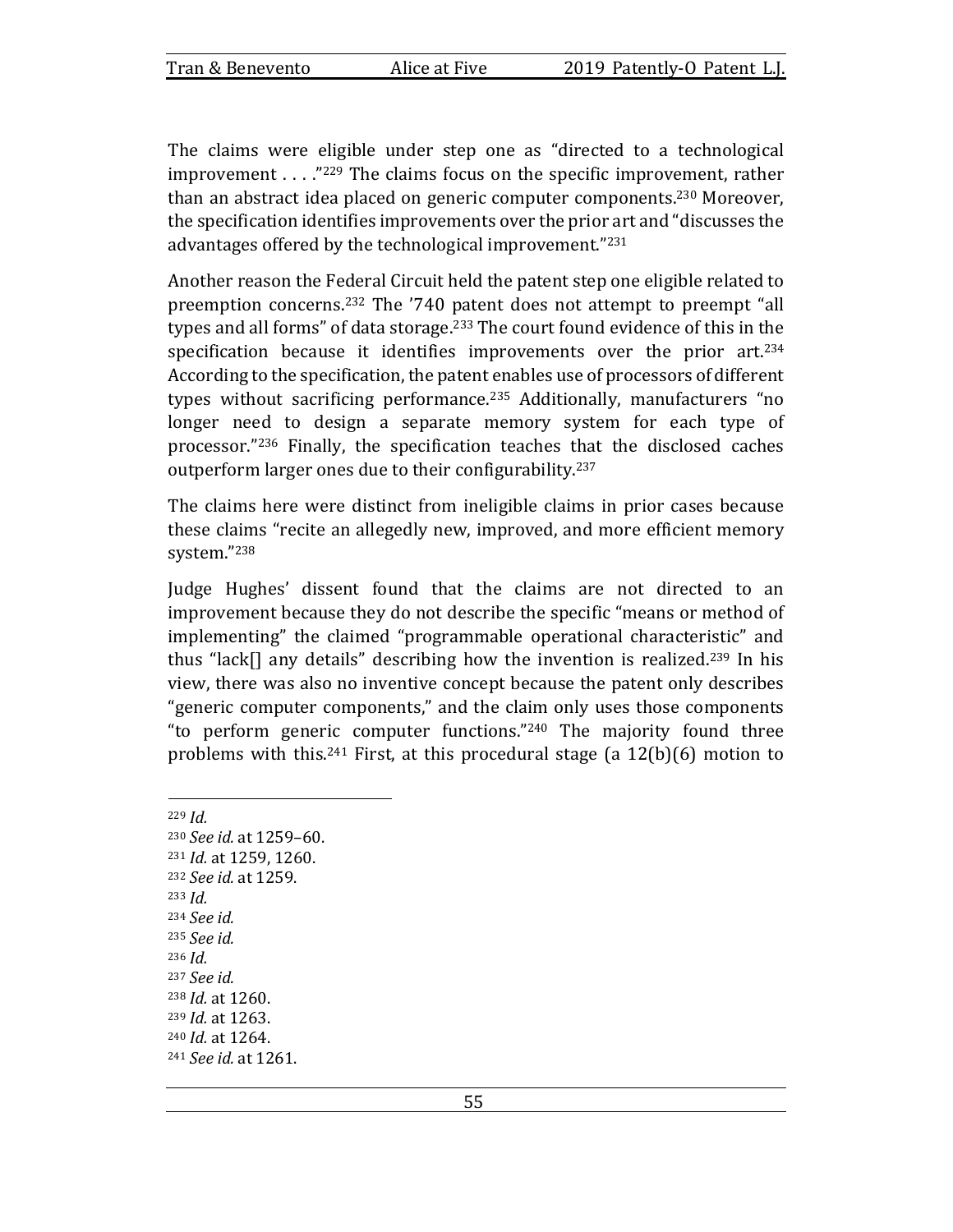dismiss), the facts must be read in the light most favorable to the non-moving party (here, the patentee).<sup>242</sup> Second, issues of adequate disclosure fall under enablement requirements, not § 101 eligibility.<sup>243</sup> Third, the claimed invention is the ability to configure the memory, not the specific programming required to implement that configurability.<sup>244</sup>

| 9) |  |  | Finjan, Inc. v. Blue Coat Systems, Inc. (Jan. 10, 2018) <sup>245</sup> |  |  |  |
|----|--|--|------------------------------------------------------------------------|--|--|--|
|    |  |  |                                                                        |  |  |  |

| Representative Claim 1 of U.S. Patent No. 6,154,844 <sup>246</sup> |                                                                                                                                                                 |  |  |  |  |
|--------------------------------------------------------------------|-----------------------------------------------------------------------------------------------------------------------------------------------------------------|--|--|--|--|
| $\lceil 1 \rceil$                                                  | A method comprising:                                                                                                                                            |  |  |  |  |
| $[1.1]$                                                            | receiving by an inspector a Downloadable;                                                                                                                       |  |  |  |  |
| $[1.2]$                                                            | generating by the inspector a first Downloadable security profile<br>that identifies suspicious code in the received Downloadable; and                          |  |  |  |  |
| $[1.3]$                                                            | linking by the inspector the first Downloadable security profile to<br>the Downloadable before a web server makes the Downloadable<br>available to web clients. |  |  |  |  |

Finjan owned several patents related to malware identification and protection.<sup>247</sup> The eligibility issue arose with respect to U.S. Patent No. 6,154,844 ("the '844 patent"), which "recite[s] a system and method for providing computer security by attaching a security profile to a downloadable."<sup>248</sup> The patent involves a method of scanning an application downloaded from the web, creating a "security profile" that identifies malware in the application, then attaching the security profile to the downloaded application.249

<sup>242</sup> *See id.*

<sup>243</sup> *See id.* at 1261.

<sup>244</sup> *See id.* at 1261-62.

<sup>245 879</sup> F.3d 1299 (Fed. Cir. 2018).

 $246$  *See id.* at 1303. Claim 1 is representative of claims 1, 7, 11, 14, and 41. *See id.* at 1302, 1303.

<sup>&</sup>lt;sup>247</sup> *See id.* at 1302.

<sup>248</sup> *Id.*

<sup>249</sup> *Id.* at 1303.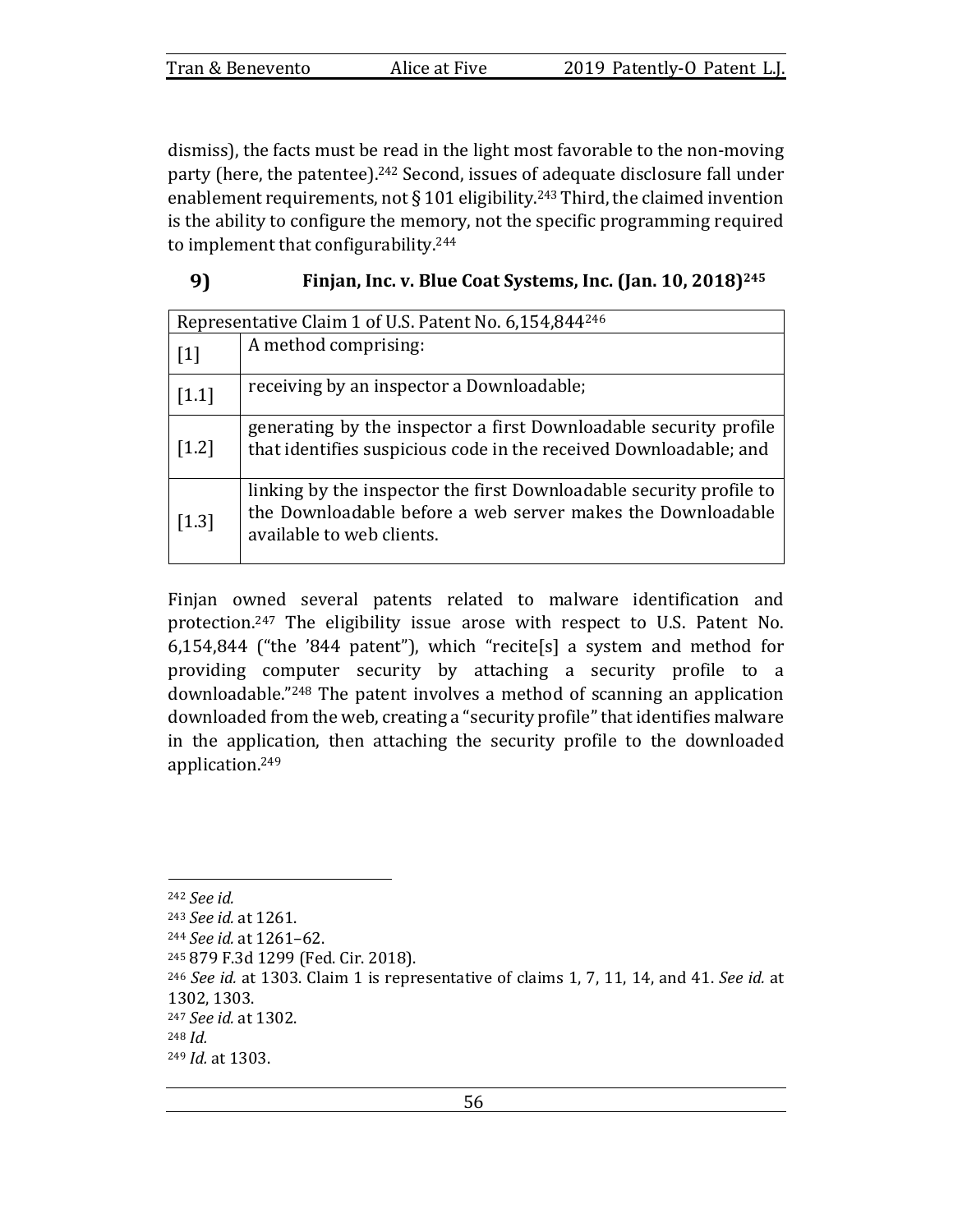The Federal Circuit held the '844 patent is eligible under step one of the *Alice* test because it is not directed to an abstract idea.<sup>250</sup>

In its step one analysis, the Federal Circuit noted an earlier holding relating to screening applications for dangerous code: "[b]y itself, virus screening is wellknown and constitutes an abstract idea."<sup>251</sup> Even introducing an "intermediary computer" to perform the task is "'perfectly conventional'  $\ldots$  and is also abstract."252

The prior art "code-matching" method of virus scanning compared the code in the downloaded application with code of *previously-known* viruses, whereas the '844 patent produces a security profile (including *potential* threats) using a "behavior based" method of scanning.<sup>253</sup> Thus, the Federal Circuit had to determine whether the behavior based method "constitute[d] an improvement in computer functionality."<sup>254</sup> The court found it "does a good deal more."<sup>255</sup> The invention's ability to identify *potentially* dangerous code protects against both unknown viruses and viruses that are disguised to avoid detection by code-matching.<sup>256</sup> Moreover, the invention enables flexibility in virus scanning: users can create or be assigned a "security policy" that is easily tailored to the individual and can be "alter[ed]  $\ldots$  in response to evolving threats."257

Like the claims in *Enfish*, the '844 patent "employs a new kind of file that enables a computer security system to do things it could not do before." $258$ Citing the improvements conferred by the patent, the Federal Circuit held it was "directed to a non-abstract improvement in computer functionality."<sup>259</sup>

Finally, the Federal Circuit rejected the arguments of the defendants, who asserted that the claims were still abstract (even if "directed to a new idea") "because they do not sufficiently describe how to implement that idea."<sup>260</sup> The

```
250 See id. at 1306.
251 Id. at 1304.
252 Id.
253 Id.
254 Id. at 1304.
255 Id.
256 See	id.
257 Id.
<sup>258</sup> Id. at 1304–05 (citing Enfish LLC v. Microsoft Corp., 822 F.3d 1327 (Fed. Cir.
2016)).
259 Id. at 1305.
260 Id. at 1305-06.
```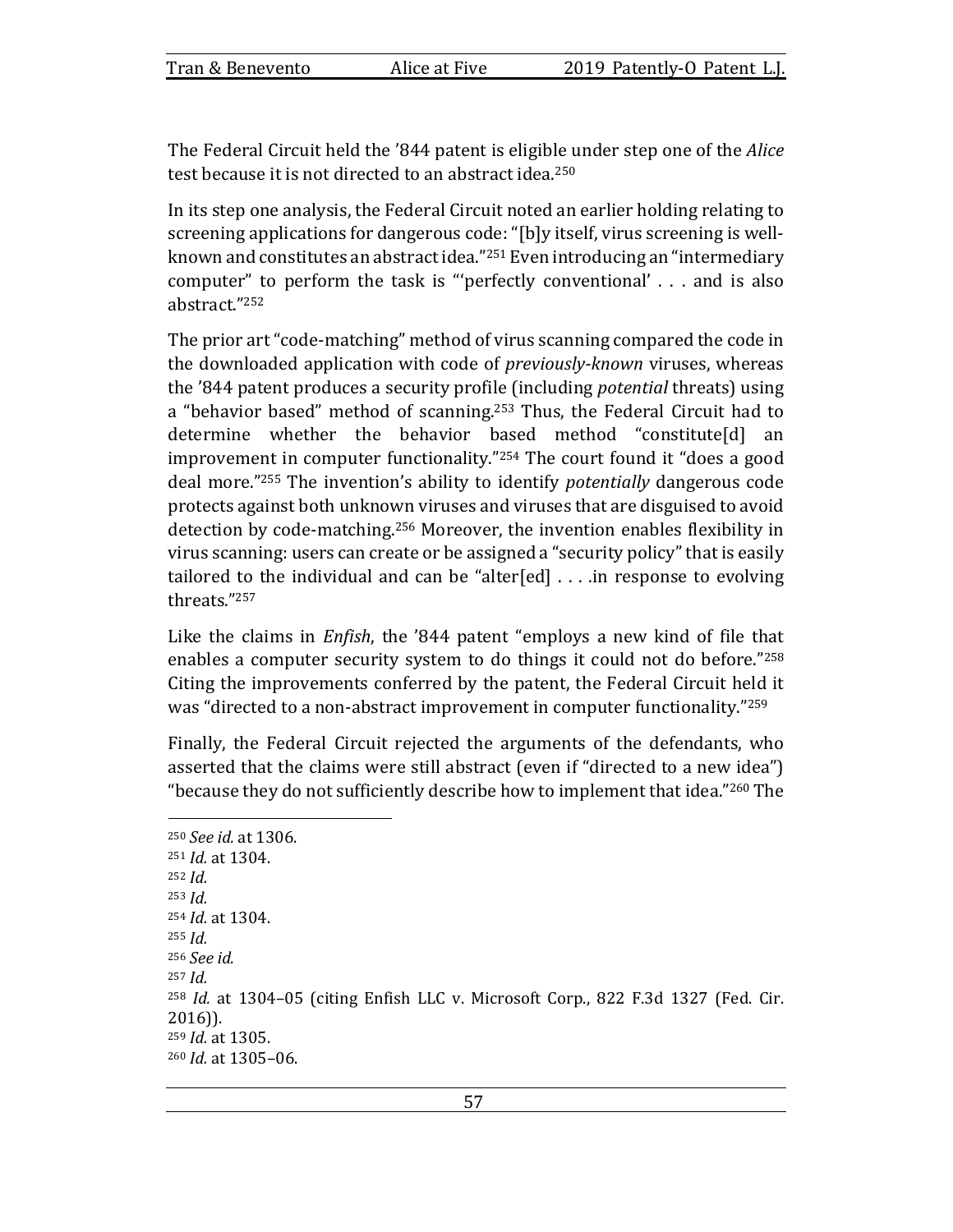| Tran & Benevento | Alice at Five | 2019 Patently-O Patent L.J. |
|------------------|---------------|-----------------------------|

court explained the claims at issue are patent eligible because they "recite more than a mere result. Instead, they recite specific steps ... that accomplish the desired result."<sup>261</sup> In other words, the claims disclose "an inventive arrangement for accomplishing the result," so the '844 patent is eligible.<sup>262</sup>

### 10) Core Wireless Licensing S.A.R.L. v. LG Elecs. (Jan. 25, **2018)263**

Representative Claim 1 of U.S. Patent No. 8,713,476<sup>264</sup>

[1] A computing device comprising a display screen, the computing device being configured to display on the screen a menu listing one or more applications, and additionally being configured to display on the screen an application summary that can be reached directly from the menu, wherein the application summary displays a limited list of data offered within the one or more applications, each of the data in the list being selectable to launch the respective application and enable the selected data to be seen within the respective application, and wherein the application summary is displayed while the one or more applications are in an un-launched state.

In Core Wireless, the Federal Circuit considered the eligibility of two patents: US Patent No. 8,713,476 and US Patent No. 8,434,020.<sup>265</sup> Both of these patents are designed to improve display interfaces, especially for displays with small screens.<sup>266</sup> The prior art to these patents required users to do lots of scrolling, changing views, and navigating through layers of information to access data or a function they wanted.<sup>267</sup> The improvement described in these patents allowed for faster access to the data and applications by creating a summary window containing data or functions.<sup>268</sup>

<sup>261</sup> *Id.* at 1305.

<sup>262</sup> *Id.* at 1305-06.

<sup>263 880</sup> F.3d 1356 (Fed. Cir. 2018).

<sup>&</sup>lt;sup>264</sup> *See id.* at 1359. The district court found independent claim 1 of U.S. Patent No. 8,713,476 ("the '476 patent") representative of asserted (dependent) claims 8, and 9 of the '476 patent, and dependent claims 11 and 13 of U.S. Patent No. 8,434,020 ("the '020 patent"). *See id.* at 1360.

<sup>265</sup> *See id.* at 1359.

<sup>266</sup> *See id.*

<sup>267</sup> *See id.* at 1363.

<sup>268</sup> *See id.*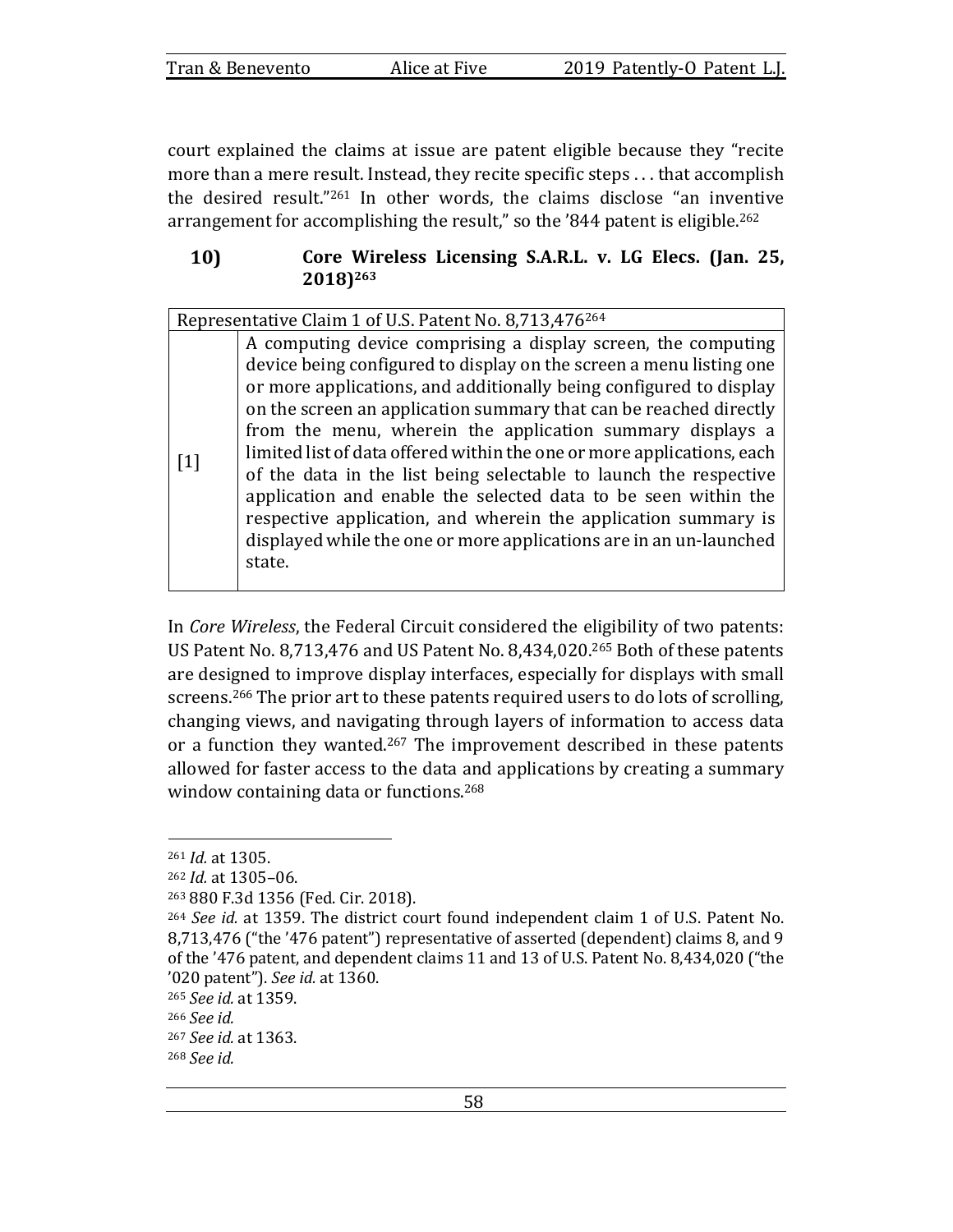The district court denied a motion for summary judgment, holding that the claims were patent eligible.<sup>269</sup> On appeal, the Federal Circuit affirmed this decision.<sup>270</sup> It recognized the claims were not directed to an abstract idea under step one of *Alice*.<sup>271</sup>

The Federal Circuit began by summarizing many of its prior decisions finding eligibility.<sup>272</sup> It first explained that the patent(s) in *Enfish* were eligible because they claimed a "*specific type* of data structure designed to improve the way a computer stores and retrieves data . . . . "273 Next, the court addressed the claims at issue in *Thales*.<sup>274</sup> There, the claims related to specific configurations and methods that improved computer function by eliminating difficulties in conventional methods.<sup>275</sup> The court then summarized the *Visual Memory* holding: the invention in that case introduced flexibility not available in the prior art and simultaneously eliminated the need to design multiple types of memory for each type of processor.<sup>276</sup> Thus, the claims were eligible.<sup>277</sup> Finally, the court noted that the claims in *Finjan* were eligible because they enabled computer security systems to do new things.<sup>278</sup>

The Federal Circuit held the claims are directed to an improved user interface, not to an index, as asserted by the alleged infringers.<sup>279</sup> The court reached this conclusion because the claimed ways of summarizing and presenting information were specific.<sup>280</sup> Under the claim limitations, the summary window must be accessed in a certain way, the information to be displayed must be limited to certain types, and the relevant applications must be in a particular state (unlaunched).<sup>281</sup> Thus, the patent claims a specific

<sup>269</sup> *See id.* at 1360.

<sup>270</sup> *See id.* at 1359.

<sup>271</sup> *See id.* at 1363.

<sup>272</sup> *See id.* at 1361–62.

<sup>&</sup>lt;sup>273</sup> *Id.* at 1362 (quoting Enfish LLC v. Microsoft Corp., 822 F.3d 1327, 1338-39 (Fed. Cir. 2016)).

<sup>&</sup>lt;sup>274</sup> See id. (citing Thales Visionix Inc. v. United States, 850 F.3d 1343 (Fed. Cir. 2017)). 275 *See id.* (citing *Thales*, 850 F.3d at 1348-49).

<sup>&</sup>lt;sup>276</sup> See id. (citing Visual Memory LLC v. NVIDIA Corp., 867 F.3d 1253, 1259 (Fed. Cir. 2017)).

<sup>&</sup>lt;sup>277</sup> See id. (citing Visual Memory, 867 F.3d at 1259).

 $278$  *See id.* (citing Finjan, Inc. v. Blue Coat Systems, Inc., 879 F.3d 1299, 1304, 1305 (Fed. Cir. 2018)).

<sup>279</sup> *See id.*

<sup>280</sup> *See id.* at 1362–63.

<sup>281</sup> *See id.*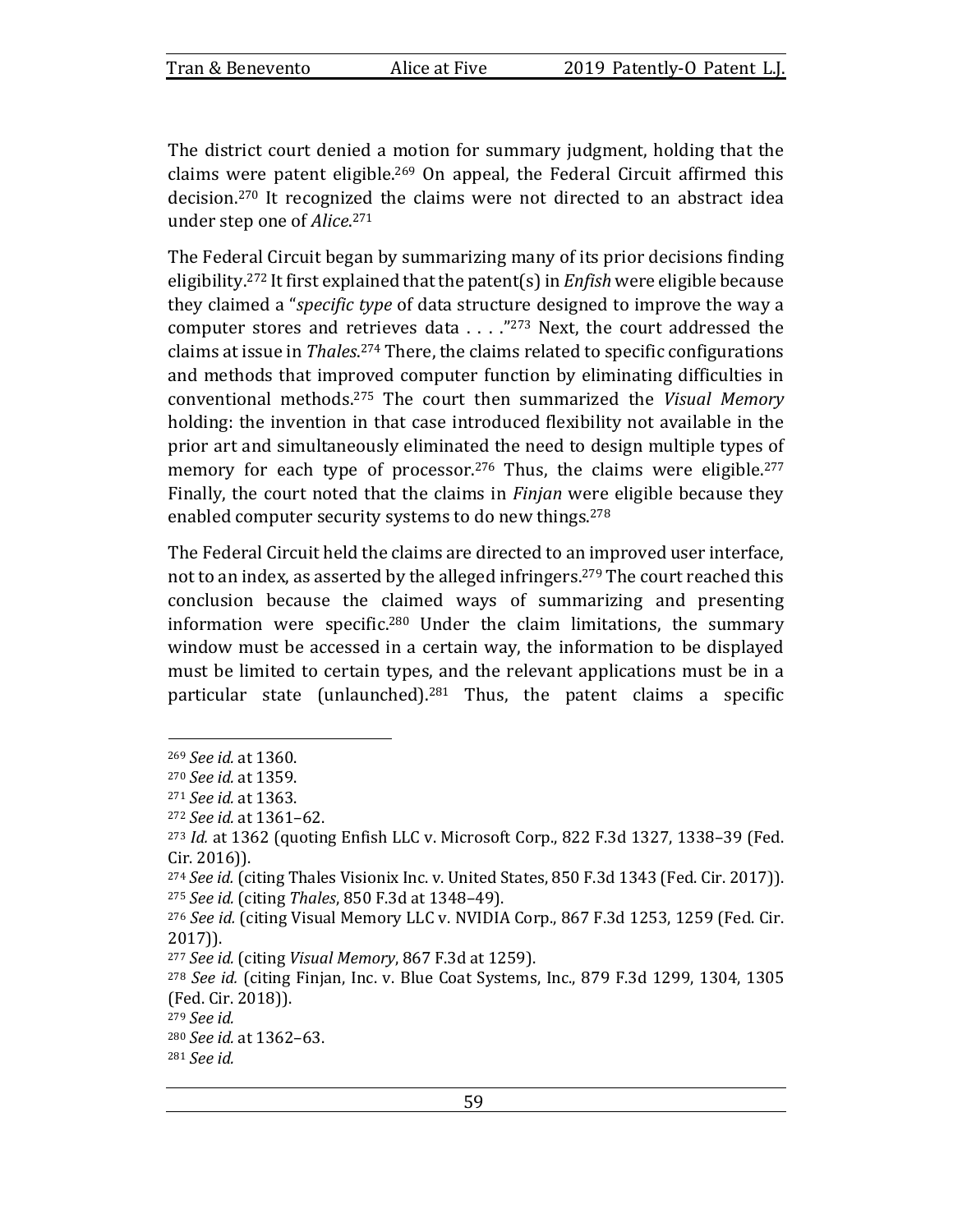| Tran & Benevento | Alice at Five | 2019 Patently-O Patent L.J. |
|------------------|---------------|-----------------------------|
|                  |               |                             |

improvement over the prior art: an improved user interface.<sup>282</sup> The specification also supports the court's conclusion because its language teaches the invention as an improvement over the prior art.<sup>283</sup> Therefore, the claims are directed to an improvement in computer functionality and are eligible under *Alice* step one.<sup>284</sup>

| 11) |                      |  |  | Aatrix Software v. Green Shades Software (Feb. 14, |  |
|-----|----------------------|--|--|----------------------------------------------------|--|
|     | 2018) <sup>285</sup> |  |  |                                                    |  |

| Representative Claim 1 of U.S. Patent No. 7,171,615286 |                                                                                                                                                                                                                                                                  |  |  |
|--------------------------------------------------------|------------------------------------------------------------------------------------------------------------------------------------------------------------------------------------------------------------------------------------------------------------------|--|--|
| $[1]$                                                  | A data processing system for designing, creating, and importing<br>data into, a viewable form viewable by the user of the data<br>processing system, comprising:                                                                                                 |  |  |
| $[1.1(a)]$                                             | a form file that models the physical representation of an original<br>paper form and establishes the calculations and rule conditions<br>required to fill in the viewable form;                                                                                  |  |  |
| [1.1(b)]                                               | a form file creation program that imports a background image<br>from an original form, allows a user to adjust and test-print the<br>background image and compare the alignment of the original form<br>to the background test-print, and creates the form file; |  |  |
| [1.1(c)]                                               | a data file containing data from a user application for populating<br>the viewable form; and                                                                                                                                                                     |  |  |
| [1.1(d)]                                               | a form viewer program operating on the form file and the data file,<br>to perform calculations, allow the user of the data processing<br>system to review and change the data, and create viewable forms<br>and reports.                                         |  |  |

The Federal Circuit considered two patents which relate to systems and methods of generating a "viewable form" of data that users can manipulate on

<sup>282</sup> *See id.* at 1363.

<sup>283</sup> *See id.*

<sup>284</sup> *See id.*

<sup>285 882</sup> F. 3d 1121 (Fed. Cir. 2018).

<sup>&</sup>lt;sup>286</sup> See id. at 1223-24. Claim 1 is representative of asserted claims 1, 2 and 22 of U.S. Patent No. 7,171,615 ("the '615 patent"), and claims 1, 13 and 17 of U.S. Patent No. 8,984,393 ("the '393 patent"). See id.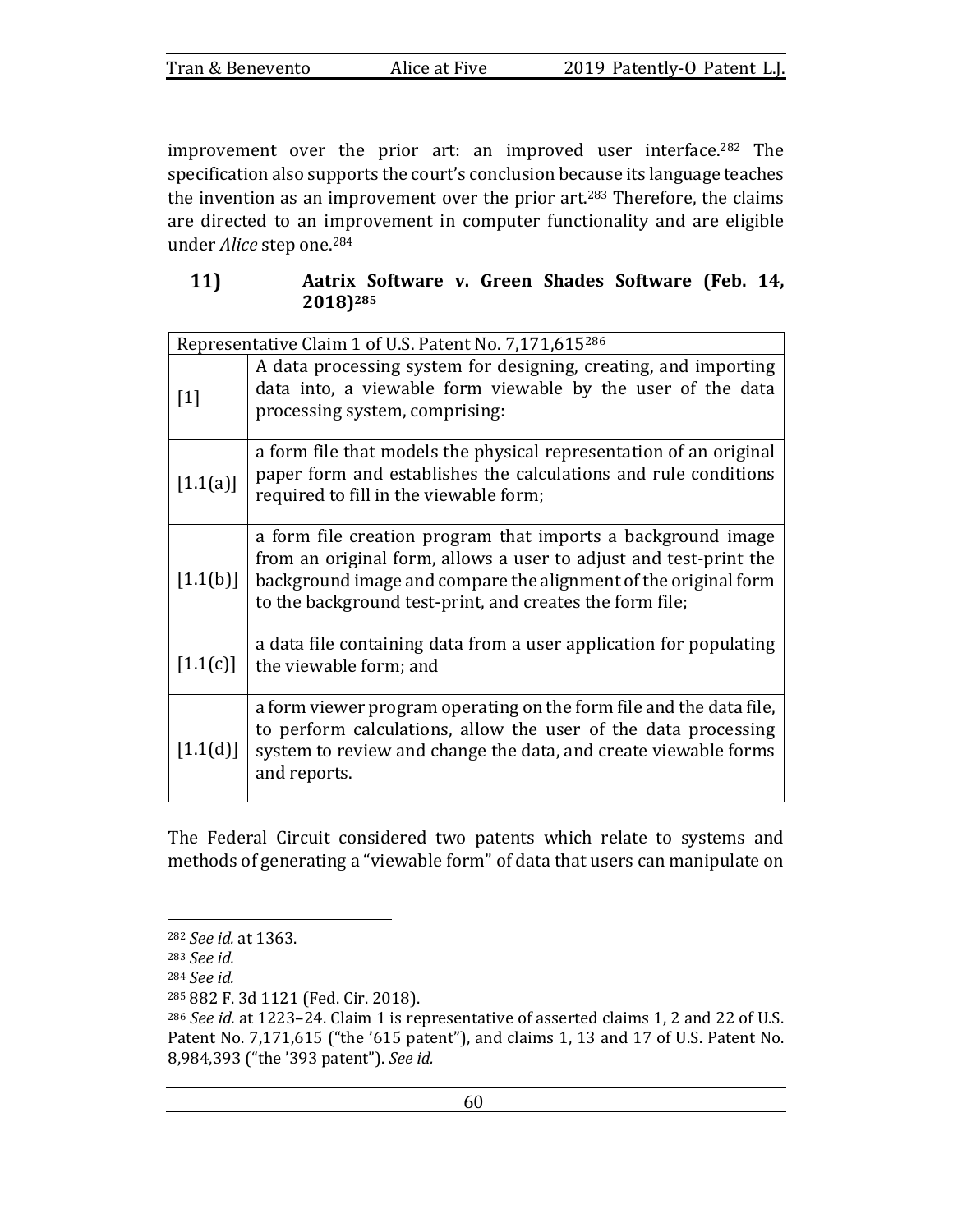their computer.<sup>287</sup> The prior art to these patents only allowed extraction of data from databases that were "widely available" and had "published  $\dots$ schemas."<sup>288</sup> The claims at issue allegedly improved the prior art in two ways:  $(1)$  they allowed the use of data from third party applications without having to customize for each application, and (2) they eliminated the need to handtype data, which resulted in elimination of transcription errors.<sup>289</sup>

The district court held that all the claims were ineligible and granted Green Shades'  $12(b)(6)$  motion to dismiss.<sup>290</sup> Aatrix subsequently asked to file a second amended complaint, arguing that the amended complaint provided allegations and evidence "preclud[ing] a  $[12(b)(6)]$  dismissal . . . . ."<sup>291</sup> The district court denied this request.<sup>292</sup>

The Federal Circuit vacated the dismissal because the second amended complaint contained factual allegations that the district court should have considered.<sup>293</sup> The Federal Circuit recognized that eligibility can be decided during a  $12(b)(6)$  motion to dismiss, but held that can only be the case where there are no "plausible factual allegations" which, when taken as true, prevent such a decision.<sup>294</sup> In other words, the issue of eligibility is a question of law with underlying fact questions that may preclude dismissal under  $12(b)(6)$ .<sup>295</sup>

The Federal Circuit explained the proposed second amended complaint had factual allegations which impact the  $\S$  101 analysis.<sup>296</sup> First, the proposed amended complaint alleges the patent is directed to an improvement in importing data from third party software.<sup>297</sup> Second, it raises the question of whether a particular claim term "constitutes an inventive concept, alone or in combination with other elements  $\dots$ ."<sup>298</sup> Third, it describes the invention's development, the prior art's problems, and "presents specific allegations"

287 *Id.* at 1123. 288 *Id.* at 1127. <sup>289</sup> *See id.* <sup>290</sup> *See id.* at 1124. <sup>291</sup> *Id.* <sup>292</sup> *See id.* <sup>293</sup> *See id.* 294 *Id.* at 1125. <sup>295</sup> *See id.* at 1126. <sup>296</sup> *See id.* <sup>297</sup> *See id.* at 1127. 298 *Id.* at 1126.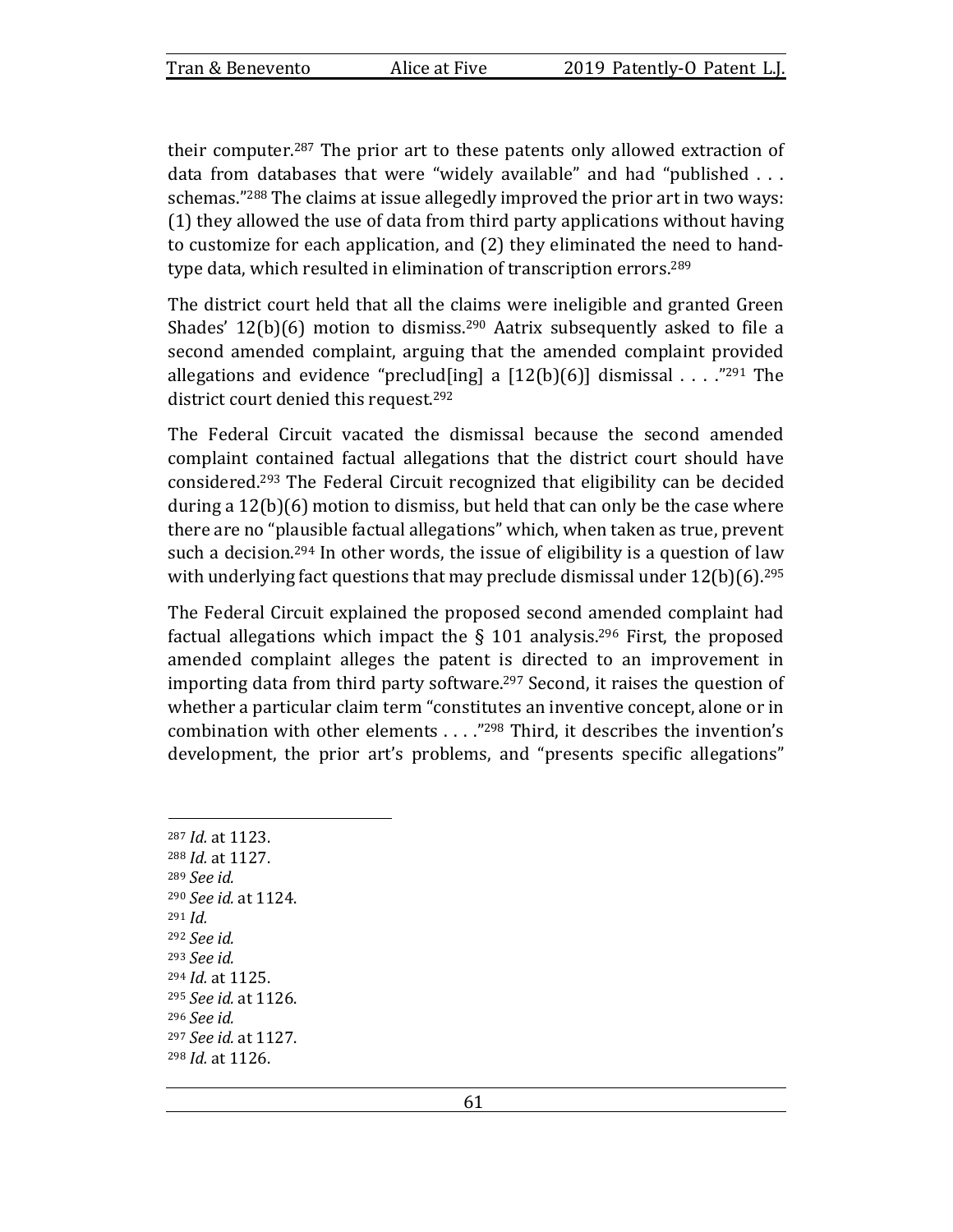about the improvements of the invention.<sup>299</sup> According to the court, "these allegations suggest [the patent] is directed to an improvement in the computer technology itself, and not directed to generic computer components performing conventional activities."<sup>300</sup>

In addition, Alice step two requires determining whether the claims recite something "well-understood, routine, and conventional . . . .<sup>"301</sup> That question "is a question of fact" which "cannot be answered adversely to the patentee based on the sources properly considered on a motion to dismiss  $\ldots$ ."<sup>302</sup> Here, the proposed second amended complaint raised "concrete allegations" related to that inquiry, and the record presented no reason to reject them.<sup>303</sup>

Judge Reyna dissented-in-part; he took issue with adding a "significant factual component" for two reasons.<sup>304</sup> First, adding a fact question opens the door to a flood of extrinsic evidence.<sup>305</sup> Under the majority's holding, all a patentee must do to defeat a motion to dismiss is amend the complaint to allege extrinsic evidence, even if it is inconsistent with the "intrinsic record."<sup>306</sup> This goes against the "utility of the  $12(b)(6)$  procedure" because it is "converted into a full-blown factual inquiry  $\ldots$ ."<sup>307</sup> Second, "[t]he motion to dismiss on appeal only challenges the first amended complaint," not the second.<sup>308</sup> Judge Reyna felt that the majority was improperly "prejudg[ing]" what it thought the result should be on remand, and found the opinion on the second amended complaint was entirely dicta.<sup>309</sup>

 $299$  *Id.* at 1127 (explaining Aatrix alleged improvements such as decreased memory usage and faster processing).

<sup>300</sup> *Id.*

<sup>301</sup> *Id.* at 1128.

<sup>302</sup> *Id.* (noting proper sources include complaint, patent, and materials subject to judicial notice).

<sup>303</sup> *Id.*

<sup>304</sup> *Id.* at 1130 (Reyna, J., dissenting).

<sup>&</sup>lt;sup>305</sup> *See id.* (Reyna, J., dissenting).

<sup>306</sup> *See id.* (Reyna, J., dissenting).

<sup>307</sup> *Id.* at 1130–31 (Reyna, J., dissenting).

<sup>308</sup> *Id.* at 1131 (Reyna, J., dissenting).

<sup>&</sup>lt;sup>309</sup> *Id.* (Reyna, J., dissenting).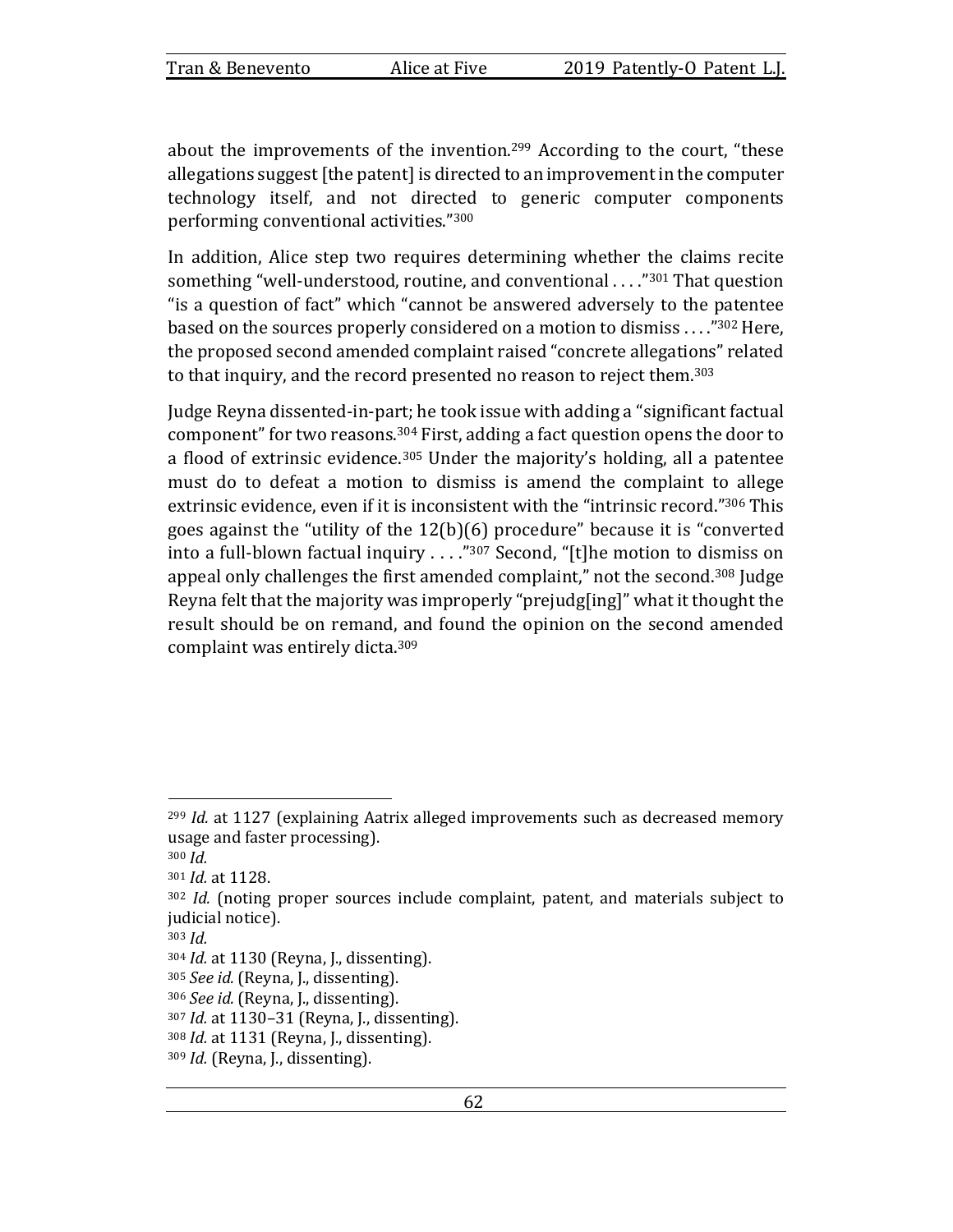### 12) Vanda Pharms. Inc. v. West-Ward Pharms. Int'l (Apr. 13, **2018**)**<sup>310</sup>**

|            | Representative Claim 1 of U.S. Patent No. 8,586,610311                                                                                                                                                                                                                                    |  |  |
|------------|-------------------------------------------------------------------------------------------------------------------------------------------------------------------------------------------------------------------------------------------------------------------------------------------|--|--|
| $[1]$      | A method for treating a patient with iloperidone, wherein the<br>patient is suffering from schizophrenia, the method comprising<br>the steps of:                                                                                                                                          |  |  |
| $[1.1]$    | determining whether the patient is a CYP2D6 poor metabolizer<br>by:                                                                                                                                                                                                                       |  |  |
| $[1.1(a)]$ | obtaining or having obtained a biological sample from the patient;<br>and                                                                                                                                                                                                                 |  |  |
| [1.1(b)]   | performing or having performed a genotyping assay on the<br>biological sample to determine if the patient has a CYP2D6 poor<br>metabolizer genotype; and                                                                                                                                  |  |  |
| $[1.2]$    | if the patient has a CYP2D6 poor metabolizer genotype, then<br>internally administering iloperidone to the patient in an amount<br>of 12 mg/day or less, and                                                                                                                              |  |  |
| $[1.3]$    | if the patient does not have a CYP2D6 poor metabolizer genotype,<br>then internally administering iloperidone to the patient in an<br>amount that is greater than 12 mg/day, up to 24 mg/day,                                                                                             |  |  |
| $[1.4]$    | wherein a risk of QTc prolongation for a patient having a CYP2D6<br>poor metabolizer genotype is lower following the internal<br>administration of 12 mg/day or less than it would be if the<br>iloperidone were administered in an amount of greater than 12<br>mg/day, up to 24 mg/day. |  |  |

The *Vanda* Court considered the eligibility of the claims recited by U.S. Patent No. 8,586,610 ("the '610 patent").<sup>312</sup> The method claims at issue cover treating schizophrenia patients using a drug called iloperidone.<sup>313</sup> According to the

<sup>310 887</sup> F.3d 1117 (Fed. Cir. 2018).

<sup>&</sup>lt;sup>311</sup> See id. at 1121. Claim 1 is representative of claims 1-9, 11-13, and 16. See id. at 1120.

<sup>312</sup> *See id.* at 1133–36.

<sup>313</sup> *See id.* at 1121.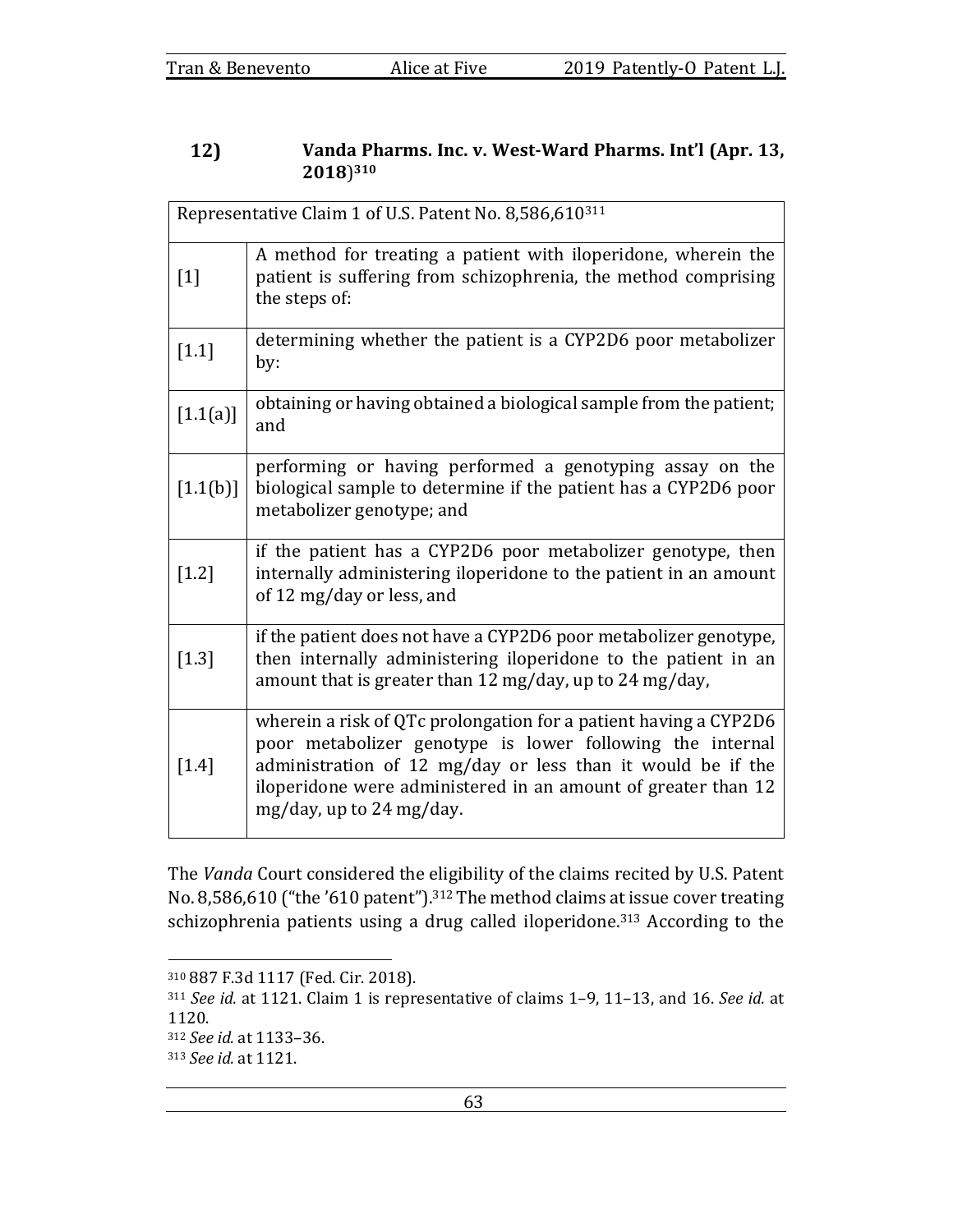patent, the dosage of the drug is determined based on the activity of a certain gene in the patient.<sup>314</sup> For those patients who have lower activity from that gene ("poor metabolizers"), ordinary treatment could lead to "serious cardiac problems."<sup>315</sup> The '610 patent teaches that poor metabolizers can be more safely treated by giving them a lower than normal dose.<sup>316</sup>

The lower court held that the claims were eligible under  $\S$  101 because it was not convinced they recited routine or conventional steps.<sup>317</sup> The Federal Circuit also held the claims were eligible, but it did not address the inventive concept inquiry because it found them eligible under step one.<sup>318</sup>

The Federal Circuit reached its conclusion by distinguishing these claims from similar claims that were previously held patent-ineligible.<sup>319</sup> Unlike the claims in *Mayo*, the inventors here "recognized the relationships between" the drug and the body's response, "but that  $[was]$  not what  $[was]$  claimed."<sup>320</sup> Instead, the patentees "claimed an *application* of that relationship."<sup>321</sup> This was evidenced by the claims themselves, which required a specific dosage to be administered.<sup>322</sup> The court found further support in the specification, which "highlight[ed] the significance of the specific dosages" by explaining the correlation between the dosage and the risk of heart problems.<sup>323</sup>

The Federal Circuit also noted that preemption was not a concern for the '610 patent because the claims involved actually "*using* the natural relationship."<sup>324</sup> In *Mayo*, the claimed test "simply 'indicate[d]' a need to increase or decrease dosage, without . . . other added steps to take," while these claims "recite the steps of *carrying out a dosage regimen* based on the results" of a test.<sup>325</sup>

Because the claims at issue were "directed to a specific method of treatment for specific patients using a specific compound at specific doses to achieve a

<sup>314</sup> *See id.*   $315$  *Id.* <sup>316</sup> *See id.*  317 *See id.* at 1123. 318 *See id.* at 1134. 319 *See id.* at 1134–35 (citing Mayo Collaborative Servs. v. Prometheus Labs., Inc., 566 U.S. 66 (2012)). 320 *Id.* at 1135. <sup>321</sup> *Id.* (emphasis added). <sup>322</sup> *See id.*  $323$  *Id.* 324 *Id.* (citing *Mayo*, 566 U.S. at 77). 325 *Id.* (quoting *Mayo*, 566 U.S. at 75).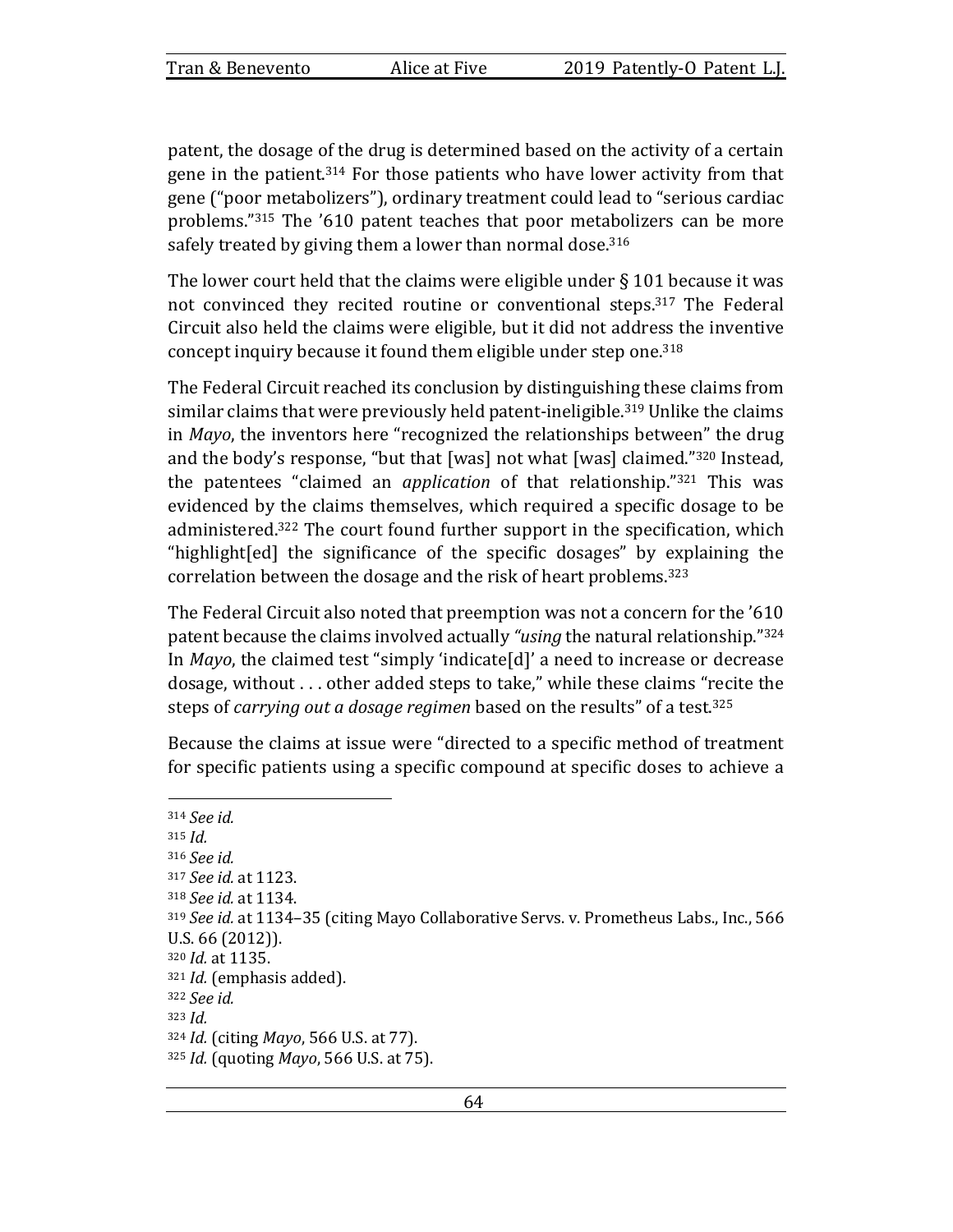specific outcome," the Federal Circuit found them patent eligible under *Alice* step one.<sup>326</sup>

Chief Judge Prost dissented, arguing that the claims are indistinguishable from *Mayo*.<sup>327</sup> She explained that, like *Mayo*, the claims of the '610 patent "also set[] forth a natural relationship  $\ldots$ ."<sup>328</sup> In response to the majority's focus on the specificity of the claims, Chief Judge Prost noted that "reciting specific metes and bounds in the claims did not prevent the Supreme Court from concluding those claims set forth a natural law in  $Mayo$ ."<sup>329</sup> In her view, the patent was directed to a natural law and did not add an inventive concept because "[i]t  $claim[ed]$  no more than instructions directing  $[the]$  audience to apply the natural law in a routine and conventional manner."330

## 13) Data Engine Technologies LLC v. Google LLC (Oct. 9, **2018)331**

|                   | Representative Claim 12 of U.S. Patent No. 5,590,259332                                                                                                                                                                                                                                                                                                                                                                                                                                                       |  |
|-------------------|---------------------------------------------------------------------------------------------------------------------------------------------------------------------------------------------------------------------------------------------------------------------------------------------------------------------------------------------------------------------------------------------------------------------------------------------------------------------------------------------------------------|--|
| $\lceil 1 \rceil$ | In an electronic spreadsheet system for storing and manipulating<br>information, a computer-implemented method of representing a<br>three-dimensional spreadsheet on a screen display, the method<br>comprising:                                                                                                                                                                                                                                                                                              |  |
| [1.1]             | displaying on said screen display a first spreadsheet page from a<br>plurality of spreadsheet pages, each of said spreadsheet pages<br>comprising an array of information cells arranged in row and<br>column format, at least some of said information cells storing user-<br>supplied information and formulas operative on said user-<br>supplied information, each of said information cells being uniquely<br>identified by a spreadsheet page identifier, a column identifier, and<br>a row identifier; |  |

<sup>326</sup> *Id.* at 1136.

<sup>327</sup> *Id.* at 1140 (Prost, C.J., dissenting).

<sup>328</sup> *Id.* at 1141 (Prost, C.J., dissenting).

<sup>&</sup>lt;sup>329</sup> *Id.* (Prost, C.J., dissenting).

<sup>330</sup> *Id.* at 1142 (Prost, C.J., dissenting).

<sup>331 906</sup> F.3d 999 (Fed. Cir. 2018).

<sup>332</sup> *See id.* at 1004–05. Claim 12 is "representative of all asserted claims of the Tab Patents" (claims 1-2, 12-13, 16-17, 19, 24, 46-47, and 51 of U.S. Patent No. 5,590,259 ("the '259 patent"), claims 1-2, 5-7, 10, 13, and 35 of U.S. Patent No. 5,784,545 ("the '545 patent"), and claims 1, 3, 6-7, 10, 12-13, 15, and 18 of U.S. Patent No. 6,282,551 ("the '551 patent")). *Id.*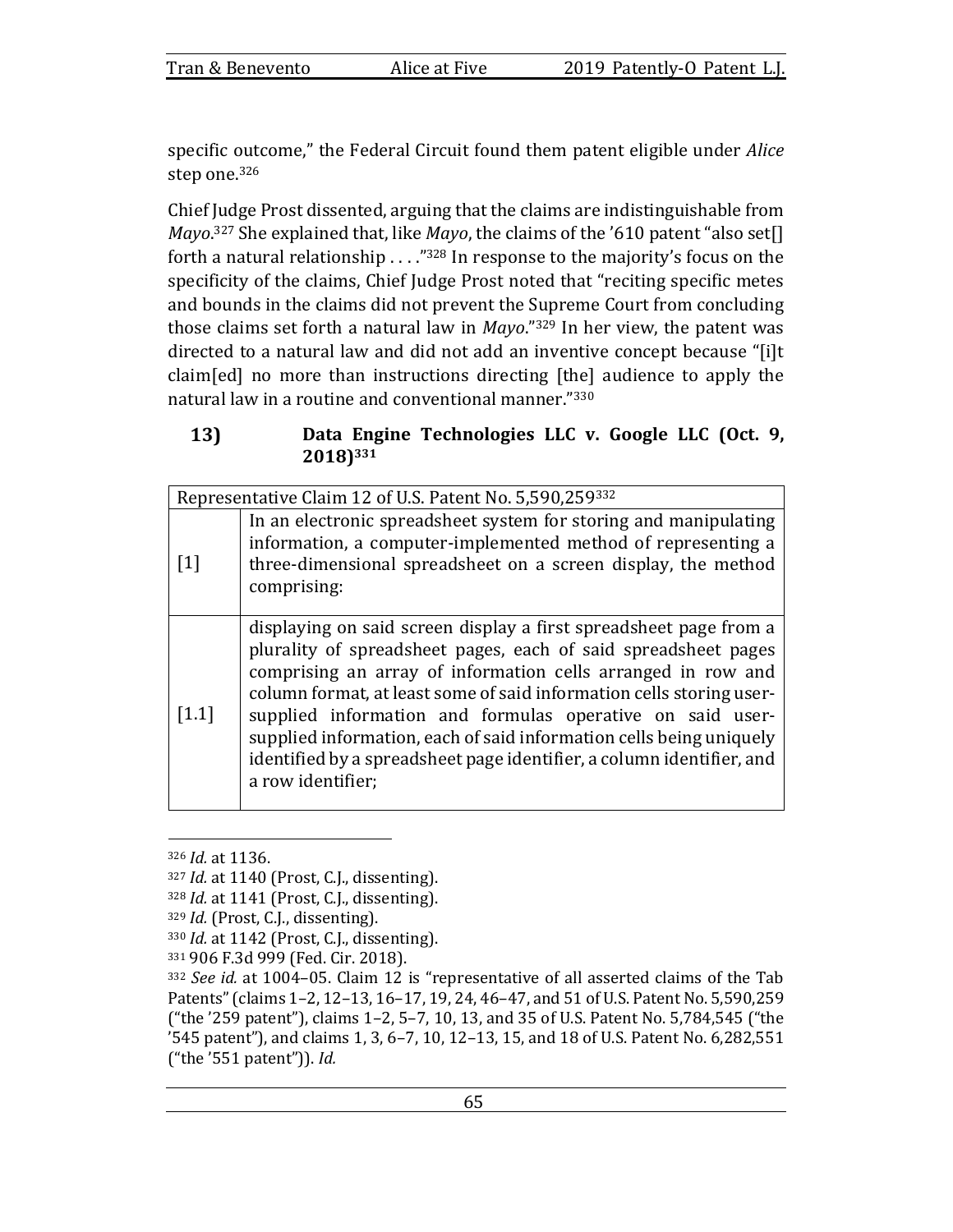| $[1.2]$ | while displaying said first spreadsheet page, displaying a row of<br>spreadsheet page identifiers along one side of said first<br>spreadsheet page, each said spreadsheet page identifier being<br>displayed as an image of a notebook tab on said screen display and<br>indicating a single respective spreadsheet page, wherein at least<br>one spreadsheet page identifier of said displayed row of<br>spreadsheet page identifiers comprises at least one user-settable<br>identifying character;                                                  |
|---------|--------------------------------------------------------------------------------------------------------------------------------------------------------------------------------------------------------------------------------------------------------------------------------------------------------------------------------------------------------------------------------------------------------------------------------------------------------------------------------------------------------------------------------------------------------|
| $[1.3]$ | receiving user input for requesting display of a second spreadsheet<br>page in response to selection with an input device of a spreadsheet<br>page identifier for said second spreadsheet page;                                                                                                                                                                                                                                                                                                                                                        |
| $[1.4]$ | in response to said receiving user input step, displaying said<br>second spreadsheet page on said screen display in a manner so as<br>to obscure said first spreadsheet page from display while<br>continuing to display at least a portion of said row of spreadsheet<br>page identifiers; and                                                                                                                                                                                                                                                        |
| $[1.5]$ | receiving user input for entering a formula in a cell on said second<br>spreadsheet page, said formula including a cell reference to a<br>particular cell on another of said spreadsheet pages having a<br>particular spreadsheet page identifier comprising at least one<br>user-supplied identifying character, said cell reference comprising<br>said at least one user-supplied identifying character for said<br>particular spreadsheet page identifier together with said column<br>identifier and said row identifier for said particular cell. |

In *Data Engine Techs.*, the Federal Circuit considered a group of patents it referred to as the "Tab Patents."<sup>333</sup> The court noted the patents disclose systems and methods of adding "familiar, user-friendly interface objectsspecifically notebook tabs" to electronic spreadsheets. $334$  According to the court, prior to these patents, operating electronic spreadsheets required users to enter various commands to carry out simple tasks, and such commands were often found buried in various menus, but users often memorized the

<sup>&</sup>lt;sup>333</sup> *See id.* at 1002. The Tab Patents include the '259 patent, the '545 patent, and the '551 patent. See id. The Federal Circuit also considered U.S. Patent No. 5,303,146, but held it ineligible. See id. Thus, it is outside the scope of this article. 334 *Id.* at 1002.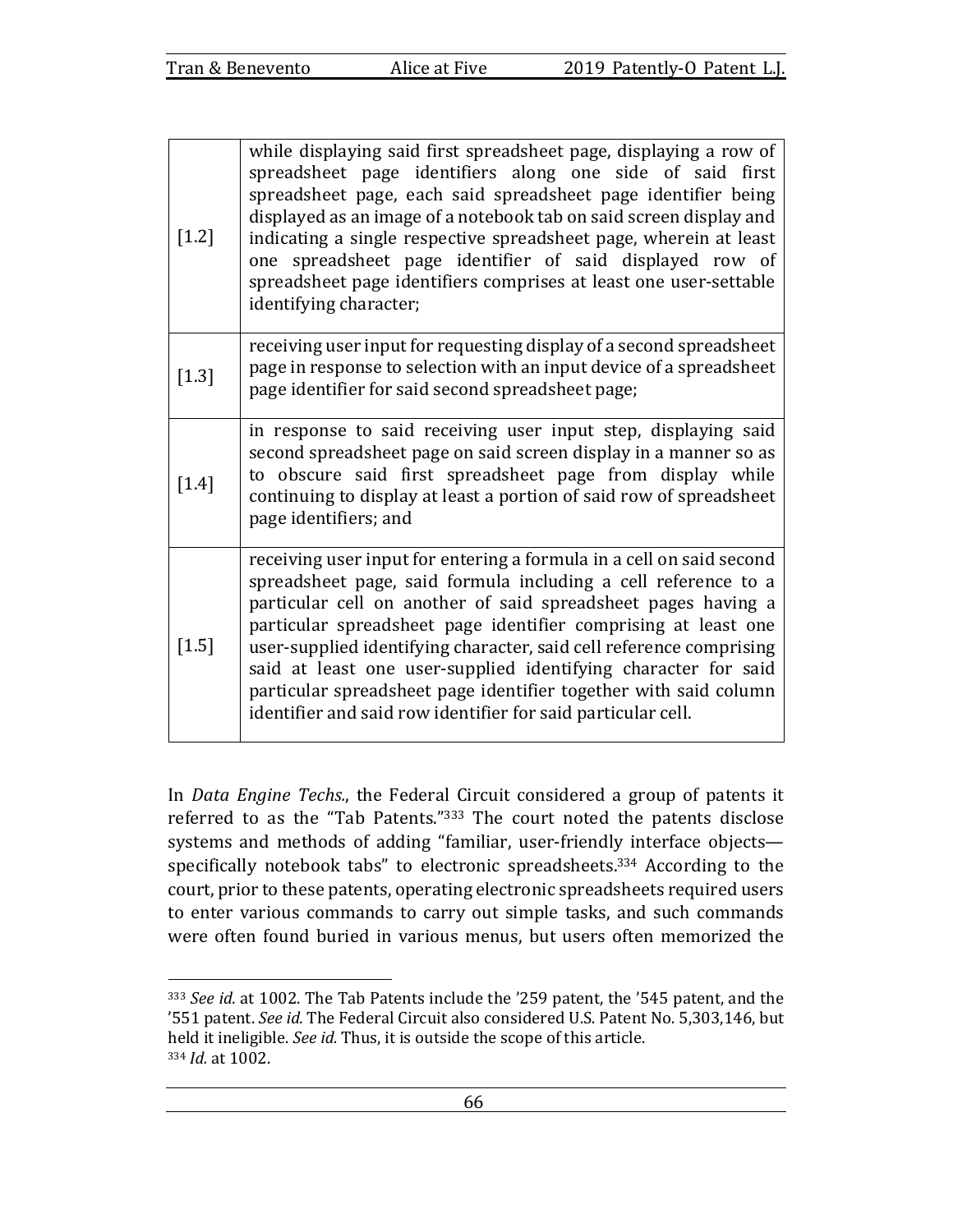most common commands.<sup>335</sup> The court also noted some prior art electronic spreadsheets allowed three-dimensional data storage via the creation of multiple "pages," but this only served to increase the complexity of using the spreadsheets.<sup>336</sup>

According to the Federal Circuit, compared with the prior art, the invention makes multipage electronic spreadsheets more manageable because the user does not have to remember complicated commands.<sup>337</sup> The court explained the patented system gives the user the ability to switch between multiple different "pages" of spreadsheets by selecting a tab at the bottom of the screen, rather than the prior art method of finding and entering a command.<sup>338</sup>

The district court held that the Tab Patents are ineligible because they are directed to abstract ideas and do not have an inventive step.<sup>339</sup> Specifically, it found they are "directed to the abstract idea of using notebook-type tabs to label and organize spreadsheets."<sup>340</sup> The district court deemed this an abstract idea "that humans have commonly performed entirely in their minds, with the aid of columnar pads and writing instruments."<sup>341</sup>

The Federal Circuit reversed the eligibility decision with respect to the Tab Patents.<sup>342</sup> It held that the claims of the Tab Patents are eligible because they are not directed to an abstract idea, except for claim 1 of the '551 patent.<sup>343</sup>

The Federal Circuit began its analysis of the Tab Patents at step one of *Alice*.<sup>344</sup> According to the court, the patents "provide $[]$  a specific solution to thenexisting technological problems in computers and prior art electronic spreadsheets."<sup>345</sup> As discussed above, these spreadsheets were complex and "hindered a user's ability to find or access the many commands and features

 $335$  *Id.* <sup>336</sup> *See id.*  <sup>337</sup> *See id.* at 1003. 338 *Id.* at 1003-04. 339 *See id.* at 1006. 340 *Id.*  $341$  *Id.* 342 *See id.* <sup>343</sup> See id. at 1002. The court's analysis with respect to claim 1 of the '551 patent is not discussed here because that claim was found ineligible. *See id.* at 1101. It is thus outside the scope of this article. <sup>344</sup> *See id.* at 1007–11.

345 *Id.* at 1008.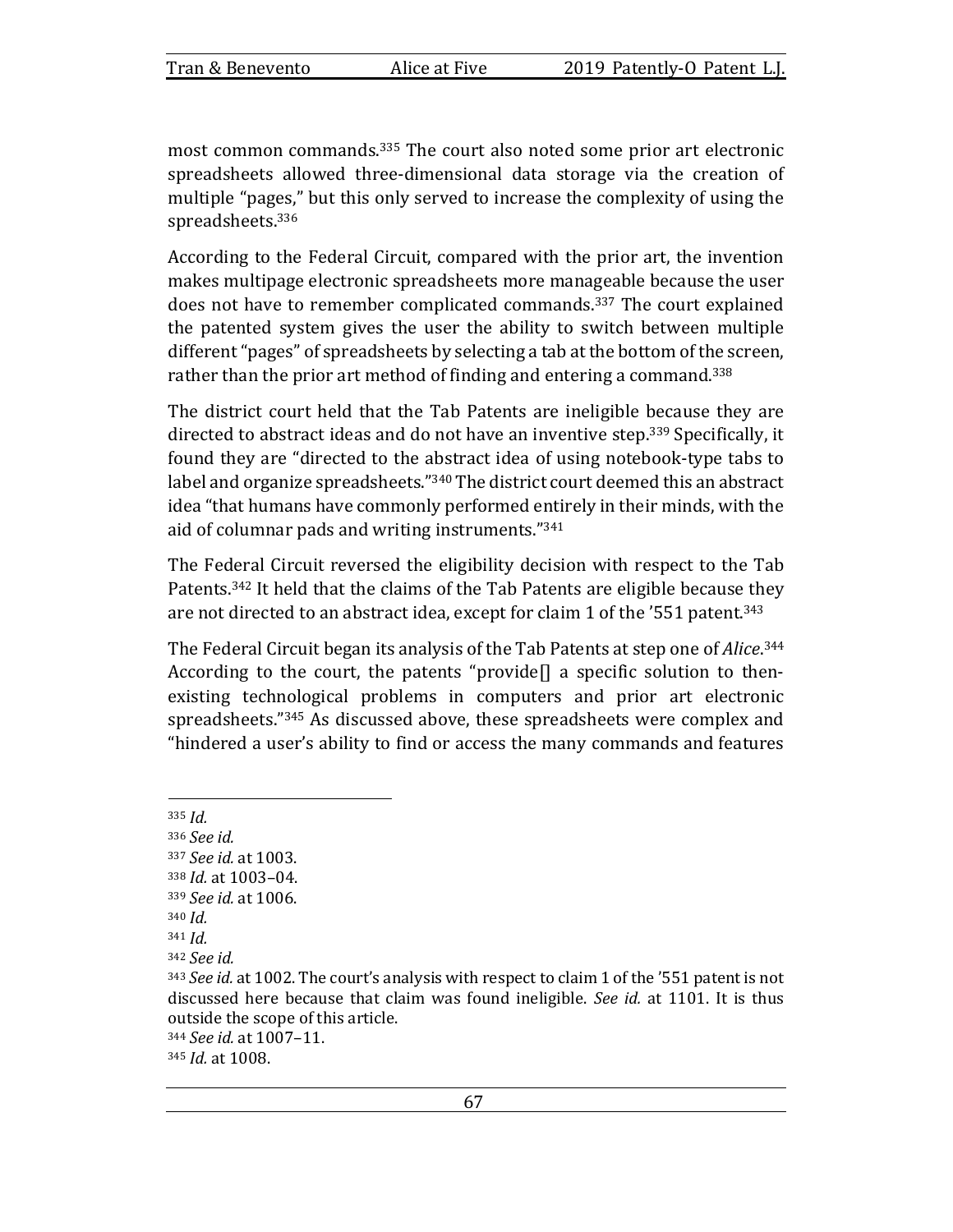available  $\ldots$  ."346 According to the court, the invention disclosed by the Tab Patents addresses this problem with its "highly intuitive, user-friendly interface  $\ldots$  ."347 The court made specific mention of the industry praise received by the invention for its improvements to the ability of computers to function "as a tool able to instantly access all parts of complex threedimensional electronic spreadsheets."348

The Federal Circuit explained that representative claim 12 "recites specific steps detailing the method of navigating through spreadsheet pages." $349$ According to the court, the patent "does not recite the idea of navigating  $\dots$ using buttons or a generic method of labeling and organizing spreadsheets."<sup>350</sup> Instead, the court found that it "require[s] a specific interface and implementation for navigating complex three-dimensional spreadsheets using techniques unique to computers. $"351"$ 

The Federal Circuit analogized the claims of the Tab Patents to those in *Core* Wireless.<sup>352</sup> In that case, the invention was different than the prior art in that it "spared users from time-consuming operations of navigating to, opening up, and then navigating within, each separate application." $353$  The court found the Tab Patents also recite methods different from the prior art, and those methods improve the ability of users to "rapidly access[] and process[] information."354

The Federal Circuit found the claims in *Affinity Labs*, *Capital One*, and *Erie* Indemnity were all dissimilar to the Tab Patents.<sup>355</sup> According to the court, those cases involved claims "directed to displaying a graphical user interface or collecting, manipulating, or organizing information to improve navigation

<sup>346</sup> *Id.* at 1008.

<sup>347</sup> *Id.*

 $348$  *Id.* 

 $349$  *Id.* 

 $350$  *Id.* 

 $351$  *Id.* 

<sup>352</sup> See id. at 1009 (citing Core Wireless Licensing S.A.R.L. v. LG Electronics, Inc., 880 F.3d 1356 (Fed. Cir. 2018)).

<sup>353</sup> *Id.* (citing *Core Wireless*, 880 F.3d at 1363).

<sup>354</sup> *Id.* (citing *Core Wireless*, 880 F.3d at 1363).

<sup>355</sup> *See id.* at 1010 (citing Affinity Labs of Tex., LLC v. DirecTV, LLC, 838 F.3d 1253 (Fed. Cir. 2016); Intellectual Ventures I LLC v. Capital One Fin. Corp., 850 F.3d 1332 (Fed. Cir. 2017); Intellectual Ventures I LLC v. Erie Indem. Co., 850 F.3d 1315 (Fed. Cir. 2017)).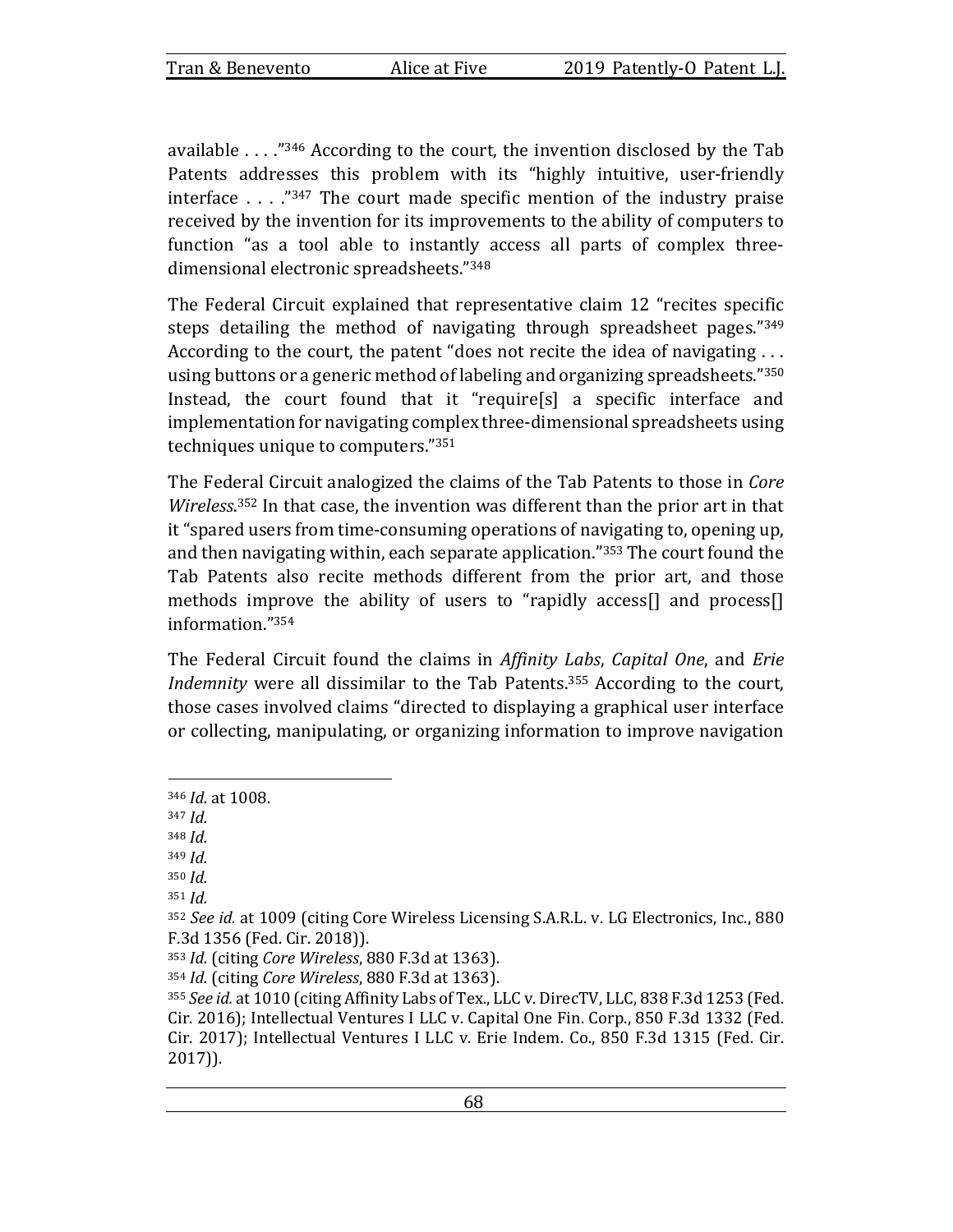through three-dimensional spreadsheets."<sup>356</sup> On the other hand, the court found the Tab Patents include "a *specific* structure (i.e., notebook tabs) within a *particular* spreadsheet display that performs a *specific* function (i.e., navigating within a three-dimensional spreadsheet)."<sup>357</sup> Therefore, the court held the claims here were dissimilar from the claims the Federal Circuit had previously found ineligible.<sup>358</sup>

According to the Federal Circuit, despite the fact that tabbed notebooks have long been used to organize information, "[i]t is not enough  $\dots$  to merely trace the invention to some real-world analogy." $359$  The court explained "[t]he eligibility question is not whether anyone has ever used tabs to organize information  $\ldots$ ."<sup>360</sup> Instead, the "question  $\ldots$  is whether the claim is 'directed to' the abstract idea itself  $\ldots$ ."<sup>361</sup> The court answered that question: the claims of the Tab Patents "when read as a whole, in light of the specification, ... [are] directed to more than a generic or abstract idea as  $[$ they $]$  claim $[$ ] a particular manner of navigating three-dimensional spreadsheets, implementing an improvement in electronic spreadsheet functionality."<sup>362</sup>

<sup>356</sup> *Id.* 

<sup>&</sup>lt;sup>357</sup> *Id.* (emphasis added).

<sup>&</sup>lt;sup>358</sup> See id. ("[U]nlike ineligible claims that merely 'collect[ ], organiz[e], and display . . . information on a generic display device,' claim 12 recites 'a specific improvement to the way computers  $\dots$  operate.").

<sup>359</sup> *Id.* at 1011.

<sup>360</sup> *Id.* 

 $361$  *Id.*  $362$  *Id.*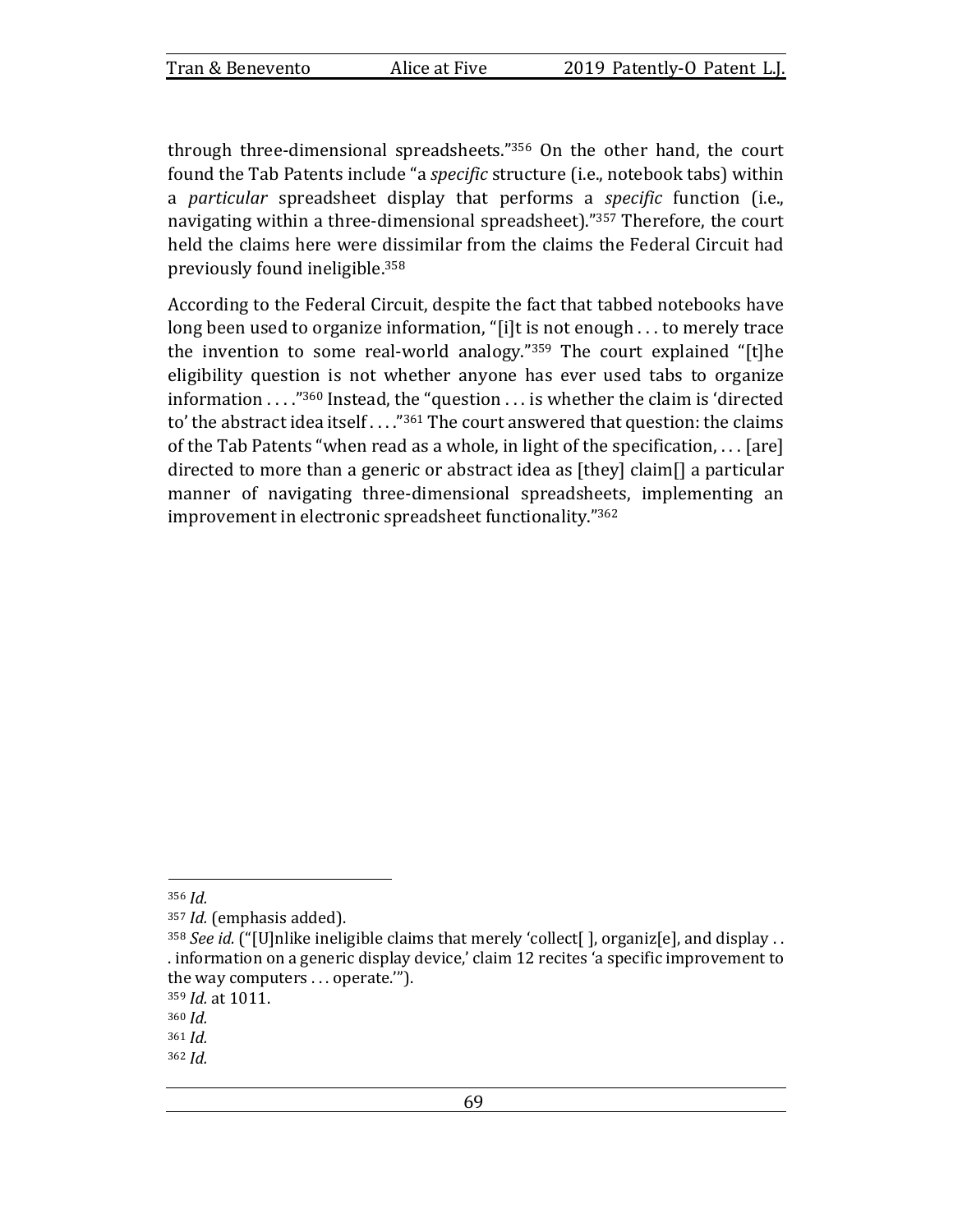### 14) Ancora Technologies, Inc. v. HTC America, Inc. (Nov. 16, **2018)363**

| Claim 1 of U.S. Patent No. 6,411,941364 |                                                                                                                                                                                                                                         |
|-----------------------------------------|-----------------------------------------------------------------------------------------------------------------------------------------------------------------------------------------------------------------------------------------|
| $\lceil 1 \rceil$                       | A method of restricting software operation within a license for use<br>with a computer including an erasable, non-volatile memory area<br>of a BIOS of the computer, and a volatile memory area; the method<br>comprising the steps of: |
| $[1.1]$                                 | selecting a program residing in the volatile memory,                                                                                                                                                                                    |
| $[1.2]$                                 | using an agent to set up a verification structure in the erasable,<br>non-volatile memory of the BIOS, the verification structure<br>accommodating data that includes at least one license record,                                      |
| $\left[1.3\right]$                      | verifying the program using at least the verification structure from<br>the erasable non-volatile memory of the BIOS, and                                                                                                               |
| $\left[1.4\right]$                      | acting on the program according to the verification.                                                                                                                                                                                    |

The asserted patent the Federal Circuit considered in *Ancora* relates to a method for preventing a computer from running software outside its license.<sup>365</sup> Under one prior art method, license information for software was stored on a hard drive, but that method was susceptible to hacking.<sup>366</sup> Another method involved installing a physical "dongle" in the computer to authenticate software, but that was "costly, inconvenient, and not suitable for internet distribution."367

The method in the '941 patent uses a "key" (a unique identifier for a computer which cannot be changed) and a "license record" (a license for each application containing the author's name, the program's name, and the number of users licensed to use the program).<sup>368</sup> The invention of the patent involves storing

<sup>363 908</sup> F.3d 1343 (Fed. Cir. 2018).

<sup>364</sup> *See id.* at 1345–46. The court did not make a specific finding as to which claim was representative of U.S. Patent No. 6,411,941 ("the '941 patent"), nor did it specify which claims were asserted. See id. However, it only considered claim 1 because that was where "the parties focused their arguments . . . ." *Id.* at 1345.

<sup>365</sup> *See id.* at 1344.

<sup>366</sup> *See id.*   $367$  *Id.* 368 *Id.* at 1345.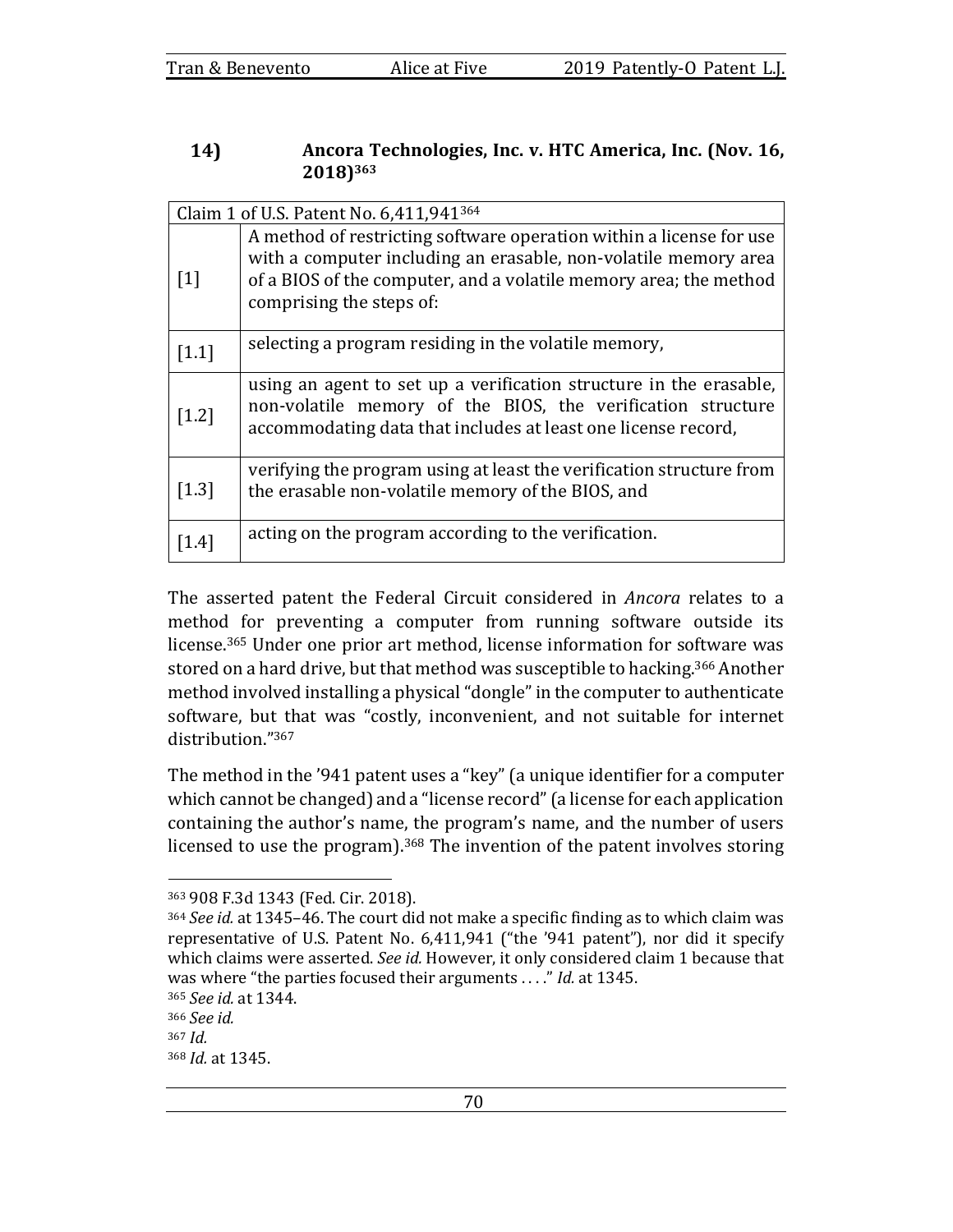authentication information in the modifiable "Basic Input Output System" (BIOS) memory instead of on a hard disk or dongle.<sup>369</sup> Under the patent, the license record is encrypted using the computer's key, then stored in BIOS, which is relatively difficult to hack.<sup>370</sup> When the program in question starts up, the computer takes a copy of the license record from the program, encrypts that, then checks to see if the result matches what is stored in BIOS memory.<sup>371</sup> This method is different than the standard use of BIOS memory; it is ordinarily used to store programs that help the computer boot up.<sup>372</sup>

The district court held the claims of the '941 patent ineligible and granted a motion to dismiss, but the Federal Circuit reversed because it found the claims eligible under step one of *Alice*.<sup>373</sup> According to the appellate court, "the claimed advance is a concrete assignment of specified functions among a computer's components to improve computer security," and therefore patentable.374

The Federal Circuit began its analysis with a review of eligibility case law.<sup>375</sup> The court characterized its *Core Wireless* holding, explaining that the claims there were not directed to an abstract idea because they were directed to a "specific type of index for a specific type of user."<sup>376</sup> It also cited the *Data Engine* decision.<sup>377</sup> The court explained the claims in *Data Engine* were not directed to an abstract idea because they presented "a specific solution to then-existing technological problems," which were "addressed in a particular way ....<sup>"378</sup> The *Data Engine* Court distinguished other cases because its claims "recite $[d]$  'a specific structure (i.e., notebook tabs) within a particular spreadsheet display that performs a specific function (i.e., navigating within a three-dimensional spreadsheet).<sup>"379</sup> According to the *Ancora* Court,  $\S$  101 precedent also shows improvements to computer security can be "non-

<sup>369</sup> *Id.*  <sup>370</sup> *See id.*  <sup>371</sup> *See id.*  372 *See id.* 373 *See id.* at 1344.  $374$  *Id.* 375 *Id.* at 1347-48. 376 See id. at 1348 (citing Core Wireless Licensing S.A.R.L. v. LG Electronics, Inc., 880 F.3d 1356, 1362-63 (Fed. Cir. 2018)). <sup>377</sup> See id. (citing Data Engine Techs. LLC v. Google LLC, 906 F.3d 999 (Fed. Cir. 2018)). 378 *Id.* (quoting *Data Engine*, 906 F.3d at 1008).

<sup>379</sup> *Id.* (quoting *Data Engine*, 906 F.3d at 1010-11).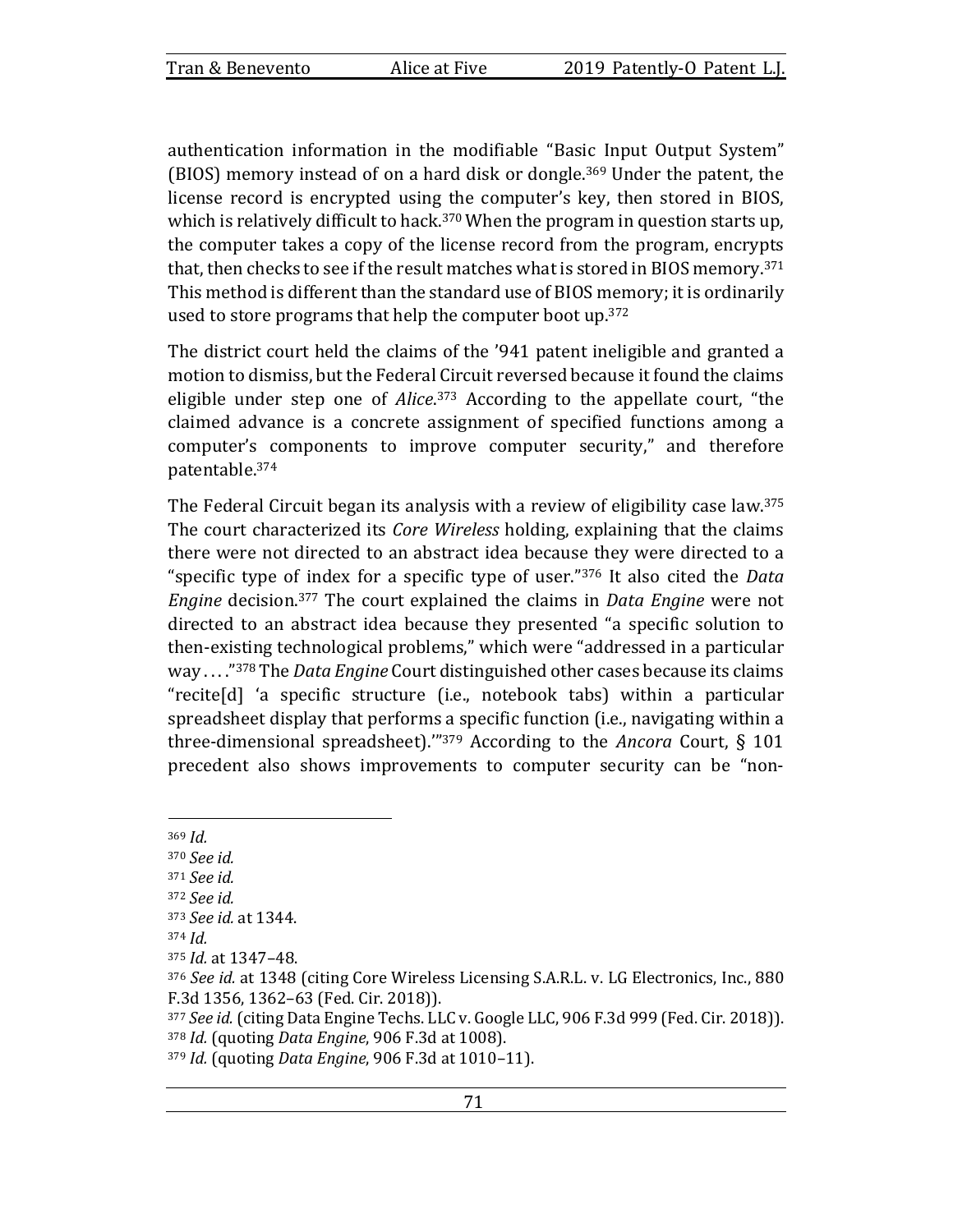abstract" improvements to computer function, "if done by a specific technique that departs from earlier approaches to solve a specific computer problem."<sup>380</sup>

Here, the patent "specifically identifies" how it improves computer function "in an assertedly unexpected way[.]" $381$  It relies on the unique properties of BIOS memory, which, according to the patent, had not previously been used this way.<sup>382</sup> This unexpected use results in improvements to licensing software.<sup>383</sup> The Federal Circuit further noted the prosecution history supports the assertion that the invention is unexpected.<sup>384</sup>

Because the Federal Circuit found the patent survived step one, it did not continue to step two.<sup>385</sup> However, due to the overlap between the two steps, it explained some of its step two precedent indirectly reinforces the decision.<sup>386</sup> According to the court, the same logic it applied in *Bascom* applied here.<sup>387</sup> There, the claims were eligible despite the fact that internet filtering was known at the time.<sup>388</sup> In both cases, "the patent describes how its particular arrangement of elements is a technical improvement over the prior art" methods.389

### $15)$ Natural Alternatives v. Creative Compounds (Mar. 15, **2019)390**

Natural Alternatives asserted five patents against Creative Compounds, LLC: Patent No. 5,965,596, Patent No. 7,825,084, Patent No. 7,504,376, Patent No. 8,993,610, Patent No. 8,470,865, and Patent No. RE45,947.<sup>391</sup> The asserted

<sup>&</sup>lt;sup>380</sup> *Id.* (The security improvement was "against a computer's unauthorized use of a  $program \ldots$ .").

<sup>381</sup> *Id.* at 1348-49.

<sup>382</sup> *See id.* at 1348–49.

<sup>383</sup> *See id.* 

<sup>384</sup> *See id.* at 1349.

<sup>385</sup> *See id.* 

<sup>386</sup> *See id.* 

<sup>387</sup> See id. (citing Bascom Glob. Internet Servs., Inc. v. AT&T Mobility LLC, 827 F.3d 1341 (Fed. Cir. 2016)).

<sup>388</sup> *See id.* (citing *Bascom*, 827 F.3d at 1349-50).

<sup>&</sup>lt;sup>389</sup> *Id.* (emphasis added) (quoting *Bascom*, 827 F.3d at 1349–50).

<sup>390 918</sup> F.3d 1338 (Fed. Cir. 2019).

<sup>391</sup> *See id.* at 1341.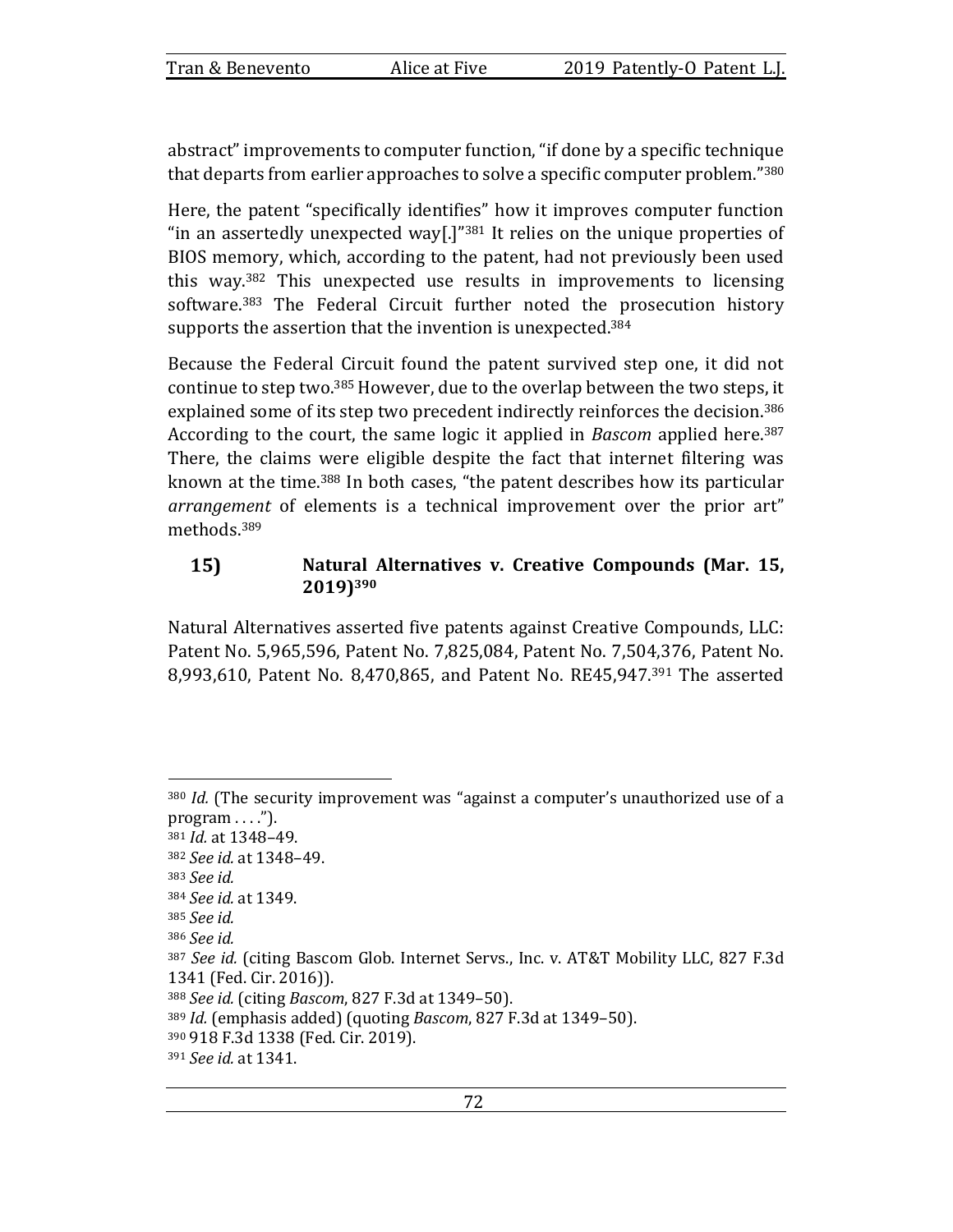patents concern dietary supplements which use an amino acid called betaalanine to prevent fatigue in muscle tissue. $392$ 

The district court entered a judgment on the pleadings, holding that the asserted claims are not patent eligible.<sup>393</sup> But the Federal Circuit reversed, holding that the claims survive step one of *Alice* because they are not directed to an ineligible concept.<sup>394</sup> The Federal Circuit divided the patents into three sections: method claims,  $395$  product claims,  $396$  and manufacturing claims.  $397$ 

a) The "Method Claims"

| Representative Claim 1 of U.S. Patent No. 5,965,596398 |                                                                                                                                                            |
|--------------------------------------------------------|------------------------------------------------------------------------------------------------------------------------------------------------------------|
| $\lceil 1 \rceil$                                      | A method of regulating hydronium ion concentrations in a<br>human tissue comprising:                                                                       |
| $[1.1]$                                                | providing an amount of beta-alanine to blood or blood plasma<br>effective to increase beta-alanylhistidine dipeptide synthesis in<br>the human tissue; and |
| $\left[1.2\right]$                                     | exposing the tissue to the blood or blood plasma, whereby the<br>concentration of beta-alanylhistidine is increased in the human<br>tissue.                |

| Representative Claim 1 of U.S. Patent No. 8,470,865399 |                                                                                                                   |  |
|--------------------------------------------------------|-------------------------------------------------------------------------------------------------------------------|--|
| $\vert$ [1]                                            | A method of increasing anaerobic working capacity in a<br>human subject, the method comprising:                   |  |
| $\vert$ [1.1(a)]                                       | providing to the human subject an amount of an amino acid to<br>blood or blood plasma effective to increase beta- |  |

<sup>392</sup> *See id.* 

<sup>393</sup> *See id.* 

<sup>394</sup> *See id.* at 1350.

<sup>395</sup> *See id.* at 1343.

<sup>396</sup> *See id.* at 1347.

<sup>397</sup> *See id.* at 1349.

<sup>&</sup>lt;sup>398</sup> *See id.* at 1343. Claim 1 of U.S. Patent No. 5,965,596 ("the '596 patent") is representative, but the court did not specifically identify which claims were asserted. *See id.*

<sup>&</sup>lt;sup>399</sup> *See id.* at 1343-44. Claim 1 of U.S. Patent No. 8,470,865 ("the '865 patent") is representative, but the court did not specifically identify which claims were asserted. *See id.*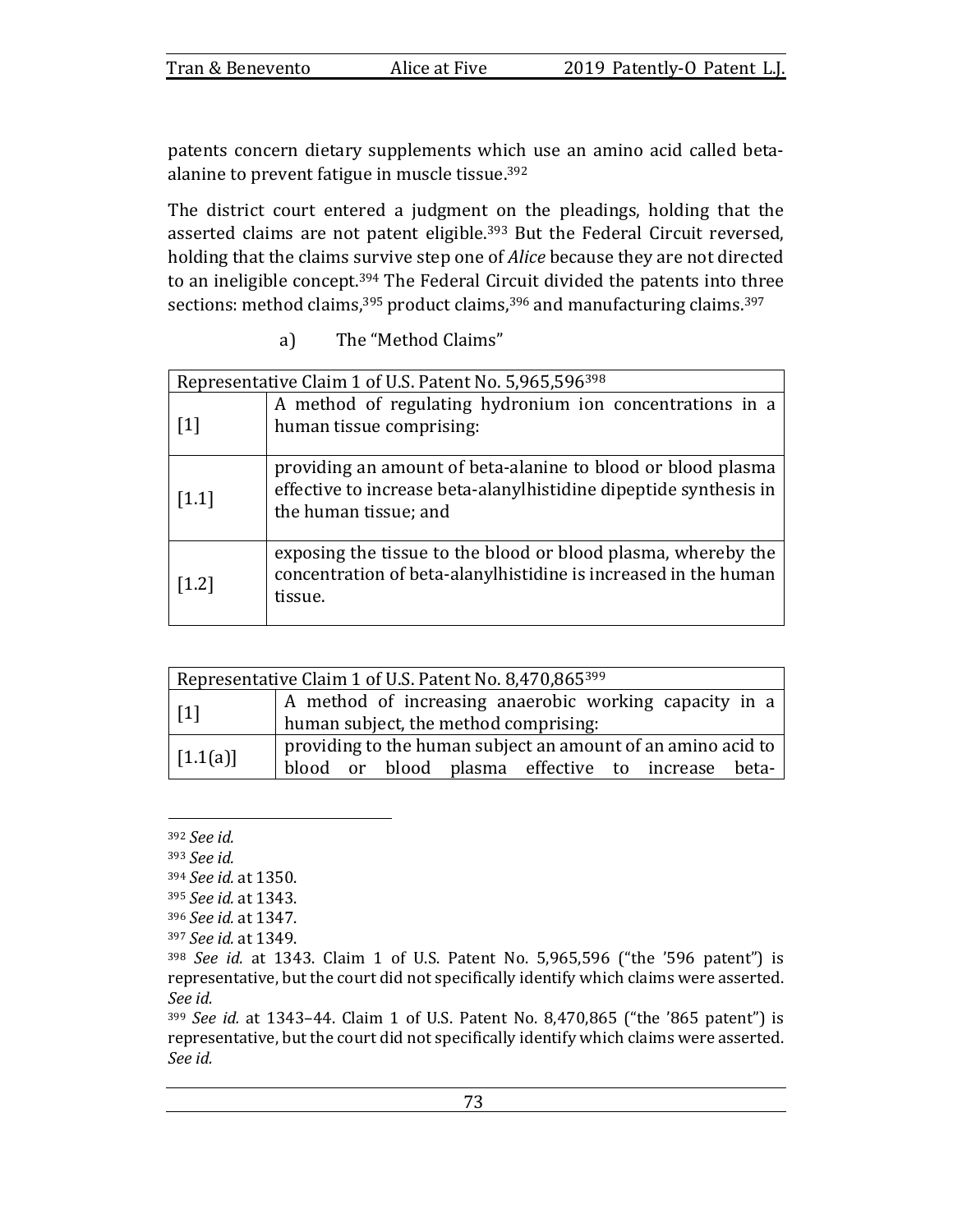|               | alanylhistidine dipeptide synthesis in the tissue, wherein said<br>amino acid is at least one of:                                  |  |
|---------------|------------------------------------------------------------------------------------------------------------------------------------|--|
| [1.1(a)(i)]   | beta-alanine that is not part of a dipeptide, polypeptide or<br>oligopeptide;                                                      |  |
| [1.1(a)(ii)]  | an ester of beta-alanine that is not part of a dipeptide,<br>polypeptide or oligopeptide; or                                       |  |
| [1.1(a)(iii)] | an amide of beta-alanine that is not part of a dipeptide,<br>polypeptide or oligopeptide; and                                      |  |
| [1.1(b)]      | exposing the tissue to the blood or blood plasma, whereby the<br>concentration of beta-alanylhistidine is increased in the tissue, |  |
| $[1.2]$       | wherein the amino acid is provided through a dietary<br>supplement.                                                                |  |

The Federal Circuit considered two representative claims from this set: claim 1 of the '596 patent, and claim 1 of the '865 patent.<sup>400</sup> Though both of these claims "utilize an underlying natural law," that does not mean they are directed to the natural law.<sup>401</sup> Similar to the claims in *Vanda*, the Method Claims "contain specific elements that clearly establish they are doing more than simply reciting a natural law." $402$  Those specific elements include identifying the result the method achieves, identifying "a compound to be administered to achieve the claimed result," and placing a limitation on the dosage to be administered.<sup>403</sup> Following the *Vanda* Court's analysis, the Federal Circuit found further support in the specification, which identifies a method to determine the dosage. $404$  As a result, the Method Claims go "far beyond merely stating a law of nature  $\ldots$ ."<sup>405</sup>

It did not matter to the Federal Circuit that the active ingredient was "a molecule that occurs in nature and is consumed as part of the human diet ... ."406 It explained that claiming a method *using* a natural product is different than claiming the natural product itself. $407$  Furthermore, the claims required

<sup>400</sup> *See id.* at 1343. 401 *Id.* at 1345.  $402$  *Id.* <sup>403</sup> *Id.* at 1345–46. <sup>404</sup> *See id.* at 1346.  $405$  *Id.*  $406$  *Id.* <sup>407</sup> *See id.*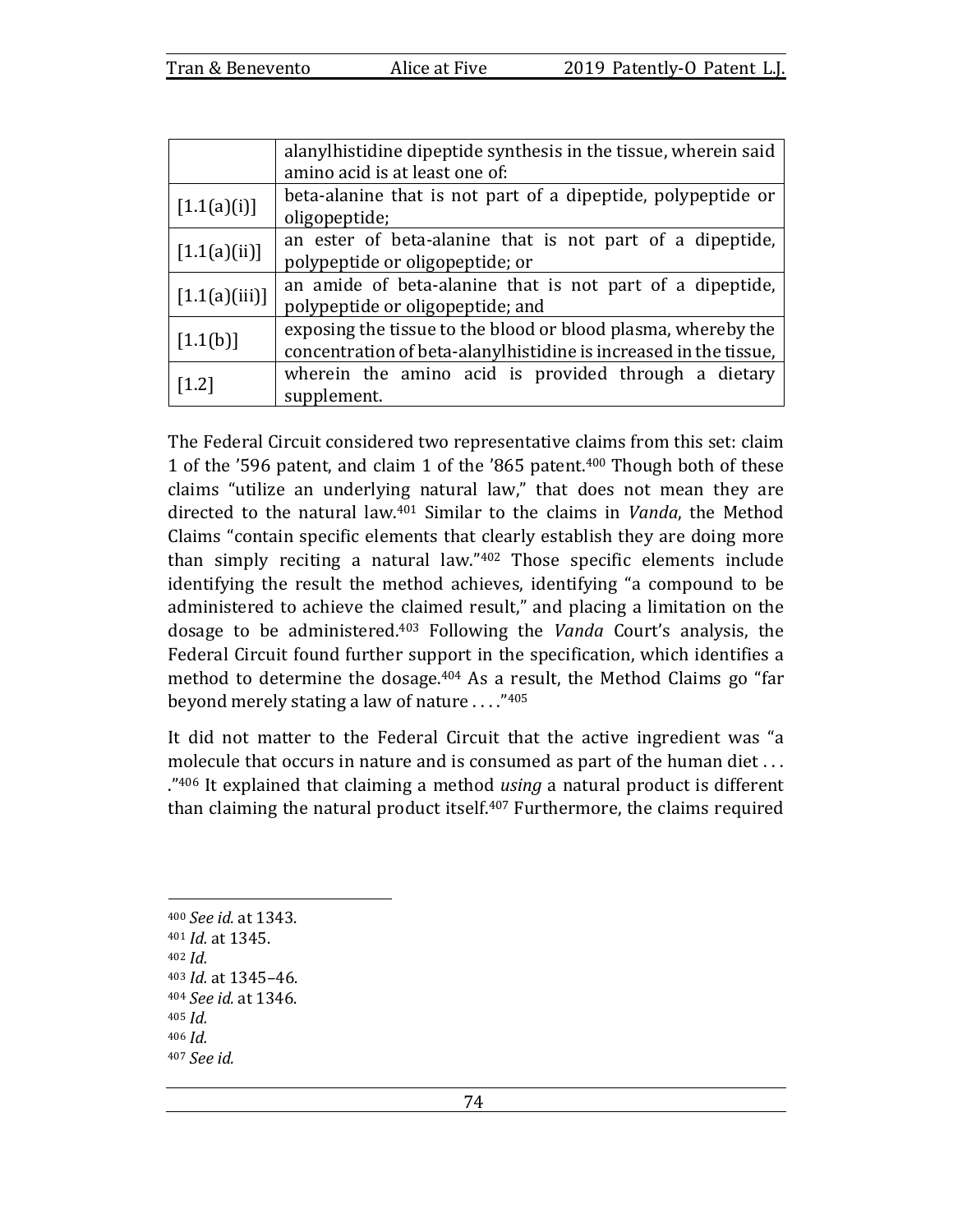administering an amount of the active ingredient that is not naturally occurring, and in fact "greatly exceeds natural levels."408

Because the Method Claims were treatment claims which "cover using a natural product in unnatural quantities to alter a patient's natural state" and because they outline particular dosages to be applied, the Federal Circuit held the Method Claims survive step one.<sup>409</sup> Even if the court reached step two of *Alice*, it recognized there were factual questions about whether the "dietary supplement limitation was well-understood, routine, and conventional ...." $410$ This factual dispute meant that the eligibility question should not have been determined adversely to the non-movant (patentee) at this procedural stage.411

b) The "Product Claims"

| Representative Claim 6 of U.S. Patent No. 7,504,376412 |                                                                      |
|--------------------------------------------------------|----------------------------------------------------------------------|
|                                                        | A composition, comprising:                                           |
| $[1.1]$                                                | glycine; and                                                         |
| $\left[1.2(a)\right]$                                  | an amino acid selected from the group consisting of a beta-          |
|                                                        | alanine, an ester of a beta-alanine, and an amide of a beta-alanine, |
|                                                        | or                                                                   |
| [1.2(b)]                                               | a di-peptide selected from the group consisting of a beta-alanine    |
|                                                        | di-peptide and a beta-alanylhistidine di-peptide.                    |
| [5]                                                    | The composition of claim 1, wherein the composition is a dietary     |
|                                                        | supplement or a sports drink.                                        |
| [6]                                                    | The composition of claim 5, wherein the dietary supplement or        |
|                                                        | sports drink is a supplement for humans.                             |

| Representative Claim 1 of U.S. Patent No. 7,825,084413 |                                                                                                                                                                                     |
|--------------------------------------------------------|-------------------------------------------------------------------------------------------------------------------------------------------------------------------------------------|
| $\lceil 1 \rceil$                                      | A human dietary supplement, comprising a beta-alanine in a unit<br>dosage of between about 0.4 grams to 16 grams, wherein the<br>supplement provides a unit dosage of beta-alanine. |

<sup>408</sup> *Id.* 

<sup>411</sup> *See id.* 

<sup>413</sup> *See id.* at 1347–48. Claim 1 of U.S. Patent No. 7,825,084 is representative, but the court did not specifically identify which claims were asserted. See id.

<sup>409</sup> *Id.* at 1346–47.

<sup>410</sup> *Id.* at 1347.

<sup>&</sup>lt;sup>412</sup> *See id.* at 1347–48. Claim 6 of U.S. Patent No. 7,504,376 is representative, but the court did not specifically identify which claims were asserted. See id.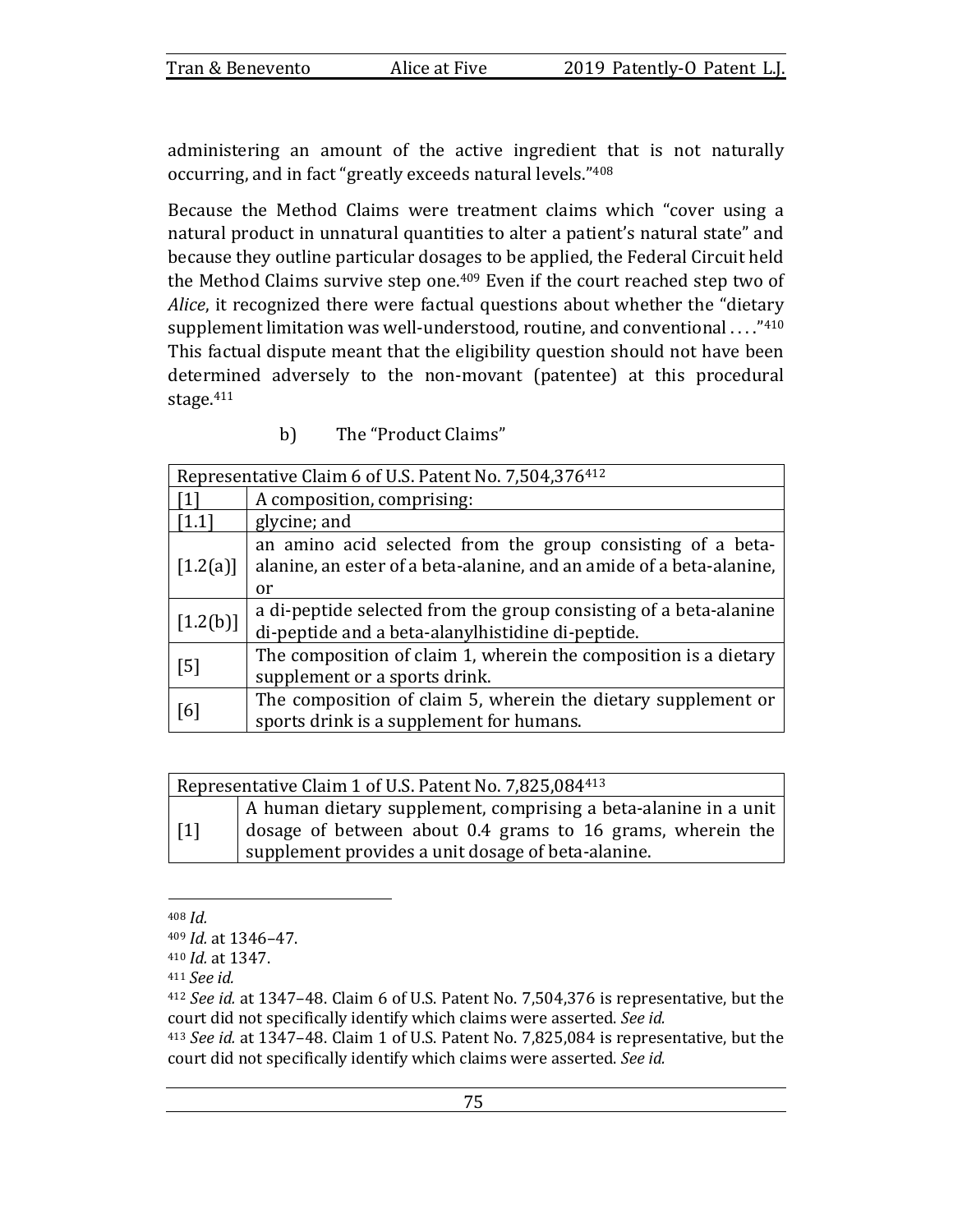The Federal Circuit held the Product Claims were not "directed to betaalanine," a natural product. $414$  Although these claims "incorporate natural products" into their specific formulations, the court recognized those formulations "have different characteristics" than in the naturally occurring state and, consequently, can be used differently than the natural products themselves.<sup>415</sup> Those characteristics include "particular dosage forms." $416$ According to the court, the allegations relating to the utility of the particular dosage forms were sufficient to survive a judgment on the pleadings.<sup>417</sup>

The Federal Circuit further noted that the fact that two natural products were combined into one was "not necessarily sufficient" to show the claims should fail step one.<sup>418</sup> Here, it was important that glycine and beta-alanine were combined to produce "synergistic effects allowing for outcomes that the individual components would not have."419

Even if the Federal Circuit had moved on to step two, the Product Claims raised the same factual question as the Method Claims, so a determination was not appropriate at this procedural phase. $420$ 

| $\mathbf{c}$ | The "Manufacturing Claims" |
|--------------|----------------------------|
|--------------|----------------------------|

| Representative Claim 1 of U.S. Patent No. 8,993,610 <sup>421</sup> |                                                                 |
|--------------------------------------------------------------------|-----------------------------------------------------------------|
| $[1]$                                                              | Use of beta-alanine in manufacturing a human dietary supplement |
|                                                                    | for oral consumption;                                           |
| $\lceil 1.1 \rceil$                                                | supplying the beta-alanine, which is not part of a dipeptide,   |
|                                                                    | polypeptide or oligopeptide, as a single ingredient in a        |
|                                                                    | manufacturing step of the human dietary supplement or           |

<sup>414</sup> *Id.* at 1348.

 $415$  *Id.* 

<sup>416</sup>  $Id$ 

<sup>&</sup>lt;sup>417</sup> *See id.* at 1349. For example, the '376 patent requires enough beta-alanine in a sports drink to "effectively increase<sup>[]</sup> athletic performance," and the patent "provides" a method for determining such an amount." See id. at 1346.

<sup>418</sup> *Id.* at 1349.

<sup>&</sup>lt;sup>419</sup> *Id.* An expert declaration, an article attached to an expert report, and a sentence in the specification supported the allegations of synergistic effect. See id. <sup>420</sup> *See id.* 

<sup>&</sup>lt;sup>421</sup> *See id.* at 1349–50. Claim 1 of U.S. Patent No. 8,993,610 is representative, but the court did not specifically identify which claims were asserted. See id.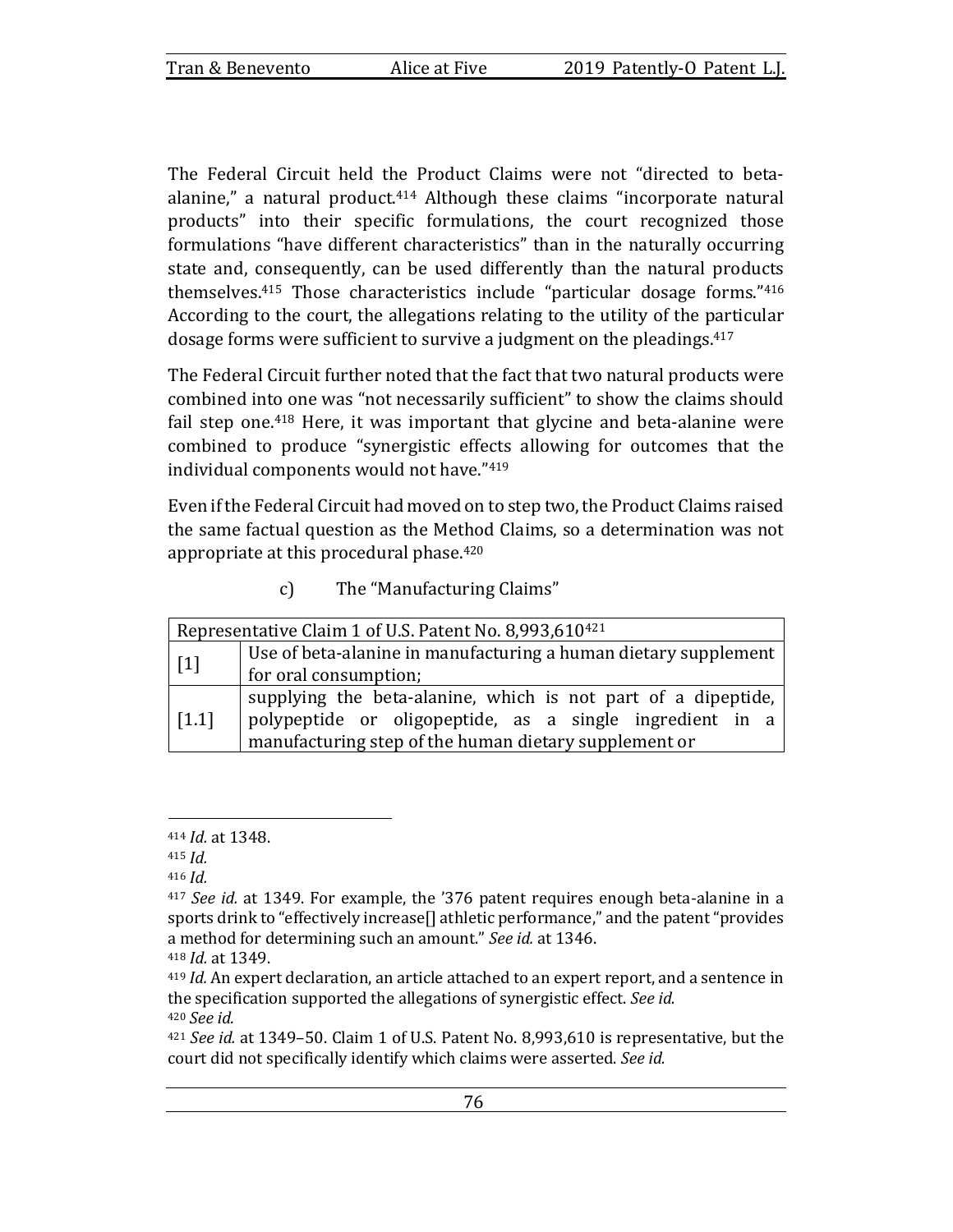| $\begin{bmatrix} 1.2 \end{bmatrix}$ | mixing the beta-alanine, which is not part of a dipeptide,          |
|-------------------------------------|---------------------------------------------------------------------|
|                                     | polypeptide or oligopeptide, in combination with at least one other |
|                                     | ingredient for the manufacture of the human dietary supplement,     |
| $\vert$ [1.3]                       | whereby the manufactured human dietary supplement is for oral       |
|                                     | consumption of the human dietary supplement in doses over a         |
|                                     | period of time increases beta-alanyl histidine levels in muscle     |
|                                     | tissue sufficient to delay the onset of fatigue in the human.       |

The Federal Circuit only addressed the Manufacturing Claims briefly.<sup>422</sup> It noted that these claims were "even further removed from the natural law and product of nature at issue in the Method Claims and Product Claims."423 Given that the other two sets of claims were not directed to laws or products of nature, the court did not see how the "manufacture of [that] non-natural supplement" could fail step one. $424$ 

### $16)$ **SRI** Int'l v. Cisco (Mar. 20, 2019, modified July 12, **2019)425**

| Representative Claim 1 of U.S. Patent No. 6,711,615 <sup>426</sup> |                                                                                                                                                                                                                                                                                                                                                                                                                                                                       |  |
|--------------------------------------------------------------------|-----------------------------------------------------------------------------------------------------------------------------------------------------------------------------------------------------------------------------------------------------------------------------------------------------------------------------------------------------------------------------------------------------------------------------------------------------------------------|--|
| $[1]$                                                              | A computer-automated method of hierarchical event monitoring<br>and analysis within an enterprise network comprising:                                                                                                                                                                                                                                                                                                                                                 |  |
| $[1.1]$                                                            | deploying a plurality of network monitors in the enterprise<br>network;                                                                                                                                                                                                                                                                                                                                                                                               |  |
| $[1.2]$                                                            | detecting, by the network monitors, suspicious network activity<br>based on analysis of network traffic data selected from one or more<br>of the following categories: {network packet data transfer<br>commands, network packet data transfer errors, network packet<br>data volume, network connection requests, network connection<br>denials, error codes included in a network packet, network<br>connection acknowledgements, and network packets indicative of |  |

<sup>422</sup> *See id.* 

<sup>423</sup> *Id.* at 1350.

 $424$  *Id.* 

<sup>425 918</sup> F.3d 1368 (Fed. Cir. Mar. 20 2019); 930 F.3d 1295 (Fed. Cir. July 12 2019). The Federal Circuit modified its opinion without changing anything of substance in its  $\S$ 101 analysis.

 $426$  *See id.* at 1373. Claim 1 is representative of claims  $1-4$ ,  $14-16$ , and 18 of the '615 patent, as well as claims 1-4, 12-15, and 17 of the '203 patent. See id.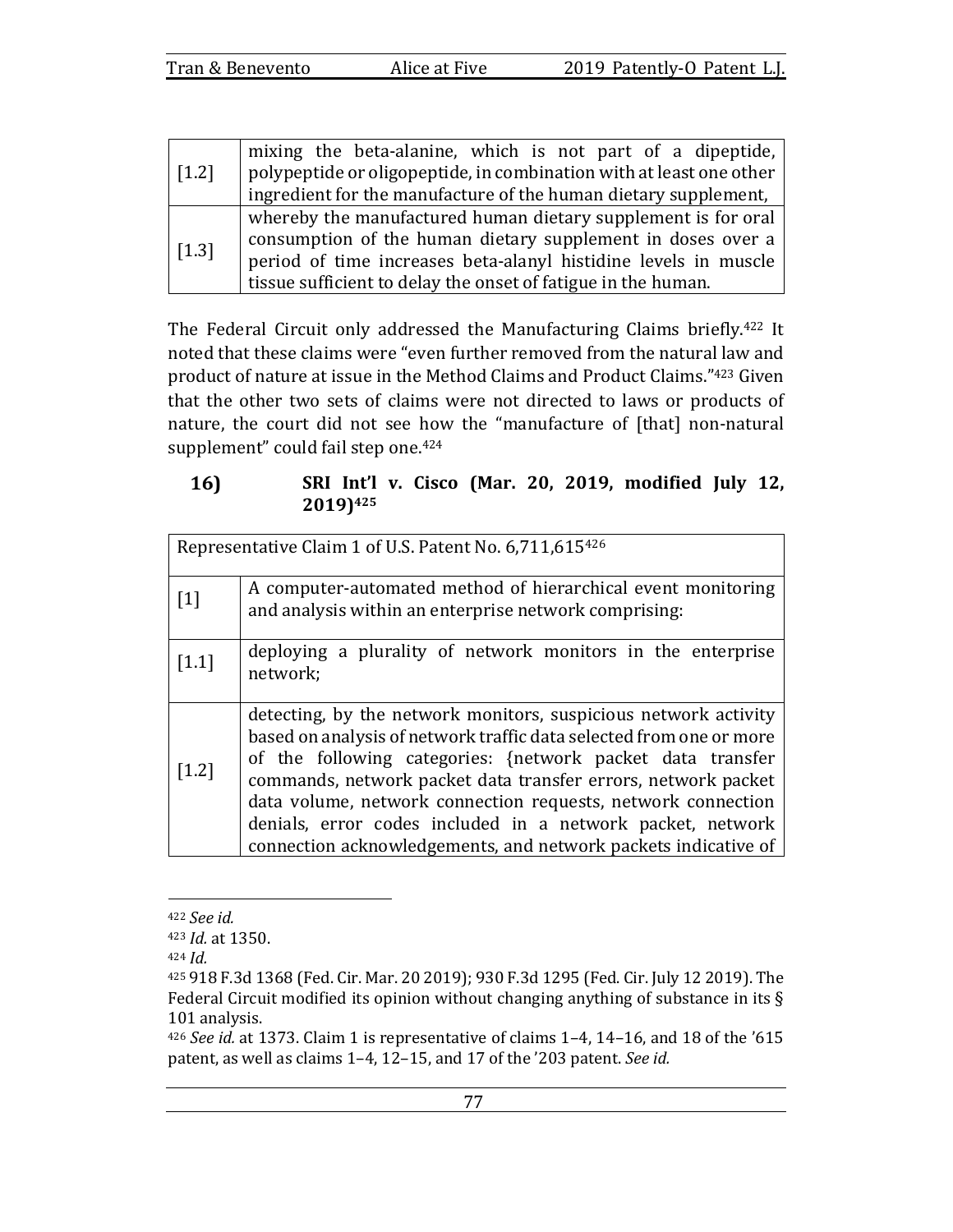|         | well-known network-service protocols};                                                                               |
|---------|----------------------------------------------------------------------------------------------------------------------|
| $[1.3]$ | generating, by the monitors, reports of said suspicious activity; and                                                |
| $[1.4]$ | automatically receiving and integrating the reports of suspicious<br>activity, by one or more hierarchical monitors. |

In *SRI International*, the Federal Circuit addressed two patents regarding the detection of hackers in a computer network.<sup>427</sup> The court explained that some security threats to computer networks are only detectable by analyzing information from several different sources.<sup>428</sup> Without this type of analysis, it would be difficult or impossible to detect attacks where an intruder tries to log into several different computers in a network simultaneously.<sup>429</sup> SRI researched the detection of intrusion into networks, and attempted to solve this problem with U.S. Patent Nos.  $6,484,203$  ("the '203 patent") and  $6,711,615$ ("the  $'615$  patent").  $430$ 

Cisco moved for summary judgment, asserting the claims were ineligible under  $\S$  101.<sup>431</sup> The district court denied the motion, so Cisco appealed.<sup>432</sup> The Federal Circuit held the claims were eligible under step one of *Alice* and affirmed. <sup>433</sup>

The majority noted that the claims focus on an improvement to computer technology: "providing a network defense system that monitors network traffic in real-time to automatically detect large-scale attacks."434 The specification supported this conclusion because it laid out problems in the prior art and explained how the invention overcomes them.<sup>435</sup> According to the specification, the integration of the networks makes them vulnerable to

<sup>427</sup> *See id.* at 1372. <sup>428</sup> *See id.* <sup>429</sup> *See id.*  <sup>430</sup> *See id.*  <sup>431</sup> *See id.* at 1373.

<sup>432</sup> *See id.* at 1373, 1374.

<sup>433</sup> *See id.* at 1376.

<sup>434</sup> *Id.* at 1375.

<sup>&</sup>lt;sup>435</sup> *See id.* ("The specification bolsters our conclusion that the claims are directed to a technological solution to a technological problem.").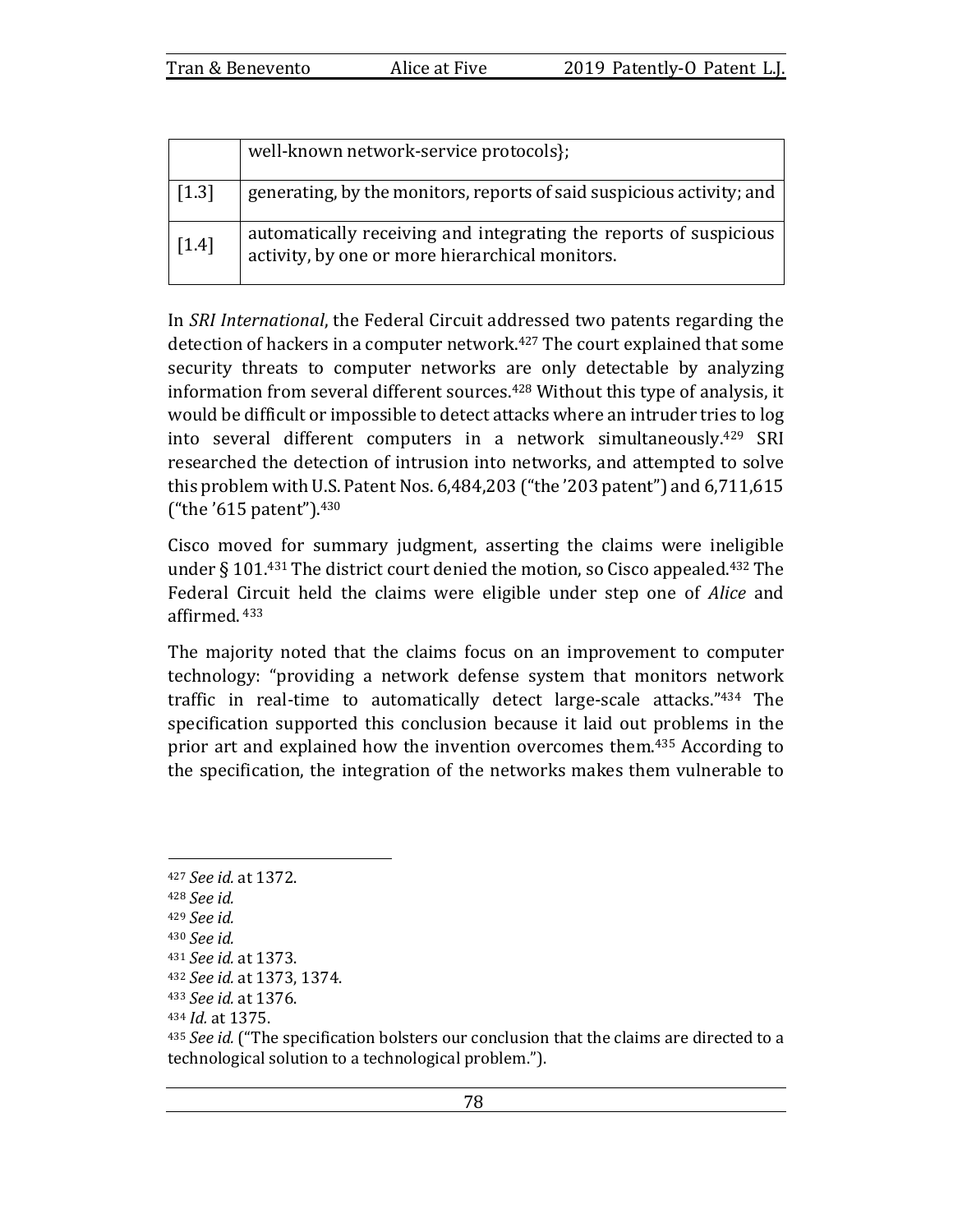hacking.<sup>436</sup> Even "localized" problems can lead to much larger scale effects.<sup>437</sup> The specification explained the invention was designed to solve these problems.438

Cisco argued that the claims were analogous to *Electric Power Group, LLC v.* Alstom S.A.<sup>439</sup> The Federal Circuit disagreed because those claims "were drawn to using computers as tools to solve a power grid problem, rather than improving the functionality of computers and computer networks themselves."<sup>440</sup> Like the *DDR Holdings* case, the '615 claims do more than recite the conventional operation of a computer network; here, they actually prevent normal functioning of ordinary computer networks.<sup>441</sup>

Judge Lourie dissented from the Federal Circuit's eligibility analysis.<sup>442</sup> In his view, the claims "differ very little from the claims in *Electric Power Group* ...  $\cdot$ <sup>"443</sup> He found the claims were "directed to the abstract idea of monitoring network security" because they simply use a computer as a tool to move information. <sup>444</sup> The claims have no inventive concept because, even viewed in light of the specification, they only require conventional components.<sup>445</sup> The claims were "result-focused, functional claims that effectively cover any solution to an identified problem," so they were ineligible.<sup>446</sup>

<sup>436</sup> *See id.* 

 $437$  *Id.* 

<sup>438</sup> *See id.* 

<sup>439</sup> 830 F.3d 1350 (Fed. Cir. 2016). *See SRI Int'l*, 918 F.3d at 1375.

<sup>440</sup> *See SRI Int'l*, 918 F.3d at 1375.

<sup>441</sup> *See id.* at 1376 (citing DDR Holdings, LLC v. Hotels.com, L.P., 773 F.3d 1245, 1258 (Fed. Cir. 2014)).

<sup>&</sup>lt;sup>442</sup> *See id.* at 1384 (Lourie, J., dissenting).

<sup>443</sup> *Id.* (Lourie, J., dissenting).

<sup>444</sup> *Id.* at 1385 (Lourie, J., dissenting).

<sup>445</sup> *See id.* (Lourie, J., dissenting).

<sup>446</sup> *Id.* (Lourie, J., dissenting).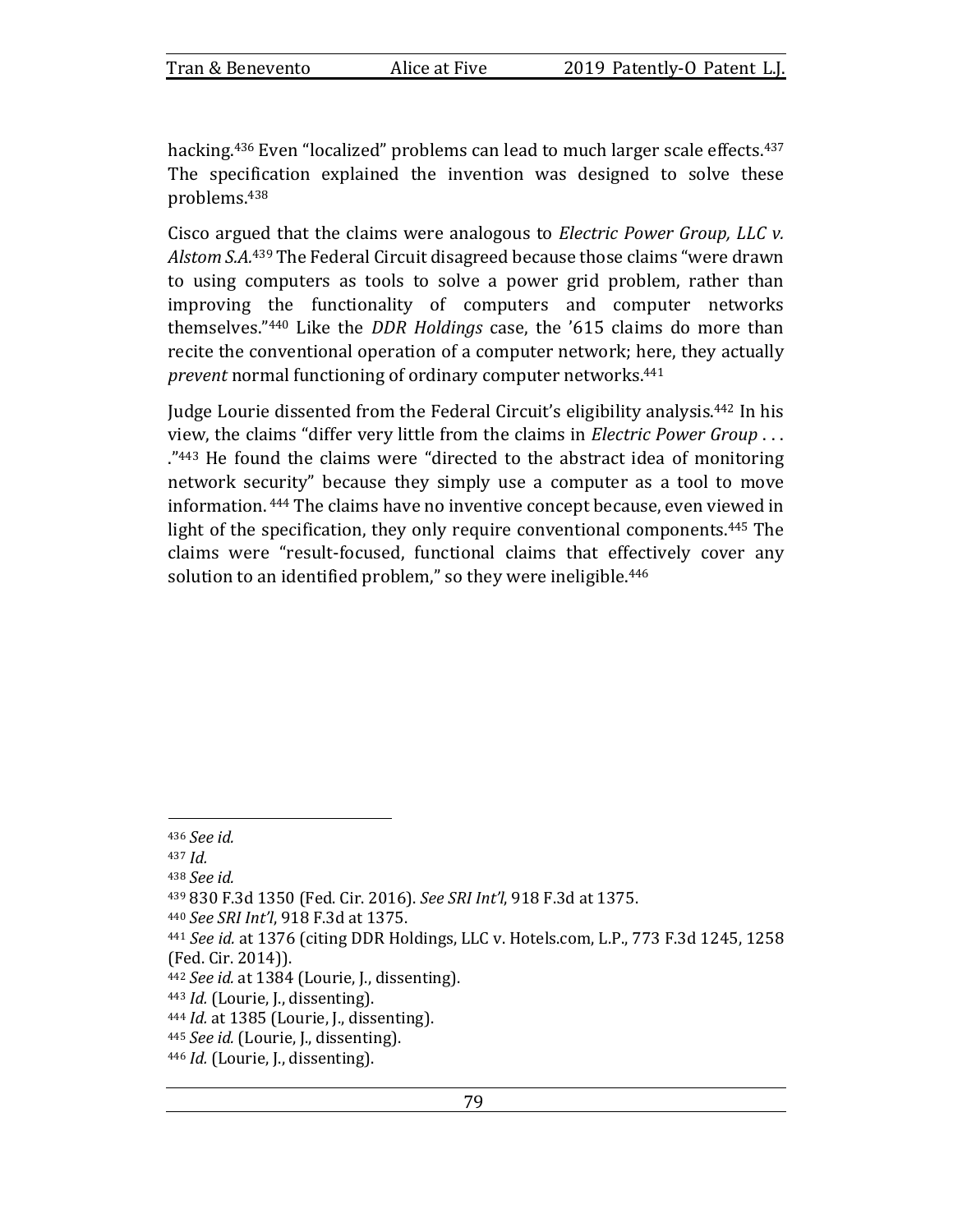## 17) Endo Pharms. Inc. v. Teva Pharms. USA, Inc. (Mar. 28, **2019)447**

| Representative Claim 1 of U.S. Patent No. 8,808,737448 |                                                                                                                                                                  |  |  |  |  |
|--------------------------------------------------------|------------------------------------------------------------------------------------------------------------------------------------------------------------------|--|--|--|--|
| $[1]$                                                  | A method of treating pain in a renally impaired patient,<br>comprising the steps of:                                                                             |  |  |  |  |
| [1.1(a)]                                               | providing a solid oral controlled release dosage form,<br>comprising:                                                                                            |  |  |  |  |
| [1.1(a)(i)]                                            | about 5 mg to about 80 mg of oxymorphone<br>or a<br>pharmaceutically acceptable salt thereof as the sole active<br>ingredient; and                               |  |  |  |  |
| [1.1(a)(ii)]                                           | a controlled release matrix;                                                                                                                                     |  |  |  |  |
| [1.1(b)]                                               | measuring a creatinine clearance rate of the patient and<br>determining it to be                                                                                 |  |  |  |  |
| [1.1(b)(a)]                                            | less than about 30 ml/min,                                                                                                                                       |  |  |  |  |
| [1.1(b)(b)]                                            | about 30 mL/min to about 50 mL/min,                                                                                                                              |  |  |  |  |
| [1.1(b)(c)]                                            | about 51 mL/min to about 80 mL/min, or                                                                                                                           |  |  |  |  |
| [1.1(b)(d)]                                            | above about 80 mL/min; and                                                                                                                                       |  |  |  |  |
| [1.1(c)]                                               | orally administering to said patient, in dependence on which<br>creatinine clearance rate is found, a lower dosage of the dosage<br>form to provide pain relief; |  |  |  |  |
| $[1.2]$                                                | wherein after said administration to said patient, the average<br>AUC of oxymorphone over a 12-hour period is less than about<br>$21$ ng $\cdot$ hr/mL.          |  |  |  |  |

The *Endo Pharmaceuticals* Court considered a patent disclosing a method for treating the pain of patients with "renal impairment" (*i.e.*, poor kidney function) using a drug called oxymorphone.<sup>449</sup> Impaired kidney function can

<sup>447 919</sup> F.3d 1347 (Fed. Cir. 2019).

<sup>448</sup> See id. at 1350-51. Claim 1 is representative of claims 1-6. See id. 449 *Id.* at 1348.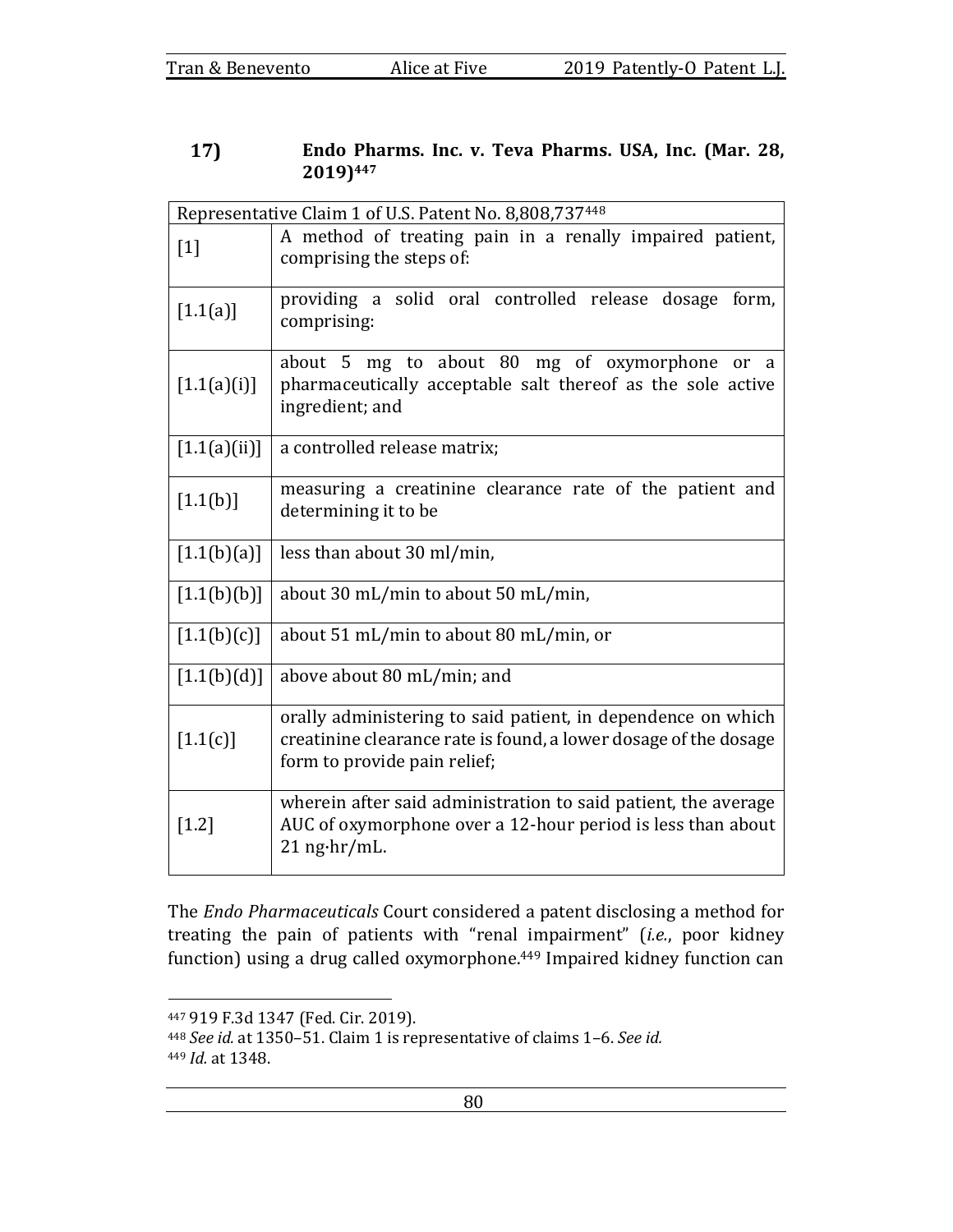result in the buildup of drugs in a person's body, because the drugs would normally be filtered out by the kidneys.<sup>450</sup> The inventor of U.S. Patent No. 8,808,737 ("the '737 patent") discovered that people with more severe impairment need less oxymorphone than was typical. $451$ 

The treatment method claimed in the '737 patent "advantageously allows" for those with reduced kidney function to take less oxymorphone, but still reduce their pain.<sup>452</sup> As described in the specification, the claimed method "'avoid[s] possible issues in dosing' and 'allows for treatment with 'the lowest available dose . . . .'"453 Thus, the '737 patent allegedly improves on the prior art by allowing "renally impaired pain patients to be treated safely and effectively .. . ."454

The district court held the claims were not patent eligible.<sup>455</sup> In its view, they were directed to the natural law that "the bioavailability of oxymorphone is increased in people with severe renal impairment."456 The district court found no inventive concept because the patent simply requires using a "well known method" to "obtain the necessary information to apply a law of nature," then merely "instructs the administration of the correct dosage  $\dots$  depending on the severity of the renal impairment  $\ldots$ ."457

The Federal Circuit held the claims were not directed to an ineligible concept, and survived Alice step one.<sup>458</sup> It reasoned the claims were actually directed to a "method of using oxymorphone  $\ldots$  to treat pain in a renally impaired patient." <sup>459</sup>

The Federal Circuit reached its conclusion first by noting that the claims recite specific steps.<sup>460</sup> Next, it explained that other parts of the patent (including the

<sup>450</sup> *See id.* at 1349. <sup>451</sup> *See id.*  452 *Id.* at 1349. <sup>453</sup> *Id.* at 1350. 454 *Id.* at 1349. 455 *See id.* at 1351. 456 *Id.*  $457$  *Id.* <sup>458</sup> *See id.* at 1353.  $459$  *Id.* 

<sup>460</sup> *See id.* (describing the steps as "(a) providing a pharmaceutical ..., (b) testing the patient for a disease state  $\dots$ , and then  $(c)$  administering the pharmaceutical  $\dots$  based on" an indicator in the amount necessary to maintain a certain level of oxymorphone in the body).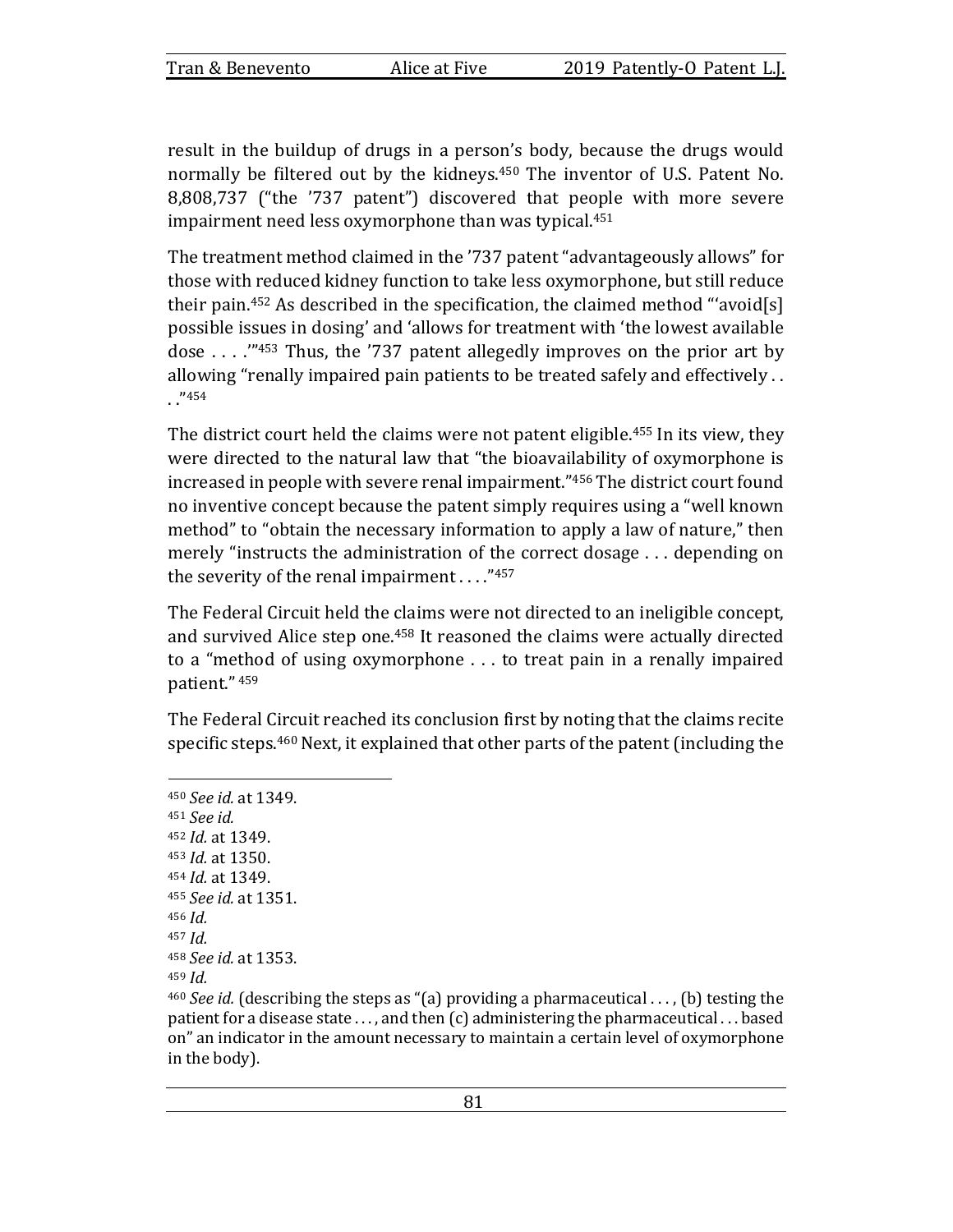abstract, title, and summary) also support the holding because they "all describe the invention as a 'method of treating pain' in patients with renal impairment." $461$  Finally, the specification lends support by "predominantly describ[ing] the invention" in terms of its advantages. $462$ 

According to the Federal Circuit, these claims are "legally indistinguishable" from those in *Vanda*.<sup>463</sup> Both sets of claims are treatment methods, both "recite the steps of carrying out a dosage regimen based on the results of  $\dots$  testing," and both "require specific treatment steps."<sup>464</sup> Like in *Vanda*, the inventor of the  $'737$  patent recognized the natural law, but did not claim only that.<sup>465</sup> Instead, he claimed an application of the relationship he recognized.<sup>466</sup> Therefore, the claims were "directed to more than just reciting the natural relationship."467

The Federal Circuit also distinguished the claims at issue from those in Mayo.<sup>468</sup> First, the claim in Mayo "as a whole was not directed to the application of a drug to treat a particular disease." $469$  Second, the "administering step in *Mayo* ... simply describe[d] giving the drug to a patient," whereas here, "the administering step  $\dots$  describes giving a specific dose of the drug based on the results of kidney function testing."470 In other words, the *Mayo* claims did not "confine their reach to particular applications of" natural laws, while the '737 claims do limit their reach. $471$  Third, this case does not raise concerns of preemption.<sup>472</sup> Unlike *Mayo*, the claims in this case do not

464 *Id.* at 1353-54 (citing *Vanda*, 887 F.3d at 1135).

<sup>465</sup> *See id.* at 1354.

<sup>468</sup> *See id.* at 1354.

<sup>461</sup> *Id.* 

<sup>462</sup>  $Id$ .

<sup>&</sup>lt;sup>463</sup> *Id.* (citing Vanda Pharm. v. West-Ward Pharm. Int'l Ltd., 887 F.3d 1117 (Fed. Cir. 2018)).

<sup>466</sup> *See id.* 

<sup>&</sup>lt;sup>467</sup> *Id.* This was also because, in the court's view, the combination of the "administering step" and the "wherein clause" sufficiently "identif[ied] the appropriate schedule and dose  $\dots$  to administer," so the claims did "more than just recognize the need to lower a dose." *Id.* at 1355.

<sup>&</sup>lt;sup>469</sup> *Id.* (citing Mayo Collaborative Servs. v. Prometheus Labs., Inc., 566 U.S. 66, 74 (2012)).

<sup>470</sup> *Id.* (citing *Mayo*, 566 U.S. 66).

 $471$  *Id.* 

<sup>472</sup> *See id.* at 1354–55.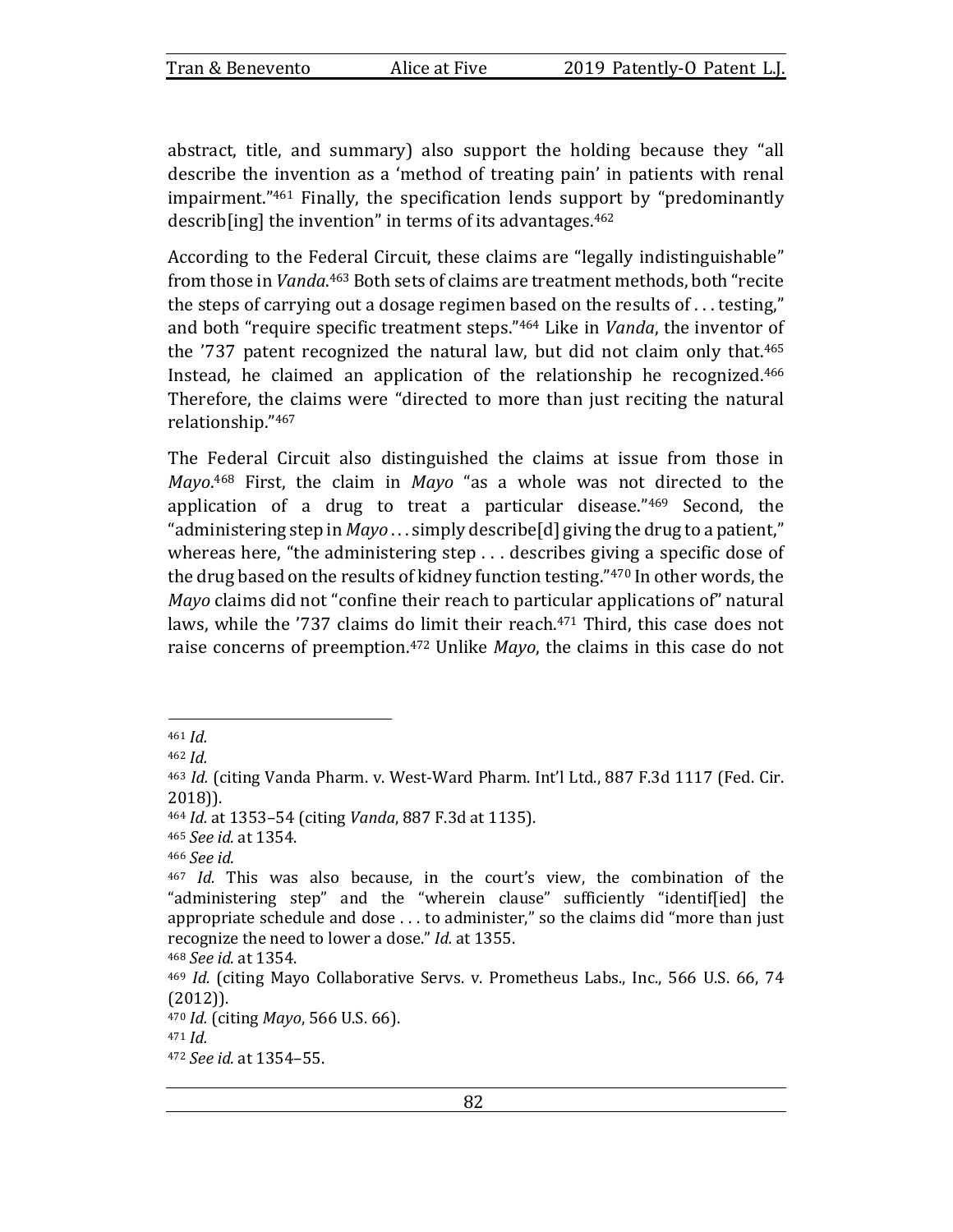"tie up the doctor's subsequent treatment decision" because they "provide a specific dosage regimen through the wherein clause." $473$ 

Moreover, the Federal Circuit found the end result of the '737 patent "not simply an observation or detection." $474$  Because these claims recite "a *treatment* method, not a detection method," and because that method is recited "specific[ally,]" they are directed to a "new and useful method of treating pain in patients with" renal failure.<sup>475</sup> Thus, they are patent eligible.<sup>476</sup>

#### 18) Uniloc USA, Inc. v ADP, LLC (May 24, 2019)<sup>477</sup>

The Federal Circuit considered four patents in its *Uniloc* decision, but only found two of them eligible.<sup>478</sup> U.S. Patent Nos. 7,069,293 ("the '293 patent") and 6,324,578 ("the '578 patent") both relate to software installation, but the court separated its analysis with respect to each patent.<sup>479</sup>

The district court dismissed the complaint because it held the patents to be ineligible.<sup>480</sup> The Federal Circuit reversed and remanded with respect to both the '293 patent and the '578 patent because it found them eligible under *Alice* step one.<sup>481</sup>

<sup>473</sup> *Id.* at 1354–55.

<sup>&</sup>lt;sup>474</sup> *Id.* at 1356 (citing Rapid Litigation Management Ltd. v. CellzDirect, Inc., 827 F.3d 1042 (Fed. Cir. 2016)).

<sup>475</sup> *Id.* at 1354.

<sup>476</sup> *See id.* at 1353.

<sup>477</sup> No. 2018-1132, 2019 WL 2245938 (Fed. Cir. May 24, 2019).

<sup>&</sup>lt;sup>478</sup> *See id.* at \*1. Two of those patents (U.S. Patent Nos. 6,510,466 and 6,728,766) were found ineligible, and are not considered here because they are outside the scope of this article. *See id.* at \*8, \*9.

<sup>479</sup> *See id.* at \*8, \*9.

<sup>480</sup> *See id.* at \*1.

<sup>481</sup> *See id.* at \*1, \*6.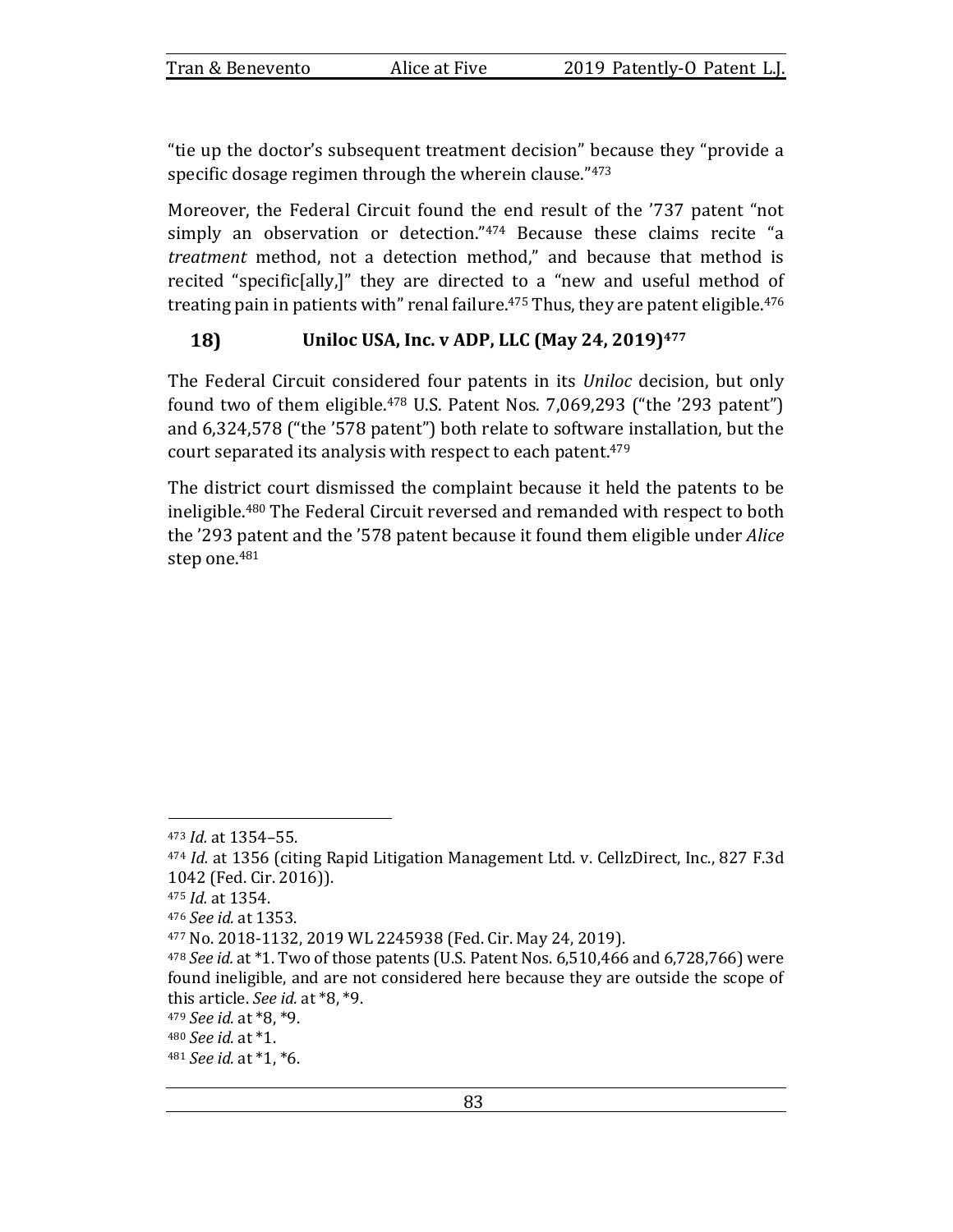# a) The '293 Patent

| Claim 1 of U.S. Patent No. 7,069,293482 |                                                                                                                                                                                                                 |  |  |
|-----------------------------------------|-----------------------------------------------------------------------------------------------------------------------------------------------------------------------------------------------------------------|--|--|
| $[1]$                                   | A method for distribution of application programs to a target on-<br>demand server on a network comprising the following executed on<br>a centralized network management server coupled to the network:         |  |  |
| $[1.1]$                                 | providing an application program to be distributed to the network<br>management server;                                                                                                                         |  |  |
| $[1.2]$                                 | specifying a source directory and a target directory for distribution<br>of the application program;                                                                                                            |  |  |
| $[1.3]$                                 | preparing a file packet associated with the application program<br>and including a segment configured to initiate registration<br>operations for the application program at the target on-demand<br>server; and |  |  |
| $\left[1.4\right]$                      | distributing the file packet to the target on-demand server to make<br>the application program available for use by a user at a client.                                                                         |  |  |

U.S. Patent No. 7,069,293 ("the '293 patent") relates to distributing and installing software from a centralized location on a network.<sup>483</sup> In its analysis, the Federal Circuit explained that, although the claims' "goal" is functional, $484$ "the patent claims a particular improvement in *how*" that goal is accomplished.<sup>485</sup> The court recognized the claims are obviously focused on that improvement, and the specification has a similar focus.<sup>486</sup> Moreover, the court noted the record does not indicate "such network architecture was so conventional as to exclude that  $\dots$  limitation in" determining what the patent is directed to.<sup>487</sup>

The Federal Circuit further held the fact that the specification illustrates the invention using "off-the shelf components" did not automatically make it

<sup>&</sup>lt;sup>482</sup> *See* U.S. Patent No. 7,069,293 col. 21 l. 21-37. The court did not designate a representative claim, but Uniloc cited Claim 1 when arguing *Alice* step one. See Uniloc, 2019 WL 2245938, at \*4.

<sup>483</sup> *See Uniloc*, 2019 WL 2245938, at \*4-5.

<sup>484</sup> Specifically, the goal is "to allow centralized distribution of software." *See id.* at \*5. <sup>485</sup> *Id.* at \*5 ("[I].e. by use of a file packet to enable the further functionality of initiating on-demand registration of the application.").

<sup>486</sup> *See id.* 

 $487$  *Id.*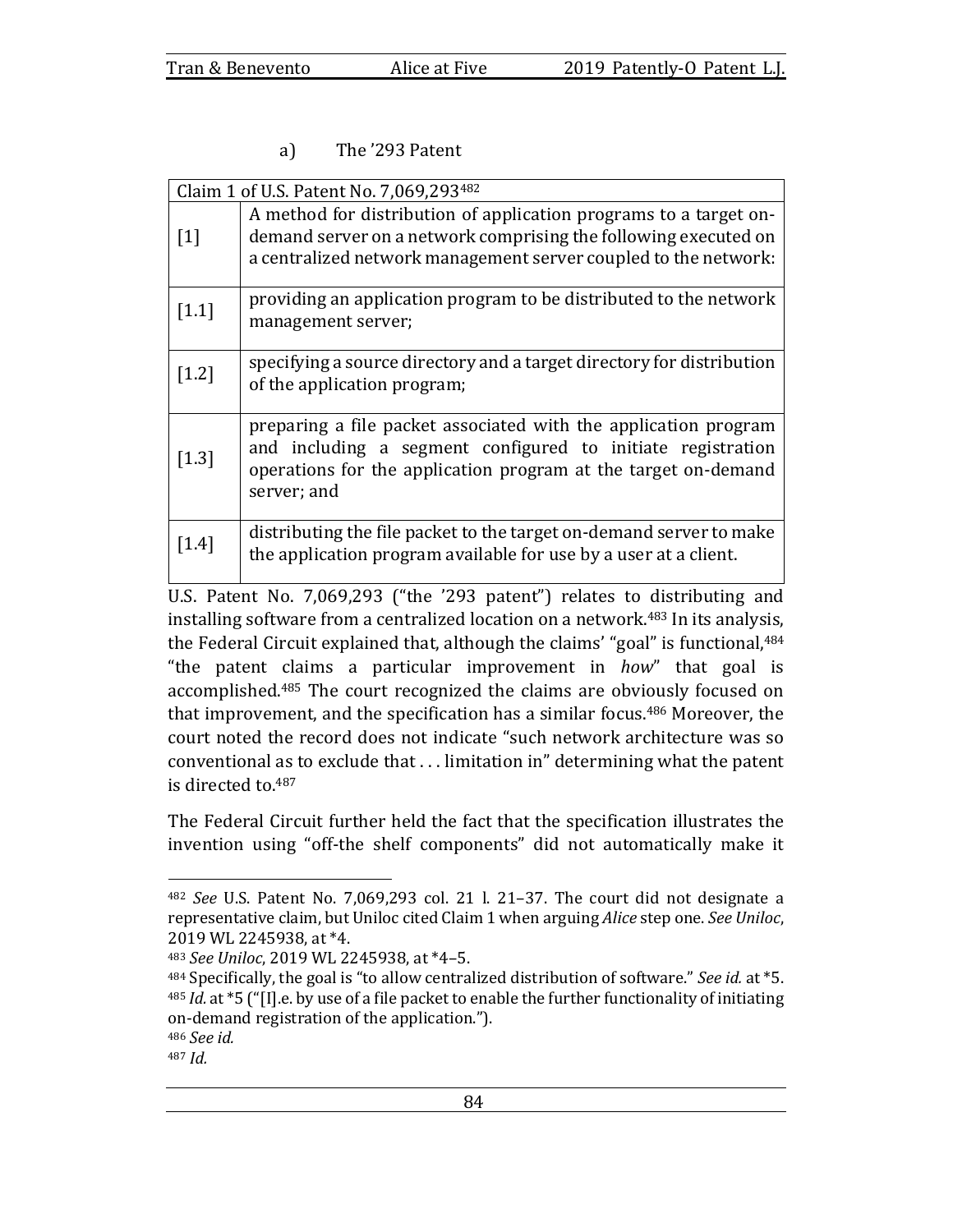|  | Tran & Benevento |
|--|------------------|
|--|------------------|

directed to an ineligible category.<sup>488</sup> The specification described *implementing* the invention using those off-the shelf components; it did not simply claim their "routine activity."<sup>489</sup> This implementation actually enhanced the function of those prior art components, which, according to the court, "was the heart of the patent's allowance."<sup>490</sup> Because "the focus of the claimed advance" here was a "particular improvement in the functioning of  $[$ the $]$  prior art," the claims of the '293 patent are not directed to an abstract idea.<sup>491</sup>

b) The '578 Patent

| Representative Claim 1 of U.S. Patent No. 6,324,578492 |                                                                                                                                                                                                                                   |  |  |
|--------------------------------------------------------|-----------------------------------------------------------------------------------------------------------------------------------------------------------------------------------------------------------------------------------|--|--|
| $[1]$                                                  | A method for management of configurable application programs<br>on a network comprising the steps of:                                                                                                                             |  |  |
| $[1.1]$                                                | installing an application program having a plurality of configurable<br>preferences and a plurality of authorized users on a server coupled<br>to the network;                                                                    |  |  |
| $[1.2]$                                                | distributing an application launcher program associated with the<br>application program to a client coupled to the network;                                                                                                       |  |  |
| $[1.3]$                                                | obtaining a user set of the plurality of configurable preferences<br>associated with one of the plurality of authorized users executing<br>the application launcher program;                                                      |  |  |
| $[1.4]$                                                | obtaining an administrator set of the plurality of configurable<br>preferences from an administrator; and                                                                                                                         |  |  |
| $[1.5]$                                                | executing the application program using the obtained user set and<br>the obtained administrator set of the plurality of configurable<br>preferences responsive to a request from the one of the plurality of<br>authorized users. |  |  |

Claim 1 of U.S. Patent No.  $6,324,578$  ("the '578 patent") recites the existence of both user preferences and administrator preferences for a software

 $488$  *Id.* 

<sup>489</sup> *Id.* 

 $490$  *Id.* 

 $491$  *Id.* 

<sup>&</sup>lt;sup>492</sup> See U.S. Patent No. 6,324,578 col. 14 l. 63-col. 15 l. 13. The lower court designated claim 1 representative, and the Federal Circuit "analyze[d] all the asserted claims in the '578 patent based on claim 1." See Uniloc, 2019 WL 2245938, at \*6 n.4.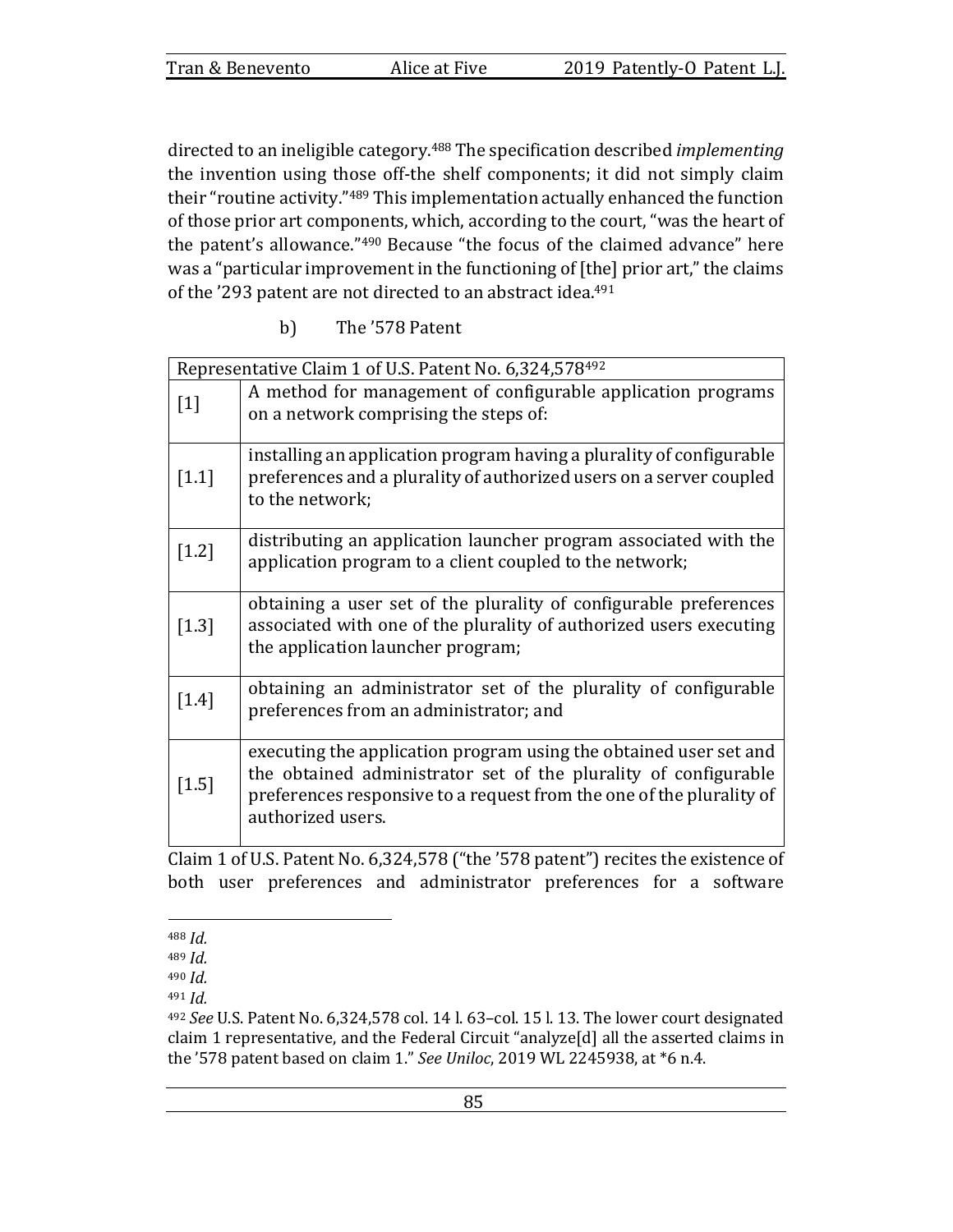program.<sup>493</sup> The administrator preferences are specifically stored on a server.<sup>494</sup> Under the patent, a user is given an application launcher for the program in question.<sup>495</sup> This setup allows users to install applications ondemand with their custom preferences and the administrator's custom preferences.496

In the Federal Circuit's view, claim 1 of the '578 patent is "directed to a particular way of using a conventional application server to nevertheless allow on-demand installation of an application incorporating preferences from two different sources by adding the application manager and configuration manager as additions to each application." $497$  The added application manager and configuration manager are not "merely fulfill[ing] their ordinary roles"; they are being used together in "a different way of achieving" the claimed improvement.<sup>498</sup> Therefore, the patent is not directed to an abstract idea.<sup>499</sup>

Had the Federal Circuit held the claims abstract under step one, it clarified that they would survive step two. $500$  The court would have found an inventive concept because the claims recite an unconventional arrangement of components that achieved the asserted improvement, like the claims in *Bascom*. 501

<sup>493</sup> *See Uniloc*, 2019 WL 2245938, at \*6.

<sup>494</sup> *See id.*

<sup>495</sup> *See id.* 

<sup>496</sup> *See id.* 

<sup>497</sup> *Id.* 

 $498$  *Id.* 

<sup>499</sup> *See id.* 

<sup>500</sup> *See id.* 

<sup>501</sup> See id. (citing Bascom Glob. Internet Servs., Inc. v. AT&T Mobility LLC, 827 F.3d 1341, 1350 (Fed. Cir. 2016)).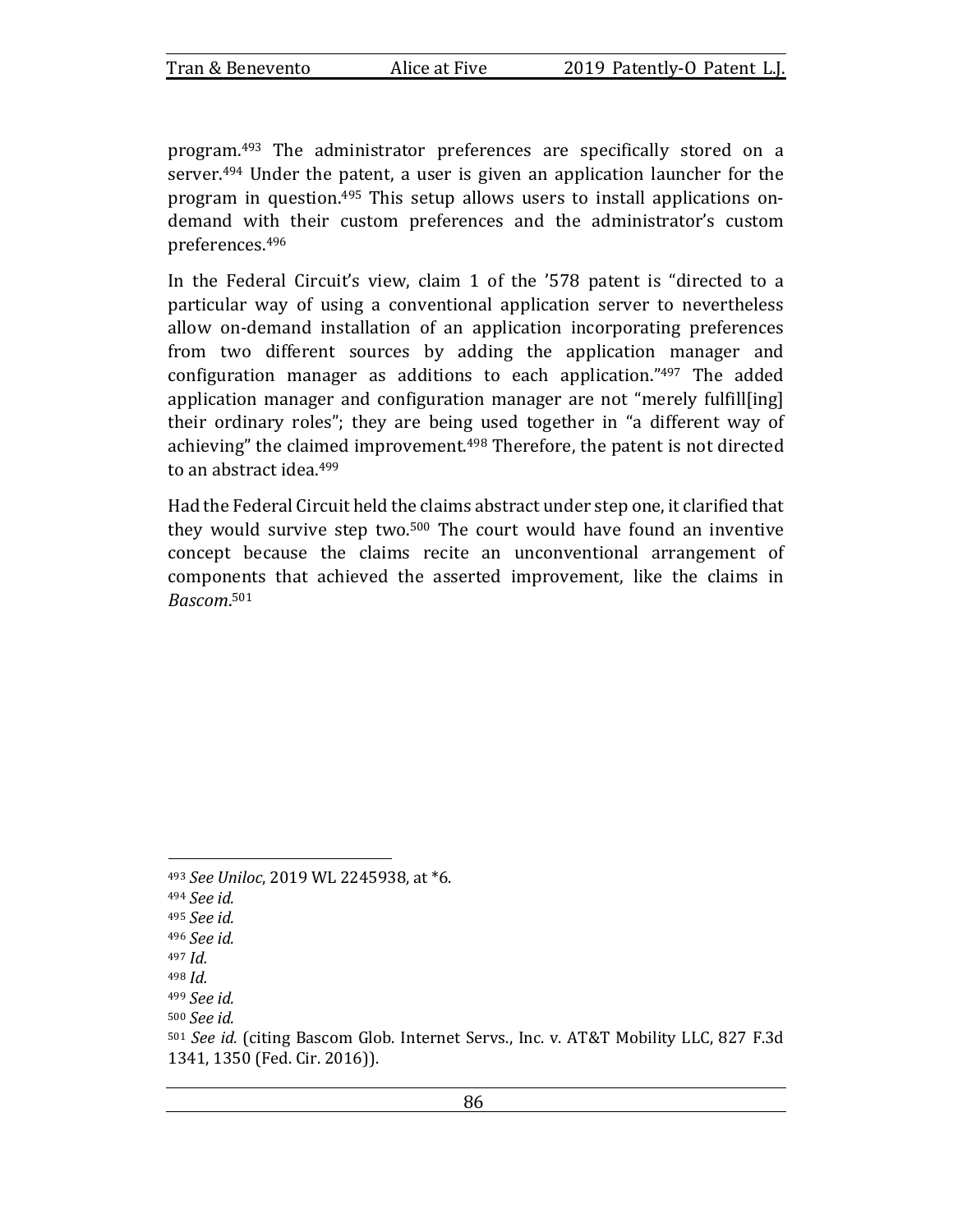#### 19) **Cellspin Soft, Inc. v. Fitbit, Inc. (June 25, 2019)502**

| Representative Claim 1 of U.S. Patent No. 8,738,794 <sup>503</sup> |                                                                                                                                                                                                                                                                                                                                   |  |  |
|--------------------------------------------------------------------|-----------------------------------------------------------------------------------------------------------------------------------------------------------------------------------------------------------------------------------------------------------------------------------------------------------------------------------|--|--|
| $[1]$                                                              | A method for acquiring and transferring data from a Bluetooth<br>enabled data capture device to one or more web services via a<br>Bluetooth enabled mobile device, the method comprising:                                                                                                                                         |  |  |
| $[1.1]$                                                            | providing a software module on the Bluetooth enabled data<br>capture device;                                                                                                                                                                                                                                                      |  |  |
| $[1.2]$                                                            | providing a software module on the Bluetooth enabled mobile<br>device;                                                                                                                                                                                                                                                            |  |  |
| $[1.3]$                                                            | establishing a paired connection between the Bluetooth enabled<br>data capture device and the Bluetooth enabled mobile device;                                                                                                                                                                                                    |  |  |
| $[1.4]$                                                            | acquiring new data in the Bluetooth enabled data capture device,<br>wherein new data is data acquired after the paired connection is<br>established;                                                                                                                                                                              |  |  |
| $[1.5]$                                                            | detecting and signaling the new data for transfer to the Bluetooth<br>enabled mobile device, wherein detecting and signaling the new<br>data for transfer comprises:                                                                                                                                                              |  |  |
| [1.5(a)]                                                           | determining the existence of new data for transfer, by the<br>software module on the Bluetooth enabled data capture device;<br>and                                                                                                                                                                                                |  |  |
| [1.5(b)]                                                           | sending a data signal to the Bluetooth enabled mobile device,<br>corresponding to existence of new data, by the software module<br>on the Bluetooth enabled data capture device automatically, over<br>the established paired Bluetooth connection, wherein the<br>software module on the Bluetooth enabled mobile device listens |  |  |

<sup>502</sup> No. 2018-1817, 2019 WL 2588278 (Fed. Cir. June 25, 2019).

<sup>503</sup> *See id.* at \*1-\*2. The court treated claims 1 and 16 as representative of asserted claims 1-4, 7, 9, 16-18, and 20-21 of the '794 patent because Cellspin only offered "separate arguments" for those two claims. The court considered other claims representative of the remaining three patents, but noted that the representative claims were all "substantially similar." *Id.* at \*3. As a result, the court only explicitly detailed claim 1 of the '794 patent; the other claims were described in terms of their differences. See id. at \*1-\*3.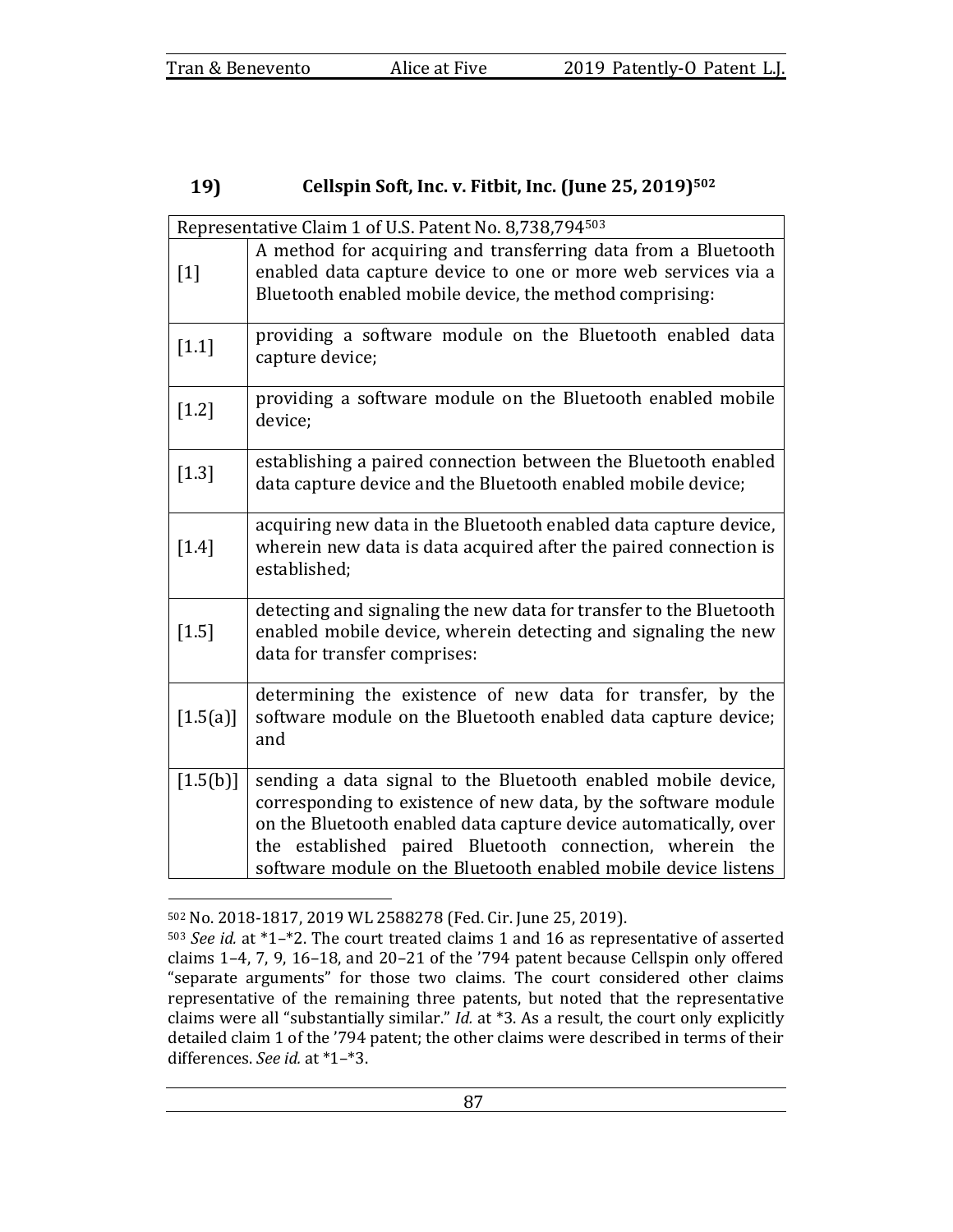|          | for the data signal sent from the Bluetooth enabled data capture<br>device, wherein if permitted by the software module on the<br>Bluetooth enabled data capture device, the data signal sent to the<br>Bluetooth enabled mobile device comprises a data signal and one<br>or more portions of the new data; |
|----------|--------------------------------------------------------------------------------------------------------------------------------------------------------------------------------------------------------------------------------------------------------------------------------------------------------------|
| [1.5(c)] | transferring the new data from the Bluetooth enabled data<br>capture device to the Bluetooth enabled mobile<br>device<br>automatically over the paired Bluetooth connection by the<br>software module on the Bluetooth enabled data capture device;                                                          |
| [1.5(d)] | receiving, at the Bluetooth enabled mobile device, the new data<br>from the Bluetooth enabled data capture device;                                                                                                                                                                                           |
| [1.5(e)] | applying, using the software module on the Bluetooth enabled<br>mobile device, a user identifier to the new data for each<br>destination web service, wherein each user identifier uniquely<br>identifies a particular user of the web service;                                                              |
| [1.5(f)] | transferring the new data received by the Bluetooth enabled<br>mobile device along with a user identifier to the one or more web<br>services, using the software module on the Bluetooth enabled<br>mobile device;                                                                                           |
| [1.5(g)] | receiving, at the one or more web services, the new data and user<br>identifier from the Bluetooth enabled mobile device, wherein the<br>one or more web services receive the transferred new data<br>corresponding to a user identifier; and                                                                |
| [1.5(h)] | making available, at the one or more web services, the new data<br>received from the Bluetooth enabled mobile device for public or<br>private consumption over the internet, wherein one or more<br>portions of the new data correspond to a particular user identifier.                                     |

The Federal Circuit considered the eligibility of four patents in the *Cellspin Soft* case: U.S. Patent Nos. 8,738,794 ("the '794 patent"), 8,892,752 ("the '752 patent"),<sup>504</sup> 9,258,698 ("the '698 patent"),<sup>505</sup> and 9,749,847 ("the '847

<sup>504</sup> Cellspin asserted claims 1, 2, 4-5 and 12-14 of the '752 patent. *Id.* at \*3. However, the court only addressed claim 1 because Cellspin "only offer[ed] separate arguments as to eligibility with respect to claim 1." *Id.* 

<sup>505</sup> Cellspin asserted claims 1, 3-5, 7-8, 10-13, and 15-20 of the '698 patent. *Id.* at \*3.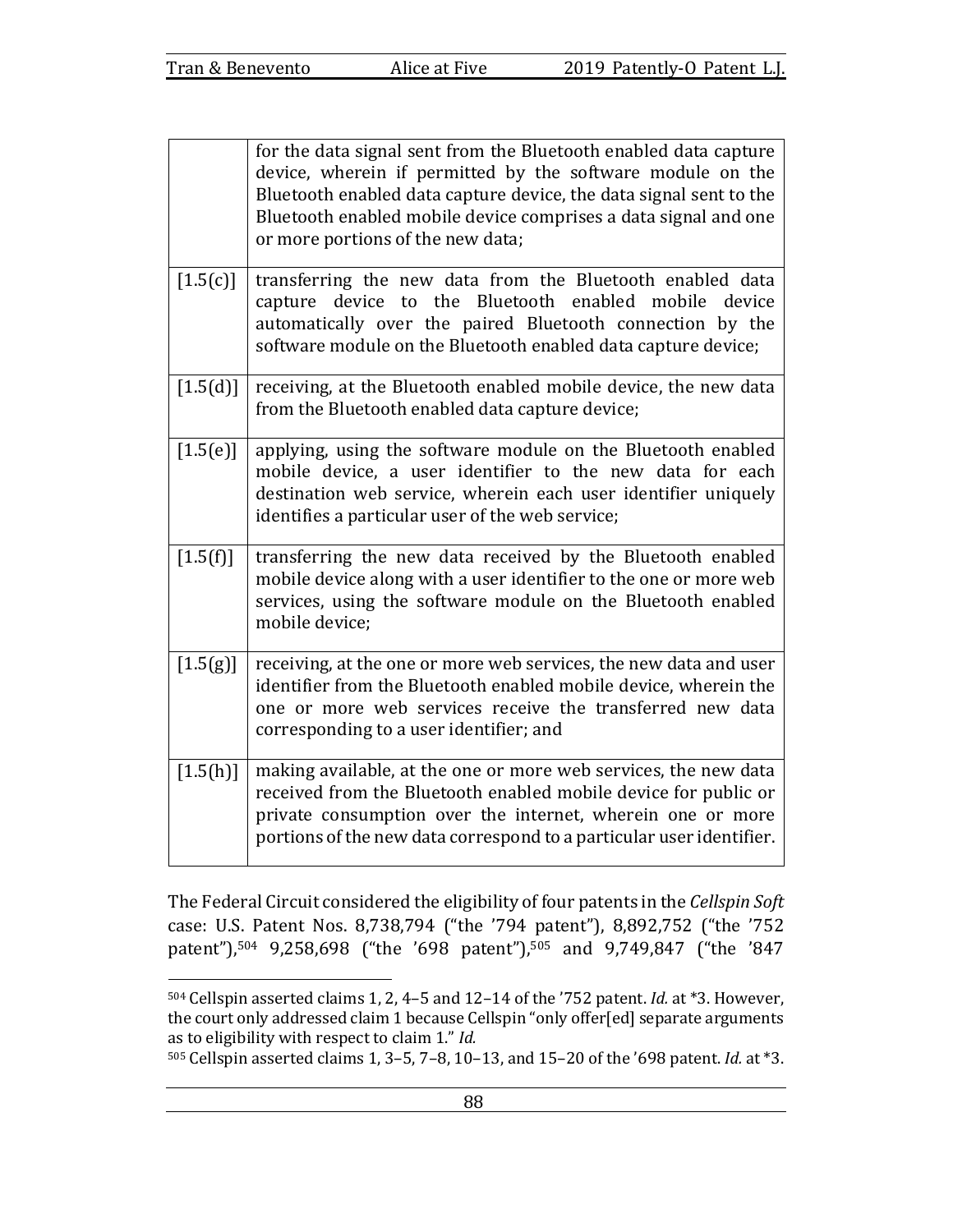patent").<sup>506</sup> All four patents share a specification and relate to uploading content to a website through a "mobile device," which is connected to a "data capture device  $\ldots$ "<sup>507</sup> Under the prior art, a person looking to capture content (such as a digital picture) and upload it to the internet needed a "memory stick or cable" separate from the data capture device.<sup>508</sup>

The '794 patent attempts to solve that problem by pairing the data capture device with a mobile device "via short-range wireless communication . . . such as Bluetooth."<sup>509</sup> An application stored on the mobile device "detects and receives content" over that connection.<sup>510</sup> Then, the mobile device "automatically" uploads that content to a website.<sup>511</sup>

Claim 1 of the  $'794$  patent involves a "push" mode where the data capture device starts the data transfer by sending a signal to the mobile device.<sup>512</sup> Claim 16 "is essentially the same as claim  $1$ ," but it involves a "pull" mode where the mobile device starts the transfer by asking the data capture device if there is content to upload. $513$ 

The limitations of claim 1 of the '752 patent effectively only differ from that of the  $'794$  patent in two ways.<sup>514</sup> First, the  $'752$  patent specifically requires establishing a connection between the mobile device and data capture device with an encryption key for the devices to identify themselves.<sup>515</sup> Second, the '752 patent states that the mobile device must transmit content to an "internet" service" using hypertext transfer protocol (HTTP).<sup>516</sup>

<sup>507</sup> *Id.* at \*1.  $508$  *Id.* <sup>509</sup> *Id.*   $510$  *Id.*  $511$  *Id.* <sup>512</sup> *Id.* at \*2. 513  $Id$ <sup>514</sup> *See id.* at \*3. <sup>515</sup> *See id.*   $516$  *Id.* 

However, the court only addressed claim 5 because Cellspin "only offer[ed] separate arguments as to claim 5." *Id.* 

<sup>506</sup> *See id.* at \*1–\*3. Cellspin asserted claims 1–3 of the '847 patent. *Id.* at \*3. However, the court only addressed claim 1 because Cellspin "only offer[ed] separate arguments as to claim 1." Id.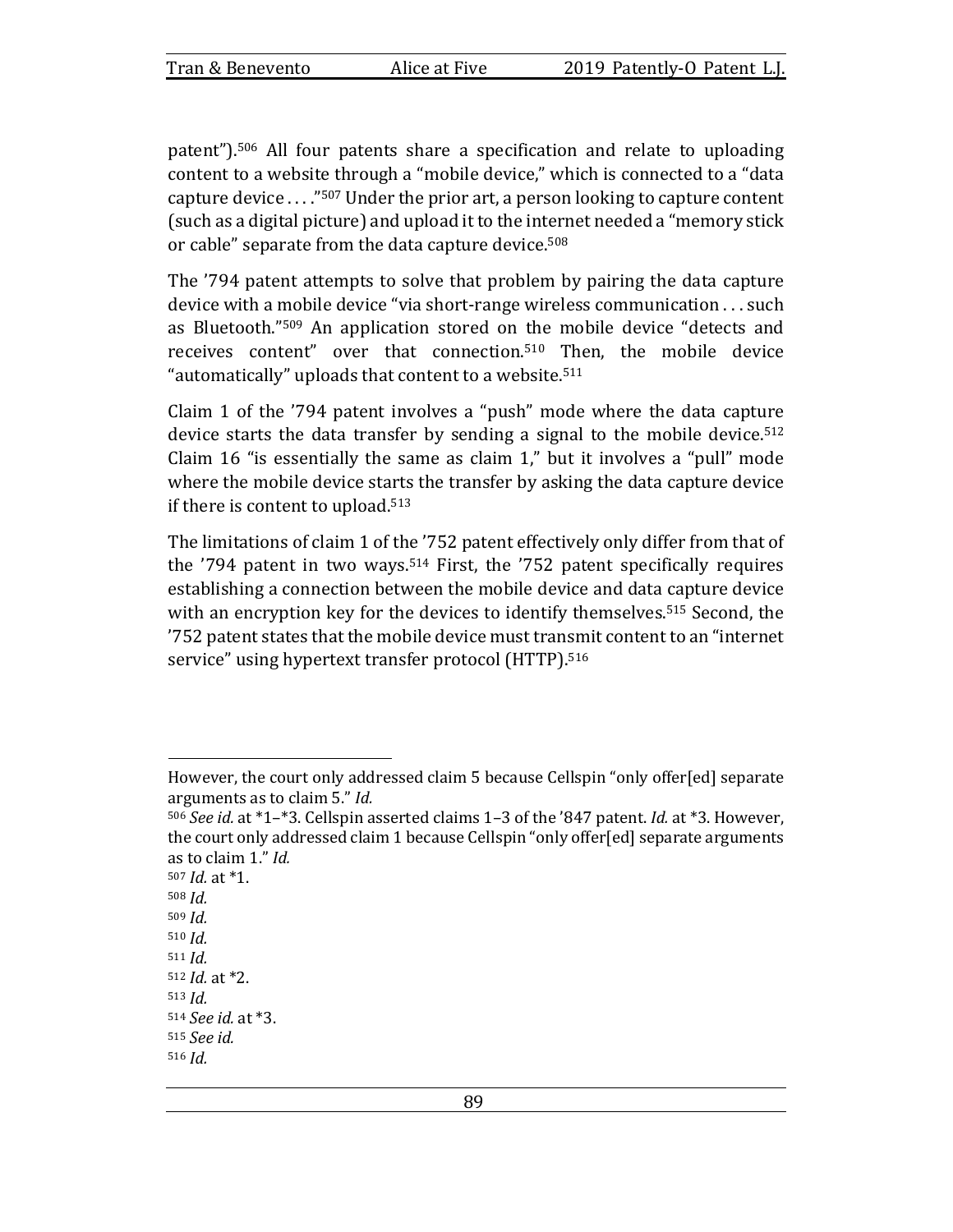Claim 5 of the  $'698$  patent is "substantially similar" to claim 1 of the  $'752$ patent.<sup>517</sup> The only differences are that the  $'698$  patent specifies a digital camera instead of a data capture device, and that the '698 patent does not reference Bluetooth.<sup>518</sup>

According to the Federal Circuit, claim 1 of the '847 patent is "substantially similar" to claim 1 of the '752 patent.<sup>519</sup>

The district court granted a  $12(b)(6)$  motion to dismiss, finding the claims ineligible as directed to an abstract idea without an inventive concept.<sup>520</sup> With respect to the '794 claims, Cellspin argued "there was a factual dispute about whether the 'combination' of these elements was 'well-understood, routine and conventional."<sup>521</sup> But the district court "did not reach the issue" in part because Cellspin did not identify support in the specification for the inventive concepts it alleged.<sup>522</sup> With respect to the other patents, the district court held they were directed to an abstract idea, and the differences with the '794 claims were not enough to evidence an inventive concept.<sup>523</sup>

The Federal Circuit found the claims directed to an abstract idea.<sup>524</sup> But it explained that the district court should not have "ignor[ed] [the] allegations that, when properly accepted as true, preclude the grant of a motion to dismiss."<sup>525</sup> Thus, the Federal Circuit vacated the decision and remanded the case.526

Under step one, the Federal Circuit held the claims are not directed to an improvement in functionality, but are directed to "the [abstract] idea of capturing and transmitting data from one device to another." $527$  The specification acknowledges that content could already be transferred from an "internet-incapable" data capture device to the internet.<sup>528</sup> In the court's view,

 $517$  *Id.* <sup>518</sup> *See id.*   $519$  *Id.* <sup>520</sup> *See id.* at \*4. 521 *Id.* <sup>522</sup> *Id.* <sup>523</sup> *See id.* at \*5. <sup>524</sup> *See id.* at \*6. 525 *Id.* <sup>526</sup> *See id.*  527  $Id.$ <sup>528</sup> *Id.* at \*7.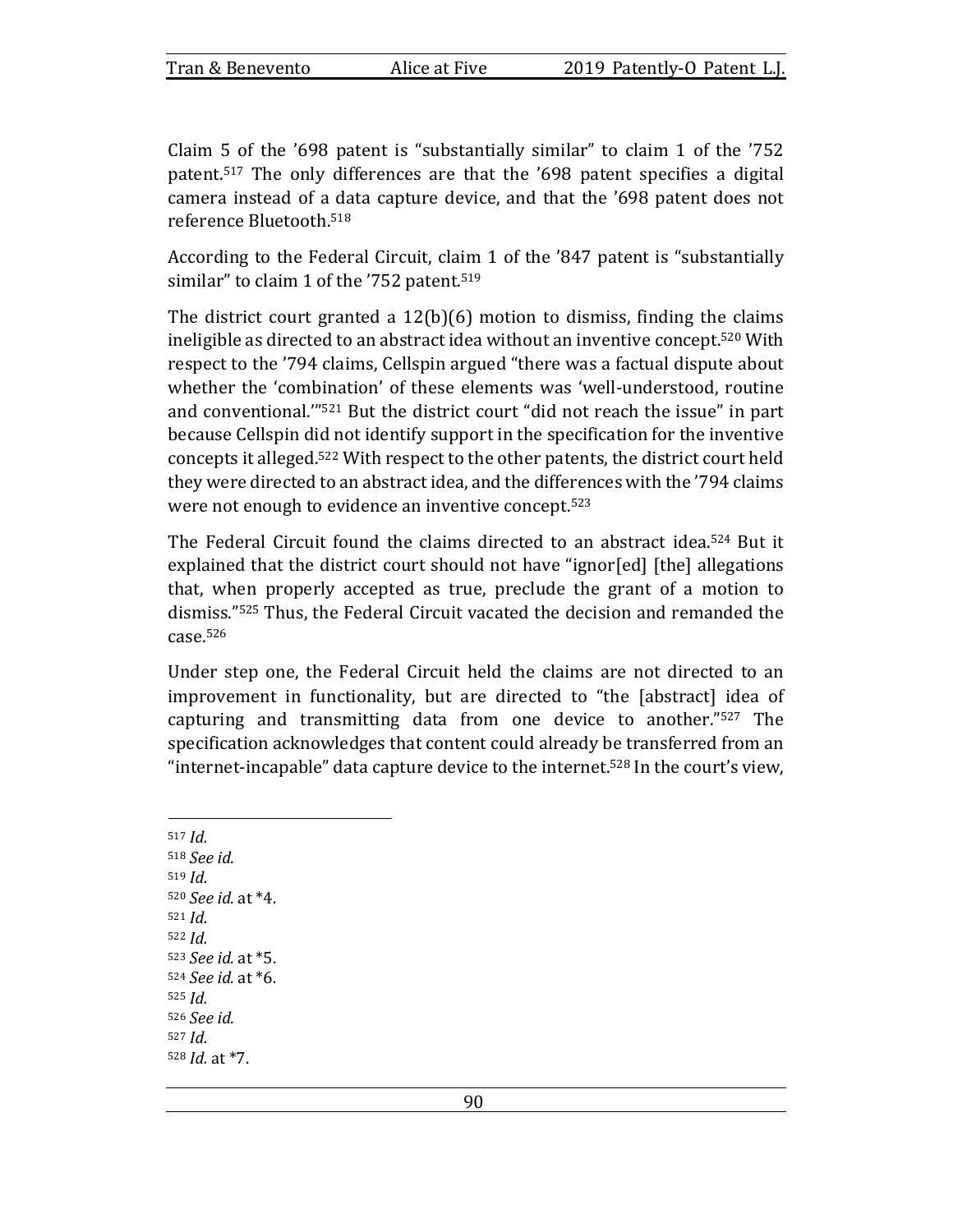these patents merely automate that existing process.<sup>529</sup> Thus, "the claims as a whole, across all four patents, are directed to an abstract idea."<sup>530</sup>

The Federal Circuit next turned to step two of *Alice* to search for an inventive concept.<sup>531</sup> It explained that the district court should not have disregarded Cellspin's allegations merely because Cellspin did not cite support in the specification.<sup>532</sup> As long as the inventive concept is "recited by the claims, the specification need not expressly list all the reasons why the claimed structure is unconventional.<sup>"533</sup> In *Aatrix*, the allegations in the complaint were sufficient to survive a motion to dismiss.<sup>534</sup> But allegations are not automatically sufficient; they must be "plausible and specific factual allegations that aspects of the claims are inventive  $\ldots$ ."<sup>535</sup>

Here, the allegations were sufficient because they were specific and plausible, and related to why the invention was unconventional.<sup>536</sup> Cellspin's allegations contained multiple ways the claims were (arguably) unconventional.<sup>537</sup> In the prior art, data capture devices with built-in wireless internet were bulky and expensive.<sup>538</sup> The complaints alleged several benefits over this prior art.<sup>539</sup> First, the claimed data capture device only has one function, so it is smaller and cheaper.<sup>540</sup> Second, the patented system as a whole is simpler to operate.<sup>541</sup> Third, users can "access and upload data even if the capture device is physically inaccessible  $\ldots$  ."<sup>542</sup> Cellspin also argued that separating the capturing content step from the publishing step was unconventional, in light of the prior art.<sup>543</sup> Lastly, the allegations asserted that the ordered

<sup>&</sup>lt;sup>529</sup> See id. ("[T]he need to perform tasks automatically is not a unique technical problem."). <sup>530</sup> *Id.* at \*6. <sup>531</sup> *See id.* at \*7. <sup>532</sup> *See id.* at \*8. 533  $Id$ . 534 See id. (citing Aatrix Software, Inc. v. Green Shades Software, Inc., 882 F.3d 1121, 1128 (Fed. Cir. 2018)). 535  $Id.$ <sup>536</sup> *See id.*  <sup>537</sup> *See id.* at \*7. <sup>538</sup> *See id.*  <sup>539</sup> *See id.*  <sup>540</sup> *See id.*  <sup>541</sup> *See id.*  <sup>542</sup> *Id.* <sup>543</sup> *See id.*